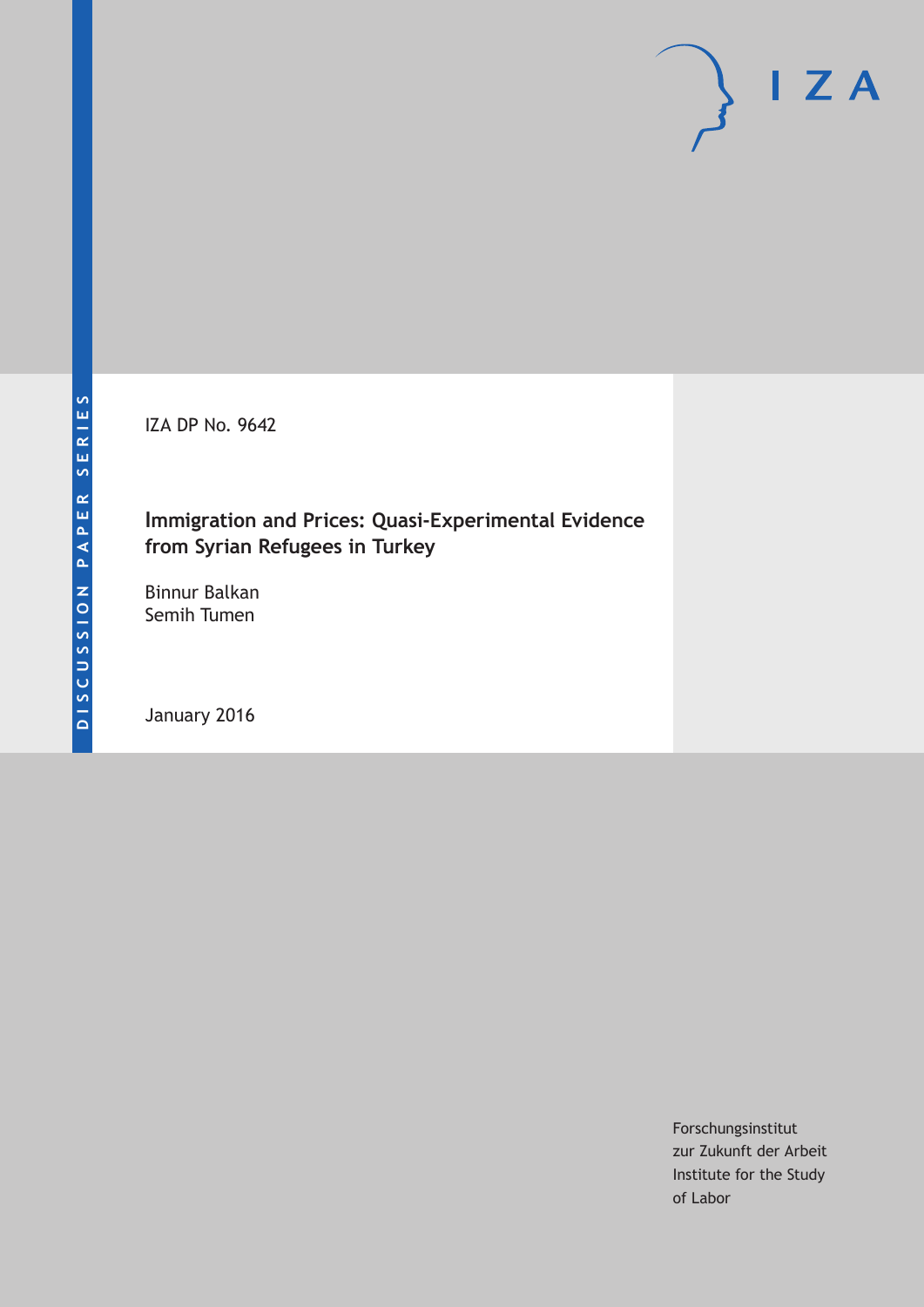# **Immigration and Prices: Quasi-Experimental Evidence from Syrian Refugees in Turkey**

# **Binnur Balkan**

*Central Bank of the Republic of Turkey* 

## **Semih Tumen**

*Central Bank of the Republic of Turkey and IZA* 

Discussion Paper No. 9642 January 2016

IZA

P.O. Box 7240 53072 Bonn Germany

Phone: +49-228-3894-0 Fax: +49-228-3894-180 E-mail: iza@iza.org

Any opinions expressed here are those of the author(s) and not those of IZA. Research published in this series may include views on policy, but the institute itself takes no institutional policy positions. The IZA research network is committed to the IZA Guiding Principles of Research Integrity.

The Institute for the Study of Labor (IZA) in Bonn is a local and virtual international research center and a place of communication between science, politics and business. IZA is an independent nonprofit organization supported by Deutsche Post Foundation. The center is associated with the University of Bonn and offers a stimulating research environment through its international network, workshops and conferences, data service, project support, research visits and doctoral program. IZA engages in (i) original and internationally competitive research in all fields of labor economics, (ii) development of policy concepts, and (iii) dissemination of research results and concepts to the interested public.

IZA Discussion Papers often represent preliminary work and are circulated to encourage discussion. Citation of such a paper should account for its provisional character. A revised version may be available directly from the author.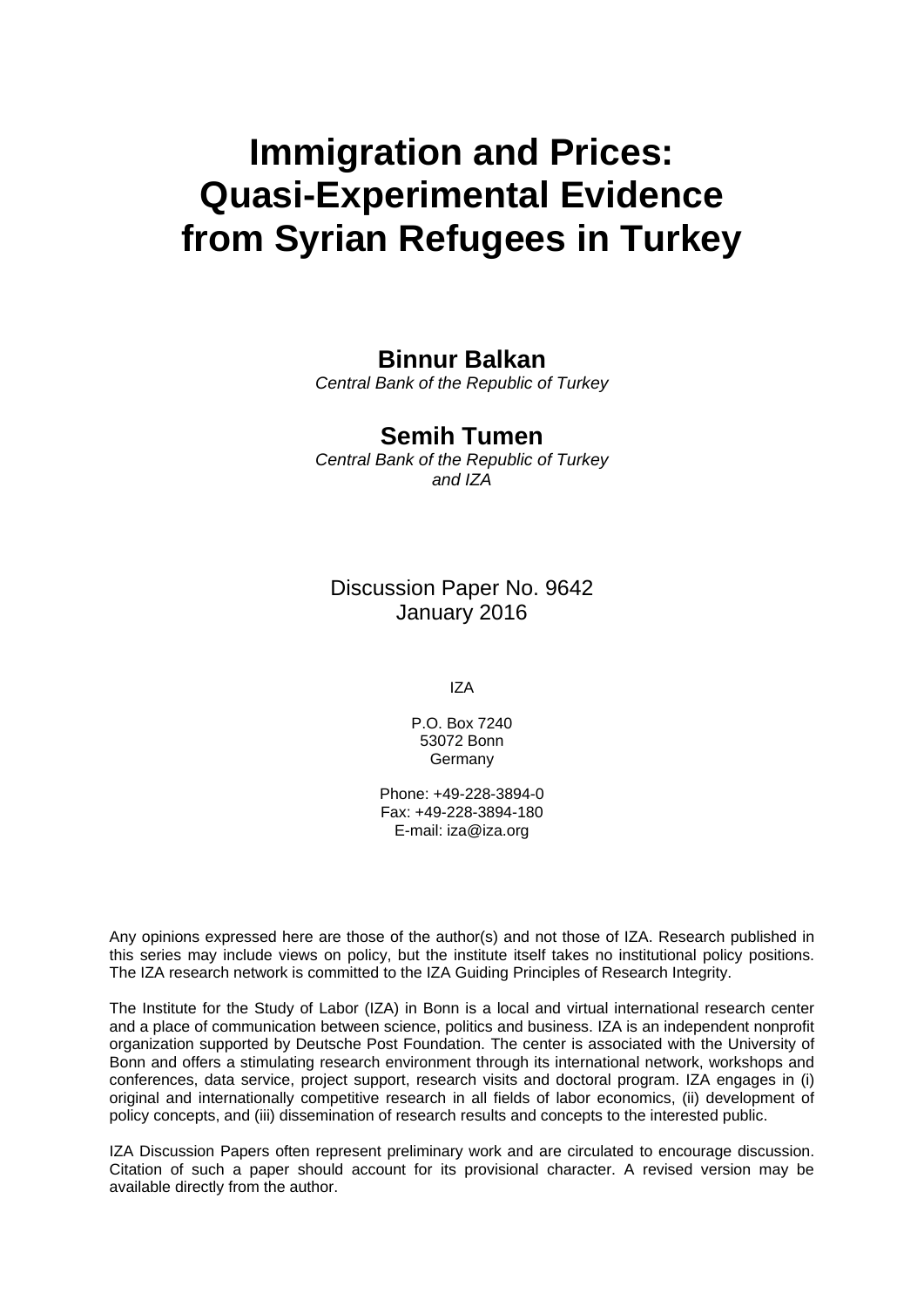IZA Discussion Paper No. 9642 January 2016

# **ABSTRACT**

# **Immigration and Prices: Quasi-Experimental Evidence from Syrian Refugees in Turkey\***

We exploit the regional variation in the unexpected (or forced) inflow of Syrian refugees as a natural experiment to estimate the impact of immigration on consumer prices in Turkey. Using a difference-in-differences strategy and a comprehensive data set on the regional prices of CPI items, we find that general level of consumer prices has declined by approximately 2.5 percent due to immigration. Prices of goods and services have declined in similar magnitudes. We highlight that the channel through which the price declines take place is the informal labor market. Syrian refugees supply inexpensive informal labor and, thus, substitute the informal native workers especially in informal labor intensive sectors. We document that prices in these sectors have fallen by around 4 percent, while the prices in the formal labor intensive sectors have almost remained unchanged. Increase in the supply of informal immigrant workers generates labor cost advantages and keeps prices lower in the informal labor intensive sectors.

JEL Classification: C21, E31, J46, J61

Keywords: immigration, consumer prices, Syrian refugees, natural experiment, informal employment

Corresponding author:

 $\overline{a}$ 

Semih Tumen Research and Monetary Policy Department Central Bank of the Republic of Turkey Istiklal Cad. No:10 06100 Ulus, Ankara **Turkey** E-mail: semih.tumen@tcmb.gov.tr

<sup>\*</sup> We thank the seminar participants at the Central Bank of the Republic of Turkey, the participants of the 2015 IZA/World Bank Conference on Employment and Development in Bonn, the European Economic Association 2015 Annual Meeting in Mannheim, and the American Economic Association 2016 Annual Meeting in San Francisco for useful comments. We are particularly grateful to Robert Shiller, Klaus Zimmermann (the editor) and three anonymous referees for extremely helpful suggestions. The views expressed here are of our own and do not necessarily reflect those of the Central Bank of the Republic of Turkey. All errors are ours.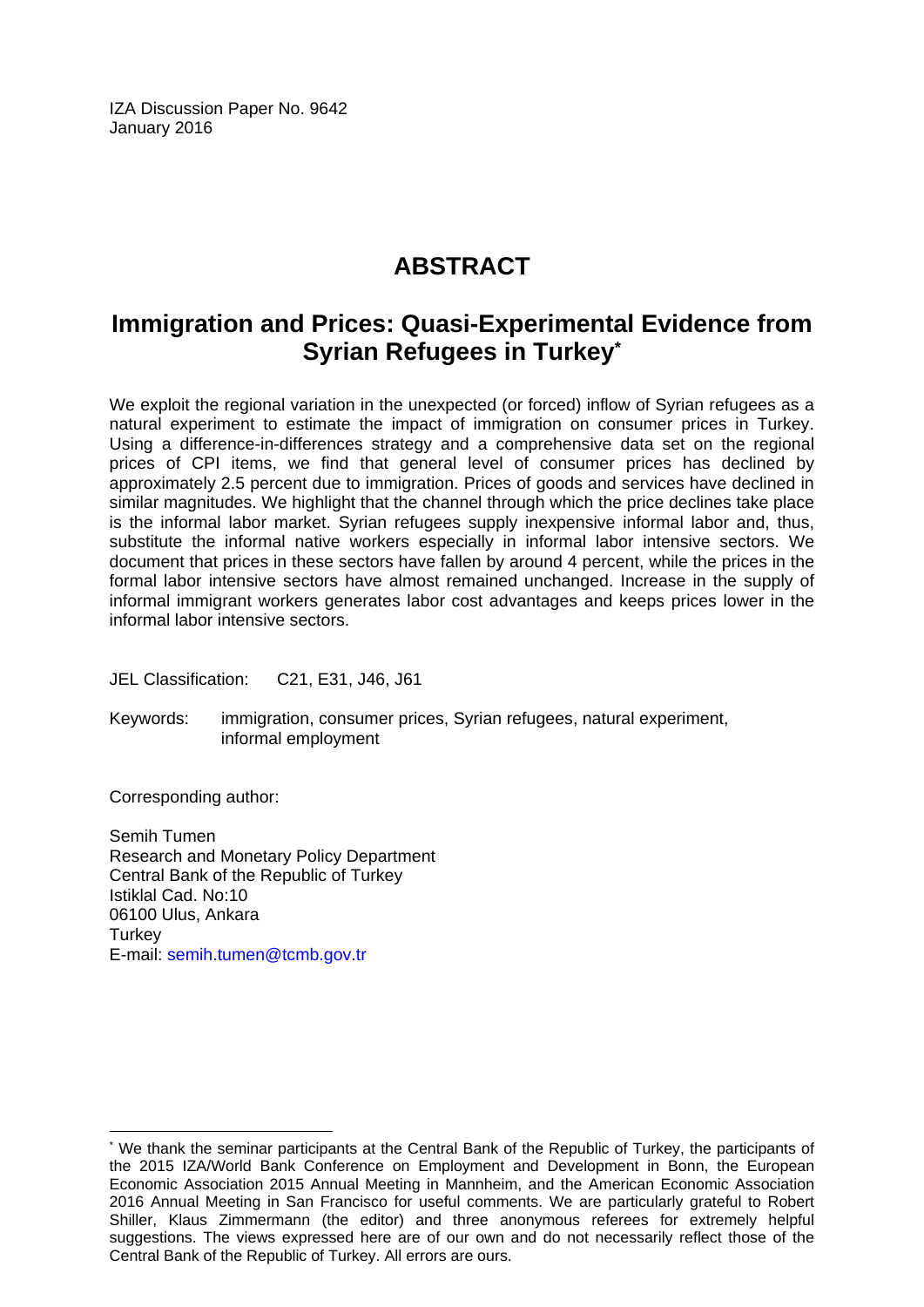### 1 Introduction

Following the outburst of the Syrian Conflict in March 2011, millions of Syrians have been forced to leave their homes. The conflict has initially generated a huge wave of internal migration within Syria—mostly toward the Turkish, Lebanese, and Jordanian borders. After the sharp increase in the intensity of conflict in late 2011, the internal migration wave has changed nature and transformed into a wave of refugees flowing into the neighboring countries. According to the United Nations (UN) figures, the total number of Syrian refugees in Turkey has reached [1](#page--1-0).6 millions as of September  $2014<sup>1</sup>$ . The unexpected arrival of a large number of refugees due to the Syrian Conflict resembles a natural experiment that generates an almost exogenous flow of immigrants, which offers a good opportunity to study the economic impact of immigration on the host country. One particular channel through which the inflow of a large number of immigrants within a relatively short period of time can affect the host country is the purchasing power of natives. Our main goal in this paper is to exploit this natural experiment to analyze the impact of Syrian immigrants on consumer prices in Turkey.<sup>[2](#page--1-0)</sup> In particular, we compare the pre- and post-immigration prices in the refugee-receiving regions, with pre- and post-immigration prices in many alternative control regions within a differencein-differences setting. We do not directly observe refugees or their consumption baskets; we, instead, difference out the changes in prices for all CPI items for treatment and control regions.

The advantage of this natural experiment is that both the immigration decision and the location choice within Turkey are mostly exogenous to the refugees' preferences [\[Tumen](#page-28-0) [\(2016\)](#page-28-0)]. The immigration decision is driven by the Syrian Conflict, which forced Syrians to leave their homes within a short period of time. The refugee-sending areas are very close to the Syrian-Turkish border. The cities of origin and the corresponding refugee ratios among the entire population of refugees in Turkey is as follows: Aleppo (36%), Idlep (21%), Raqqa (11%), Lattika  $(9\%)$ , Hassakeh  $(5.4\%)$ , Hama  $(7.5\%)$ , and other provinces  $(10\%)$ . This pattern provides some rough evidence that Syrians caught under fire are forced to cross the nearest border.<sup>[3](#page--1-0)</sup>

<sup>&</sup>lt;sup>1</sup>This figure includes the estimated number of unregistered refugees. For the latest numbers and more detailed statistical information about the Syrian refugee crisis, see the United Nations website [http://data.unhcr.org/syrianrefugees/regional.php.](http://data.unhcr.org/syrianrefugees/regional.php) <sup>2</sup>See [Tumen](#page-28-1) [\(2015\)](#page-28-1) for the use of natural experiments in migration research.

<sup>3</sup>See [AFAD](#page-26-0) [\(2013\)](#page-26-0) for much more detailed descriptive statistics about the Syrian refugees in Turkey. Our companion paper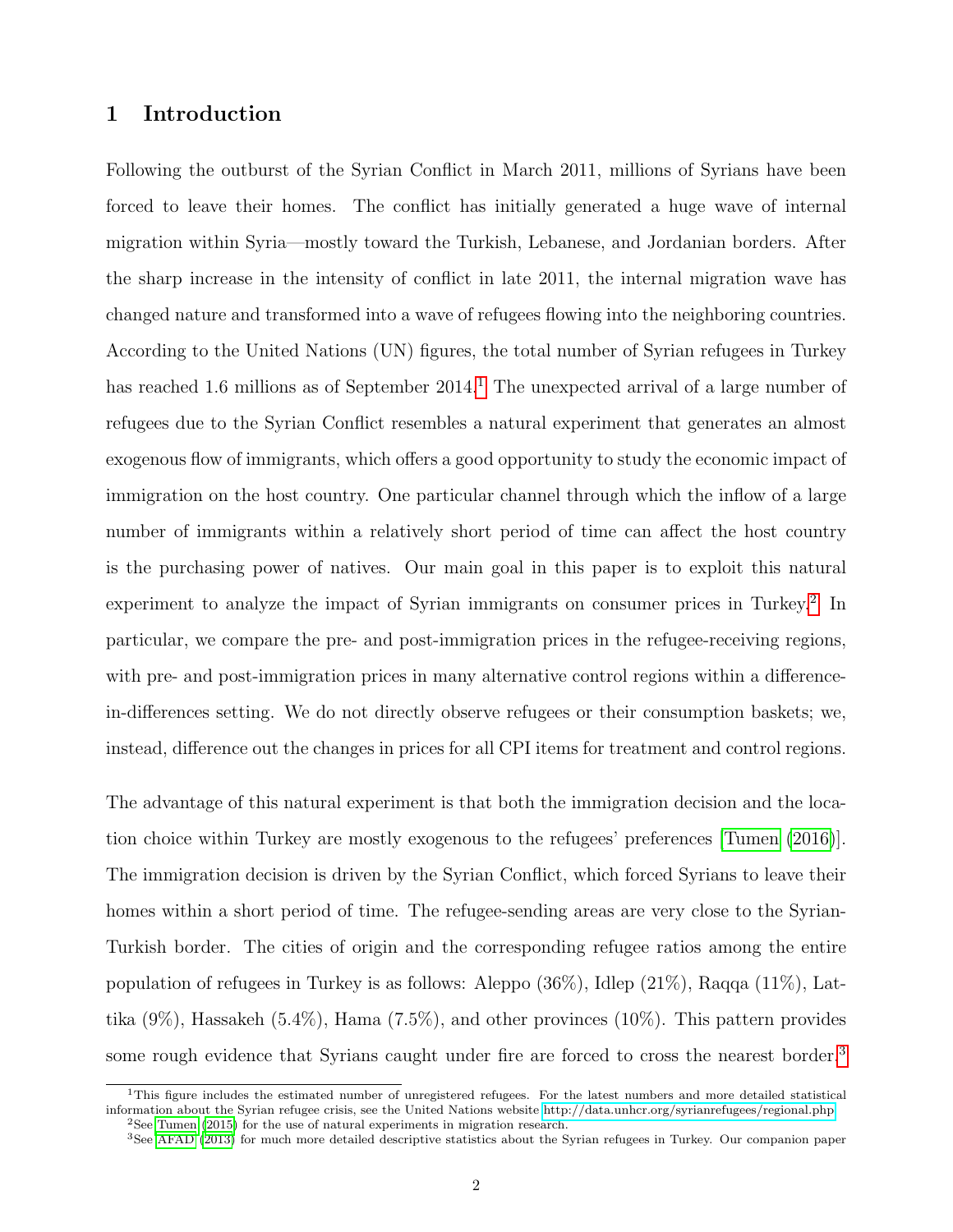The location choice within Turkey is mostly driven by the location of accommodation camps constructed by the Turkish government in cities close to the Syrian border. Although some of the refugees have left southeastern Turkey and moved toward the western regions of the country, the refugee to native population ratios are still small in regions with no nearby accommodation camps. Based on a report published by the Turkish Disaster and Emergency Management Presidency (AFAD), around 75–80 percent of the refugees were living out of the government-operated accomodation camps as of  $2013<sup>4</sup>$  $2013<sup>4</sup>$  $2013<sup>4</sup>$  But, a great majority of those living out of camps chose to stay close to camps to benefit from health, education, food, and other basic public services provided by the Turkish government for free. A significant fraction of the ones living out of camps reported that they left their homes for security reasons and they chose Turkey because of the ease of transportation and proximity to home. The refugees are not allowed to work formally (i.e., as a worker registered to the social security system).<sup>[5](#page--1-0)</sup> However, they supply inexpensive labor in the informal market. [Ceritoglu, Gurcihan Yunculer, Torun,](#page-26-1) [and Tumen](#page-26-1) [\(2015\)](#page-26-1) show that the impact of Syrian refugees on the labor market operates through the informal employment channel: informal native workers have been partly substituted by refugees. Specifically, they show that the informal employment-to-population ratio among natives has declined in the refugee-hosting area by 2.2 percentage points and those who left their informal jobs have either left the workforce or remained unemployed. This finding will facilitate the interpretation of the results we document in this paper.

There are three different theories about the impact of immigration on the level of consumer prices [\[Zachariadis](#page-28-2) [\(2012\)](#page-28-2)]. The first one says that immigration generates a jump in the level of aggregate demand; therefore, prices of goods and services should increase as a consequence

[Ceritoglu, Gurcihan Yunculer, Torun, and Tumen](#page-26-1) [\(2015\)](#page-26-1) provide more information on the institutional setting in Turkey.

<sup>4</sup>See [AFAD](#page-26-0) [\(2013\)](#page-26-0) for the details of the survey results. There are 20 accommodation centers (camps) in 10 cities in Turkey. The accommodation centers are located in Adana, Adiyaman, Hatay, Gaziantep, Kahramanmaras, Kilis, Malatya, Mardin, Osmaniye, and Sanliurfa. Most of the Syrian refugees have been living in these or the neighboring cities. Although, there is a significant number of refugees in the other regions of Turkey, such as Istanbul (2.2%) and Konya (2.3%), their number is small relative to the population in these regions. Based on the refugee over population ratios, we observe that the refugees have been quite densely located in Kilis (38.1%), Sanliurfa (9.4%), Gaziantep (11.9%), Hatay (12.6%), Osmaniye (2.4%), and Mardin (9.0%). See [Ceritoglu, Gurcihan Yunculer, Torun, and Tumen](#page-26-1) [\(2015\)](#page-26-1) for more details.

 $5$ Unlike most of the Western countries, the term "immigration" is relatively new for Turkey. Except the case for a much smaller number of refugees received during the Gulf War and the case for expatriates from Bulgaria, Turkey has not been exposed to any consistent immigrant flows in the post-World War II era. Some countries deal with immigration issues and set long-term policies by establishing ministries with exclusive focus on immigrants. In this sense, Turkey is relatively inexperienced about the immigration issues/policies, which translates into the lack of any legal arrangements for providing work permit to immigrants. Although there is some effort to rehabilitate the legal status of immigrants, it will likely take some time before these efforts are finalized as the Syrian Conflict also involves domestic/international politics as well as the international coordination issues.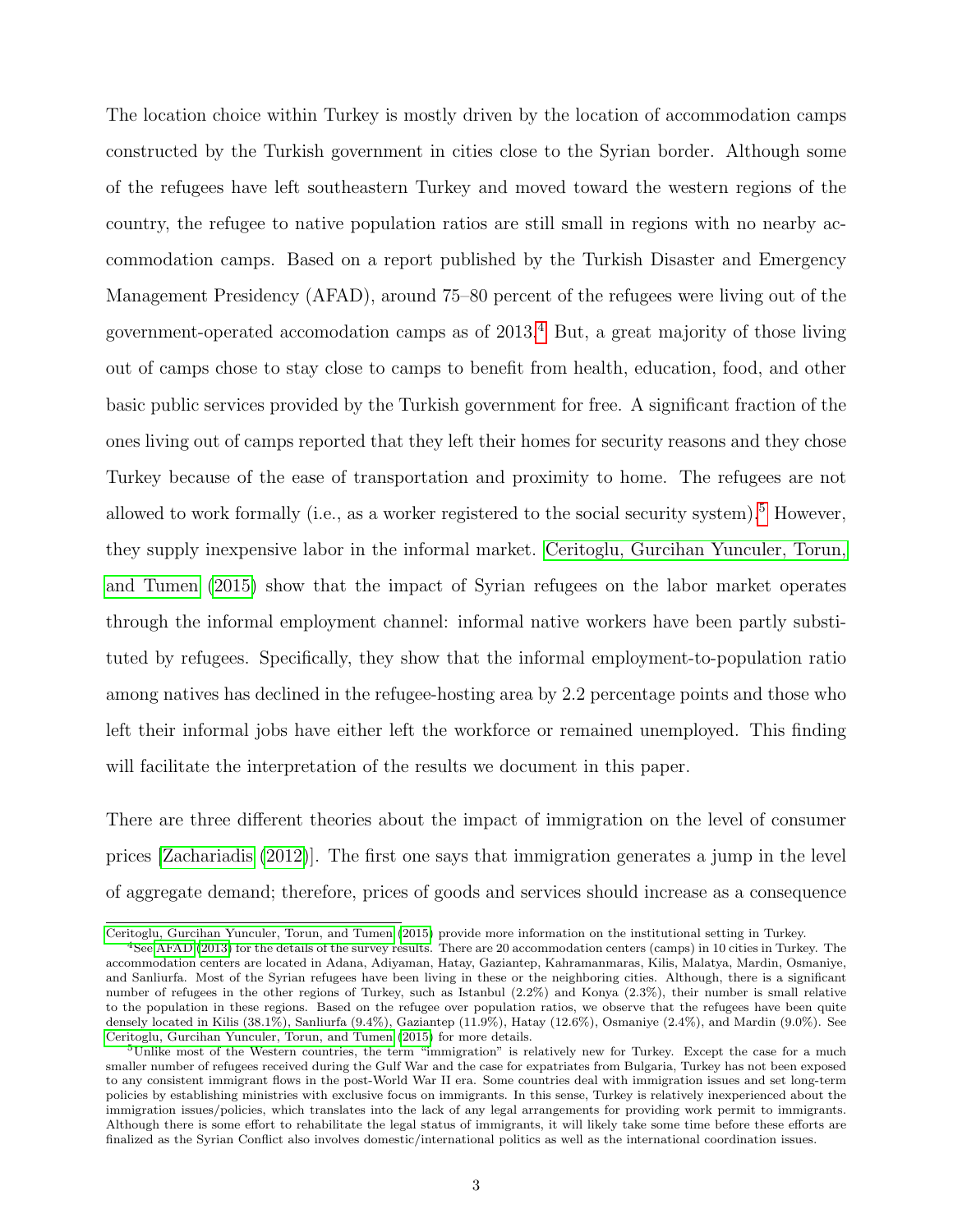of immigrant inflows. The second one says the opposite. Assuming that the labor market attachment levels of immigrants are lower than those of natives, immigrants will have less time constraints and, thus, they will search for lower prices more intensively. In other words, they will be more sensitive to price differentials (i.e., they will have higher price elasticities). Higher price elasticity, joined with higher search intensity, strengthens the competitive pressure over firms, which will eventually lead to price reductions in the regions hosting immigrants. Finally, if the labor market attachment levels of immigrants are not so low and if immigrants have lower reservation wages than natives due to various well-known reasons listed in the literature, then the resulting labor-cost advantage in the immigrant labor intensive sectors coupled with competitive pressures may lead to price reductions in these sectors relative to the native labor intensive sectors.

Three important papers in the literature test the relevance of these alternative theories. [Lach](#page-27-0) [\(2007\)](#page-27-0) uses massive immigrant flows from Russia to Israel in 1990 as a natural experiment to estimate the impact of immigration on prices. He finds that a one percentage point increase in the immigrant-to-native ratio leads to a 0.5 percentage point decline in consumer prices. Based on the observation that labor market involvement rates are low among immigrants, he interprets the decline in prices as evidence of higher price elasticities and lower search intensities among immigrants. [Cortes](#page-27-1) [\(2008\)](#page-27-1) exploits the variation in the flow of low-skill immigrants into several U.S. cities over time to estimate the impact of immigration on consumer prices from a long-term perspective. She finds that a 10 percent increase in the fraction of immigrants leads to 2 percent reduction in the prices of immigrant-intensive services such as housekeeping, gardening, babysitting, and dry cleaning. She argues that an increase in the supply of low-skill immigrants bids down wages in the market for low-skill workers, which generates a cost advantage in the immigrant-intensive sectors, and, thus, leads to a reduction in prices. Finally, [Zachariadis](#page-28-2) [\(2012\)](#page-28-2) uses cross-country data for the 1990–2006 period and shows that a 10 percent increase in the share of immigrant workers in total employment decreases the prices of final products by approximately 3 percent.[6](#page--1-0) He focuses on the prices of basic food items that immigrants are more likely to consume and on the prices of basic services that they

 ${}^{6}$ See also [Zachariadis](#page-28-3) [\(2011\)](#page-28-3).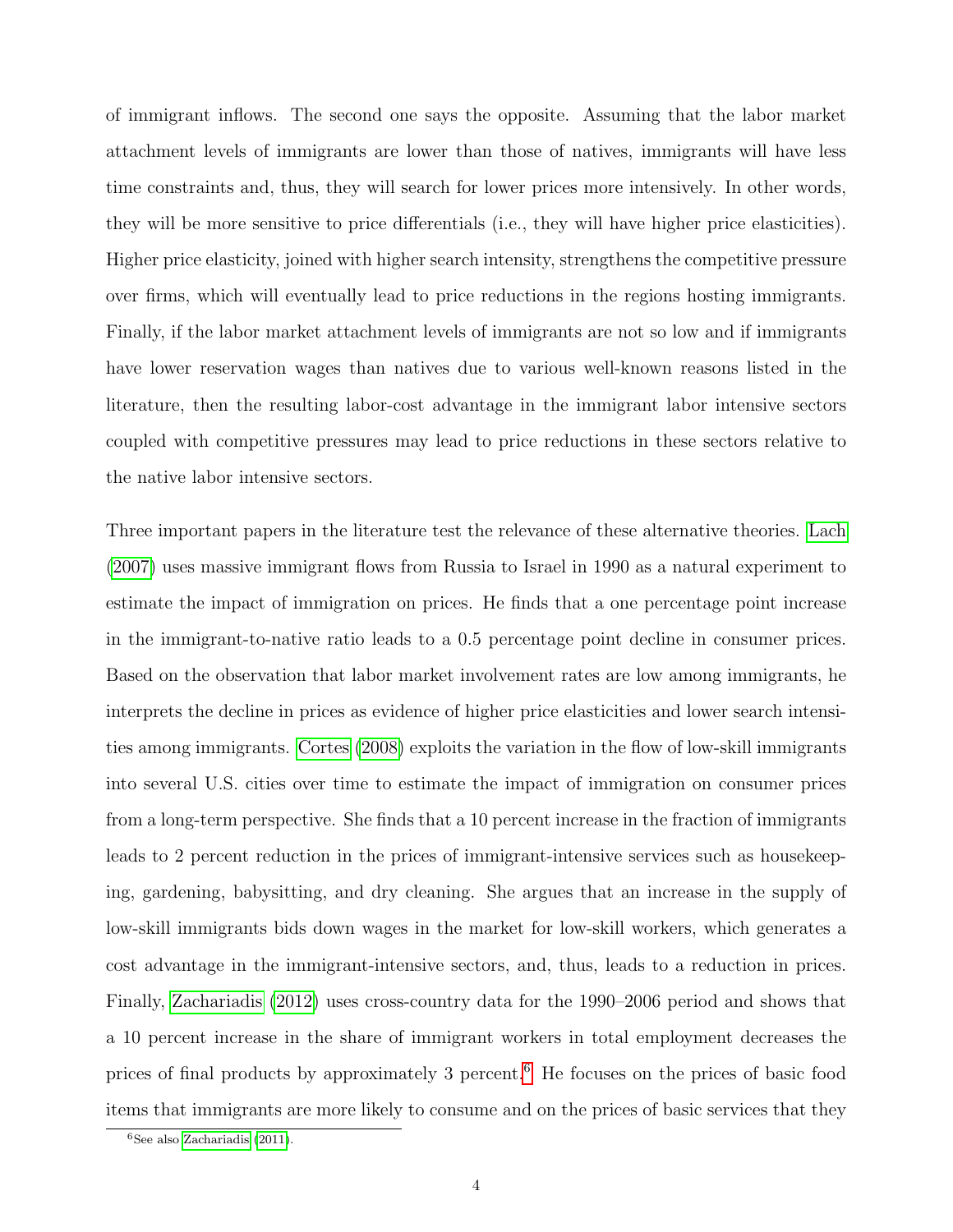are more likely to produce. He documents that the decline in the prices of basic food items is somewhat larger than the change in the price of the "average item," while the prices of basic services decline slower than the price of the "average item." Thus, [Zachariadis](#page-28-2) [\(2012\)](#page-28-2) argues that both demand- and supply-side explanations are driving the negative relationship between immigration and prices, while he highlights that demand-side forces are likely stronger than supply-side forces.

Using a difference-in-differences strategy we find that consumer prices have declined in the hosting region as a consequence of refugee inflows—which is consistent with the main consensus in the literature. The magnitude of this decline is approximately 2.5 percent. We document that prices of goods and services have declined in similar magnitudes. We find, on the other hand, significant differences across prices of the items produced in formal labor intensive sectors versus those produced in informal labor intensive sectors. In particular, the decline in prices in the informal labor intensive sectors is around 4 percent, while the impact of immigration on prices is almost zero in formal labor intensive sectors. We argue that informal labor market, which is large in Turkey, offers a mechanism through which the refugee inflows generate price declines. Increase in the supply of informal immigrant workers generates labor cost advantages in the informal labor intensive sectors, and, thus, leads to a reduction in the prices of items produced by these sectors. We confirm that these results are robust using alternative empirical settings.

Our paper is similar to [Lach](#page-27-0) [\(2007\)](#page-27-0) in the sense that we also rely on a natural experiment generated by an unexpected arrival of a large volume of immigrants, while [Cortes](#page-27-1) [\(2008\)](#page-27-1) and [Zachariadis](#page-28-2) [\(2012\)](#page-28-2) deal with non-experimental data sets. The main difference between our paper and [Lach](#page-27-0) [\(2007\)](#page-27-0) is that, in our paper, the impact of immigration on prices is more likely to operate through low labor costs, because Syrian refugees in Turkey have much lower skill levels than Russian immigrants in Israel; therefore, they are better candidates to be employed as low-wage workers. In this respect, our paper is similar to [Cortes](#page-27-1) [\(2008\)](#page-27-1); that is, we also focus on a mechanism through which the inflow of low-skill immigrants reduces consumer prices through cost advantages generated in the immigrant-intensive sectors. [Zachariadis](#page-28-2) [\(2012\)](#page-28-2) fo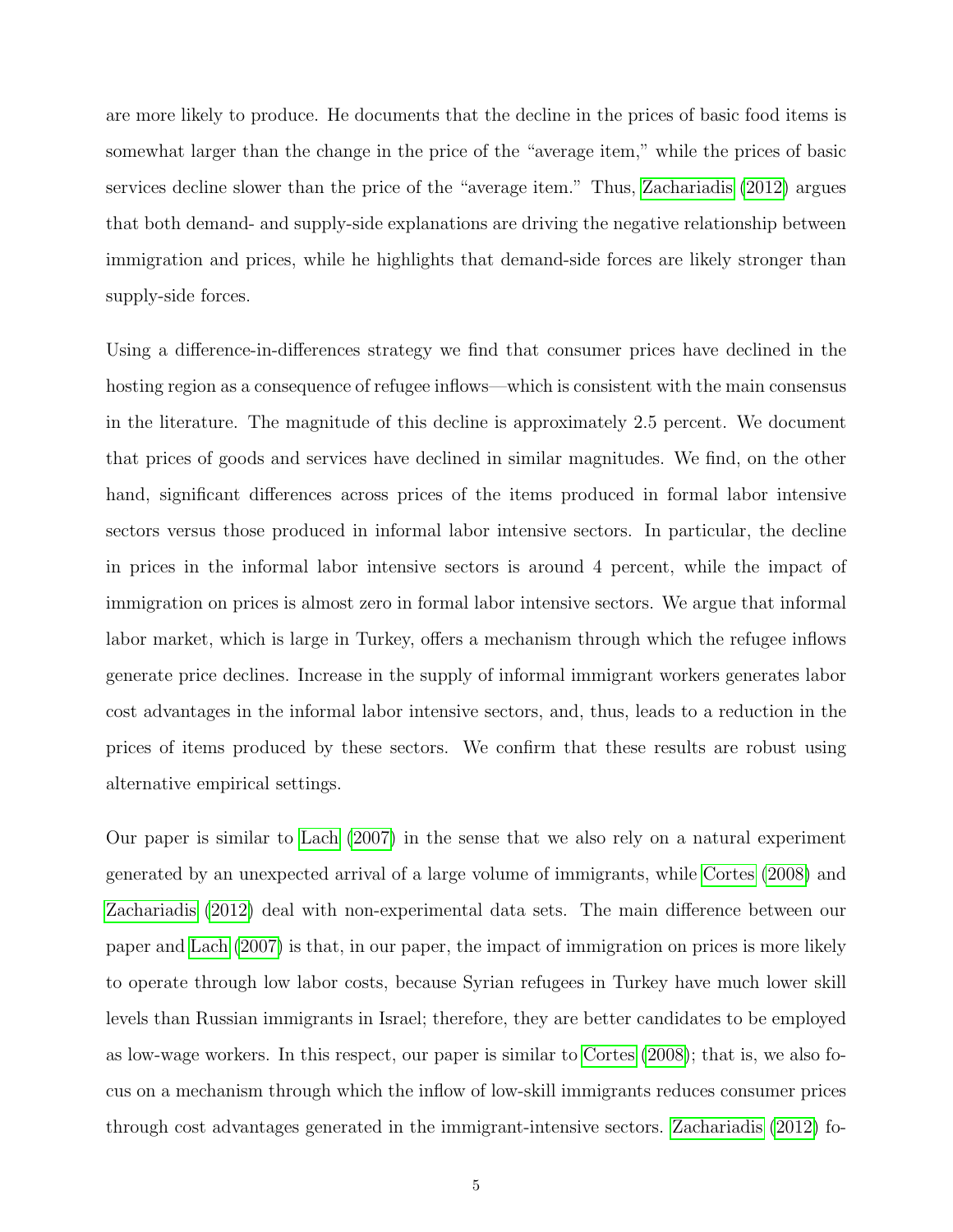cuses on cross-country data and, therefore, on the impact of aggregate immigration on relative prices. Similar to [Zachariadis](#page-28-2) [\(2012\)](#page-28-2), we also perform comparisons along goods-services and luxuries-necessities divides; but, unlike his findings, we do not document meaningfully different results across these categories. Our paper is different from these three papers in that the main underlying force is the existence of informal employment opportunities in Turkey. Although Syrian refugees are not permitted to work officially, the availability of a large informal labor market in Turkey allows them to work in low-wage informal jobs—in exchange for wages much lower than the average low-skill native worker would accept.

In a more recent paper, [Akgunduz, van den Berg, and Hassink](#page-26-2) [\(2015\)](#page-26-2) aim to estimate the effect of Syrian refugee inflows on various outcomes—including labor market outcomes, food prices, and housing rents—in Turkey. Using a differences-in-differences strategy and regionlevel aggregated food price series, they find that food prices have moderately increased in the refugee-receiving regions relative to the rest of the country. In our paper, we exploit the region-level variation along the entire micro-level price data under the Consumer Price Index. Contrary to [Akgunduz, van den Berg, and Hassink](#page-26-2) [\(2015\)](#page-26-2) and in line with the papers mentioned above, we document a negative relationship between immigrant flows and prices—both for the overall price level and for food prices. We believe that the micro-level details (in particular, the item-level fixed effects for more than 400 items) provide additional information on the potential forces related to the labor-cost channel highlighted in our paper.

Other than the papers discussed above, there are only a few more papers directly estimating the link between immigration and price changes. [Alix-Garcia and Saah](#page-26-3) [\(2009\)](#page-26-3) investigate the impact of refugee inflows—from Burundi and Rwanda to Western Tanzania in 1993 and 1994—on food prices in the hosting region. They show that prices of non-aid food have jumped significantly after immigration, while the change in the prices of aid food has only been negligible. Contrary to the findings reported in our paper—and also to those reported by Lach, Cortes, and Zachariadis—they argue that the aggregate demand channel has been effective. However, they focus on a poor-country context; so, in this sense, their results may not be directly comparable to the results documented in other papers. [Bentolila, Dolado, and](#page-26-4)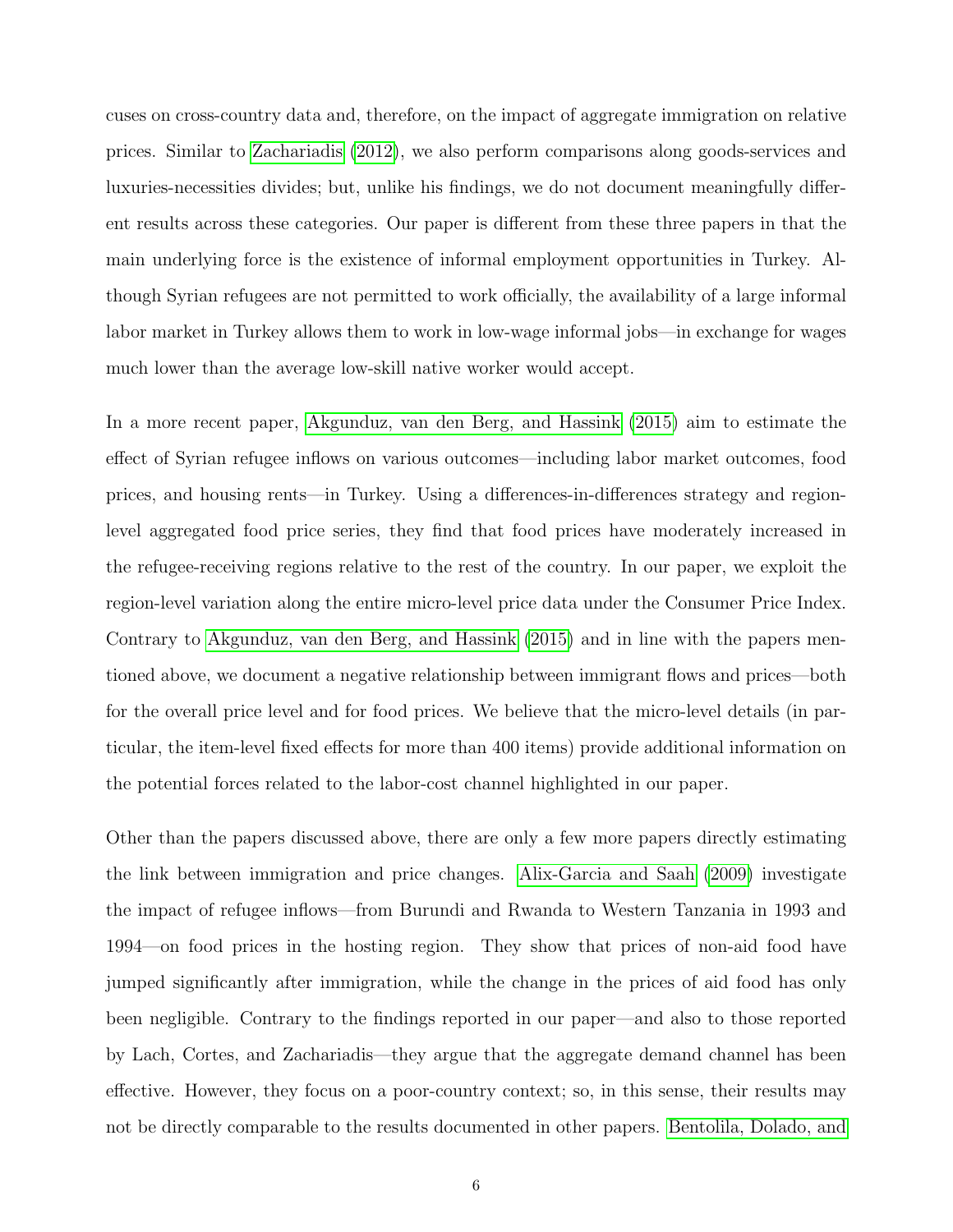[Jimeno](#page-26-4) [\(2008\)](#page-26-4) show, using a macro approach, that immigration led to a decline in consumer price inflation in Spain in the 1995–2006 period. So, the consensus is that, other than the aid versus non-aid food discussion for poor countries, there is a negative relationship between immigration and the level of consumer prices.

Our paper can also be linked to the literature using natural experiments (i.e., data on forced immigration or refugee flows) to estimate the impact of immigration on various outcomes. Most of the papers in this literature focus on employment and wage outcomes. [Card](#page-26-5) [\(1990\)](#page-26-5) exploits the natural experiment provided by the Mariel Boatlift of Cubans to Miami in 1980. He shows that the wave of immigration had virtually zero effect on the labor market outcomes of the existing Miami residents. [Hunt](#page-27-2) [\(1992\)](#page-27-2) employs a similar strategy for the 1962 Algerian repatriates in France and reports that they had only a negligible effect on the labor market outcomes of natives in France. [Carrington and de Lima](#page-26-6) [\(1996\)](#page-26-6) find strong adverse effects of 1970 repatriates from Africa to Portugal on both employment and wage outcomes of the natives in Portugal. [Friedberg](#page-27-3) [\(2001\)](#page-27-3) documents that the exogenous inflow of immigrants from the former Soviet Union to Israel had almost no adverse effects on the labor market outcomes of natives in Israel. [Cohen-Goldner and Paserman](#page-27-4) [\(2011\)](#page-27-4) find that the impact of these Russian immigrants on wage outcomes in Israel have become visible in the long-run. [Mansour](#page-27-5) [\(2010\)](#page-27-5) exploits the labor supply shock generated by the Israeli-Palestinian conflict and shows that wages of low-skill workers in Israel have been negatively affected, while the effect on the wages of high-skill workers is statistically insignificant. [Glitz](#page-27-6) [\(2012\)](#page-27-6) estimates the impact of the collapse of Berlin wall on the labor market outcomes in Germany and finds negative employment effects along with zero wage effects. Using a similar identification strategy to ours, [Ceritoglu, Gurcihan Yunculer, Torun, and Tumen](#page-26-1) [\(2015\)](#page-26-1) show that the rapid and unexpected inflows of Syrian refugees have generated negative employment outcomes (mostly through the informal employment channel), while the wage effects have been negligible.<sup>[7](#page--1-0)</sup>

The plan of the paper is as follows. Section 2 summarizes the main properties of our data set

<sup>7</sup>There are several other papers focusing on other outcomes exploiting similar natural experiments. [Gould, Lavy, and Paser](#page-27-7)[man](#page-27-7) [\(2009\)](#page-27-7) investigate the impact of immigration on long-term educational outcomes. [Paserman](#page-28-4) [\(2013\)](#page-28-4) estimates the effect of immigration on worker productivity. [Maystadt and Verwimp](#page-27-8) [\(2014\)](#page-27-8) analyze the welfare effects of forced immigration. [Saarela](#page-28-5) [and Finnas](#page-28-5) [\(2009\)](#page-28-5) study the long-term effects of forced immigration on mortality rates.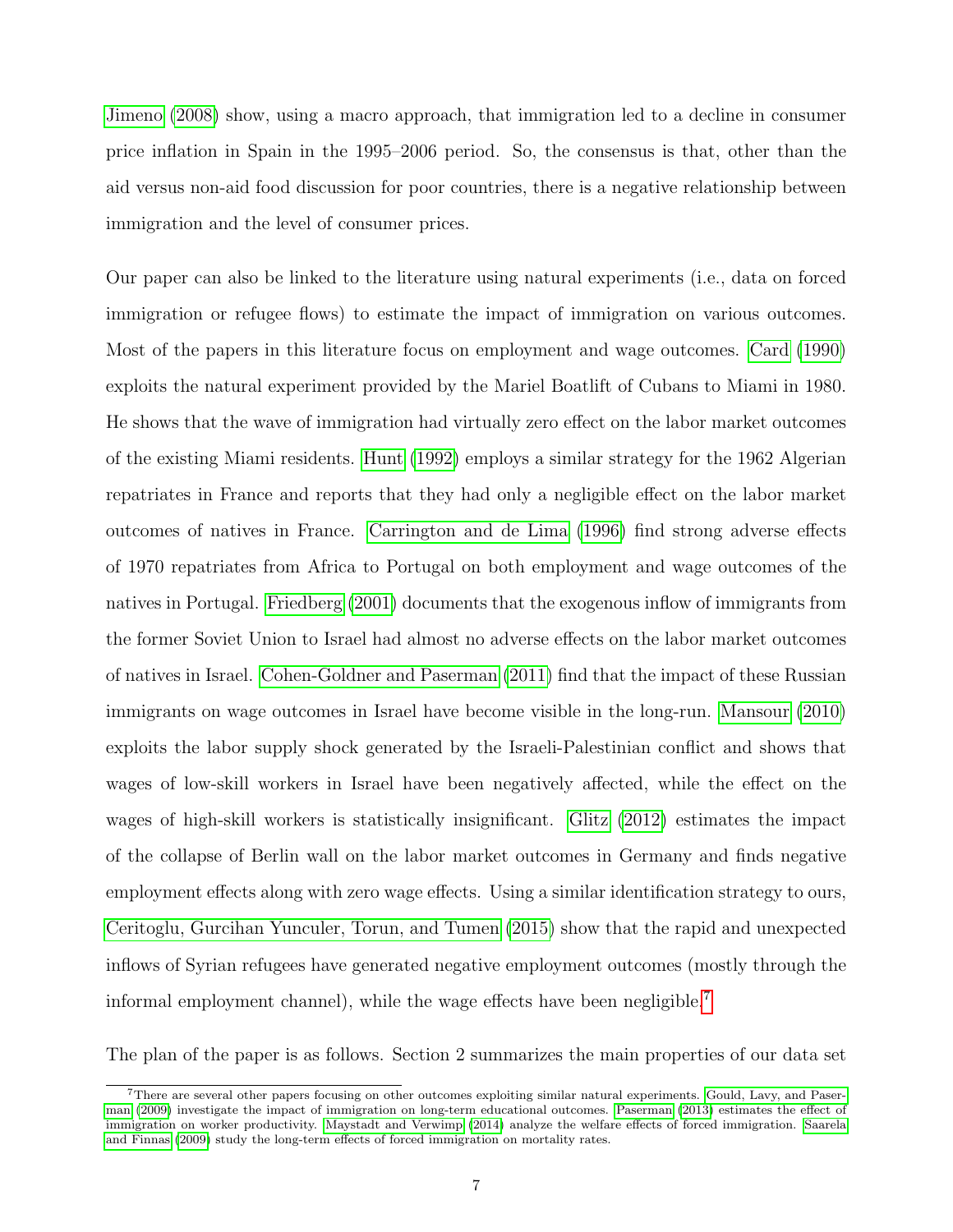and provides a detailed description of the institutional setting for Syrian refugees in Turkey. Section 3 explains our identification strategy. Section 4 discusses the baseline results and also presents the estimates obtained from auxiliary analyses. Section 5 performs additional robustness exercises. Section 6 concludes.

#### 2 Data and Facts

#### 2.1 Details about Syrian Refugees in Turkey

There has been a massive flow of refugees from northern Syria toward the southeastern regions of Turkey following the civil conflict in Syria. Syrians residing in the troubled regions moved toward the nearest border and were accepted in the neighboring countries, including Turkey, Lebanon, and Jordan, as refugees. Those accepted by Turkey mostly came from the regions geographically close to the Syrian-Turkish border. Figure [\(1\)](#page-29-0) demonstrates the dramatic increase in the number of Syrian refugees in Turkey over time. Before 2012, there was virtually no Syrian refugees in Turkey. By the end of 2014, the number of registered refugees has reached to almost 1.2 millions and the process is still ongoing. Considering the unregistered ones, the total number of Syrian refugees in Turkey is estimated to be close to 2 millions. The refugees were initially accommodated in the centers or camps constructed and controlled by the Turkish government. There is also a large number of refugees living outside of the camps. But, although they live outside of the camps, they prefer to stay close to camps for the purpose of benefiting from the health, education, food, and other basic services provided by the Turkish government for free. The government-operated accommodation centers are located in Adana, Adiyaman, Hatay, Gaziantep, Kahramanmaras, Kilis, Malatya, Mardin, Osmaniye, and Sanliurfa—there are 20 camps in these cities.[8](#page--1-0)

We observe that most of the Syrian refugees are clustered in these cities or the neighboring ones due to two main reasons: (1) These cities are close to Syria and they hope to go back home easily once the civil conflict is resolved. Surveys conducted in the region confirm the validity of this motive. (2) Cities in which the government-operated camps are located also offer

 $8$ See Figure [\(2\)](#page-29-1) for the exact location of these cities on the map.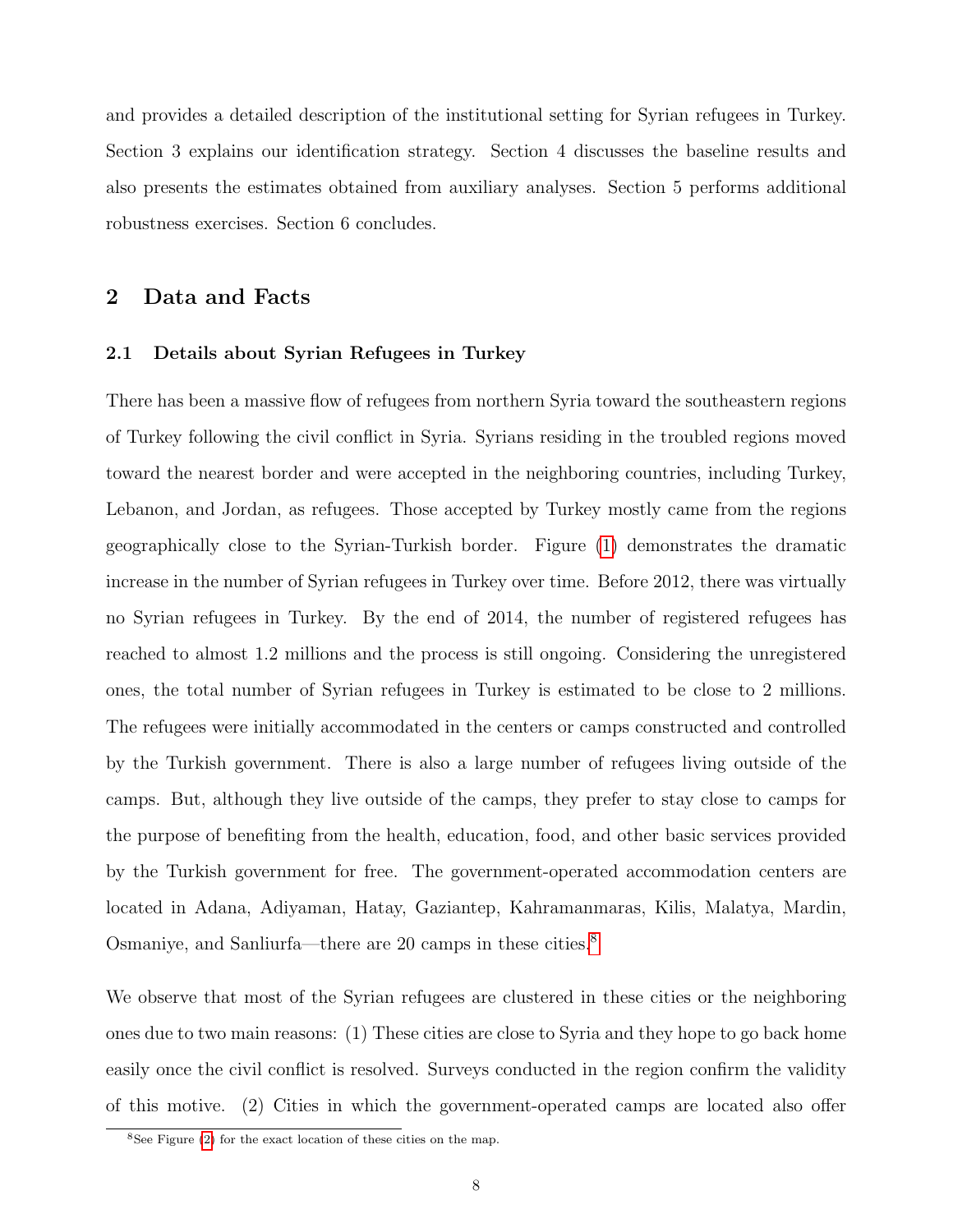government-supported education, health-care, child-care, social/psychological support, and monetary aid. So, the existence and generosity of these amenities also provide incentives for the refugees to stay clustered in the Southeastern Turkey. The refugees are densely located in Kilis, Sanliurfa, Gaziantep, Hatay, Osmaniye, and Mardin—the respective refugee-population ratios are 38 percent, 9.5 percent, 12 percent, 12.5 percent, 2.5 percent, and 9 percent.

Syrian refugees do not have work permit—as of December 2014. However, surveys conducted by governmental aid organizations indicate that most of the refugees are willing to be employed informally and are actively searching for jobs. The rate of informal employment is high, especially in the southeastern Turkey, which means that there are extensive informal employment opportunities for refugees. Based on the figures presented by [Ceritoglu, Gurcihan Yunculer,](#page-26-1) [Torun, and Tumen](#page-26-1) [\(2015\)](#page-26-1), the informal employment to population ratio is around 0.2 in southeastern Anatolia. The formal employment to population ratio, on the other hand, is around 0.19. For the entire country, the corresponding ratios are approximately 0.14 and 0.33 for informal and formal employment, respectively. This suggests that the informal labor market is huge in the refugee-receiving regions and offer many informal employment opportunities for the Syrian refugees. The observed characteristics of the Syrian refugees are, on average, quite similar to the Turkish natives living in the hosting region. The gender composition among the refugees is more or less balanced. They have low education levels. Only around 20 percent of the refugees have high school education or above. Most of the refugees are in the age group 19–54.[9](#page--1-0)

#### 2.2 Data on Consumer Prices

For consumer prices, we use the Turkish Statistical Institute's (TURKSTAT) data set, which is used to calculate the official CPI figures in Turkey. This is a publicly available data set and it is freely accessible from TURKSTAT's web site. In determining the items and weights used to calculate the consumer price index, Target Based Individual Consumption classification (COICOP) is adopted. Based on this classification, expenditures are organized in 44 sub-

 $^{9}$ For more contextual details, see the documentation posted on the website [\(https://www.afad.gov.tr/en/Index.aspx\)](https://www.afad.gov.tr/en/Index.aspx) of the Turkish Disaster and Emergency Management Presidency (AFAD).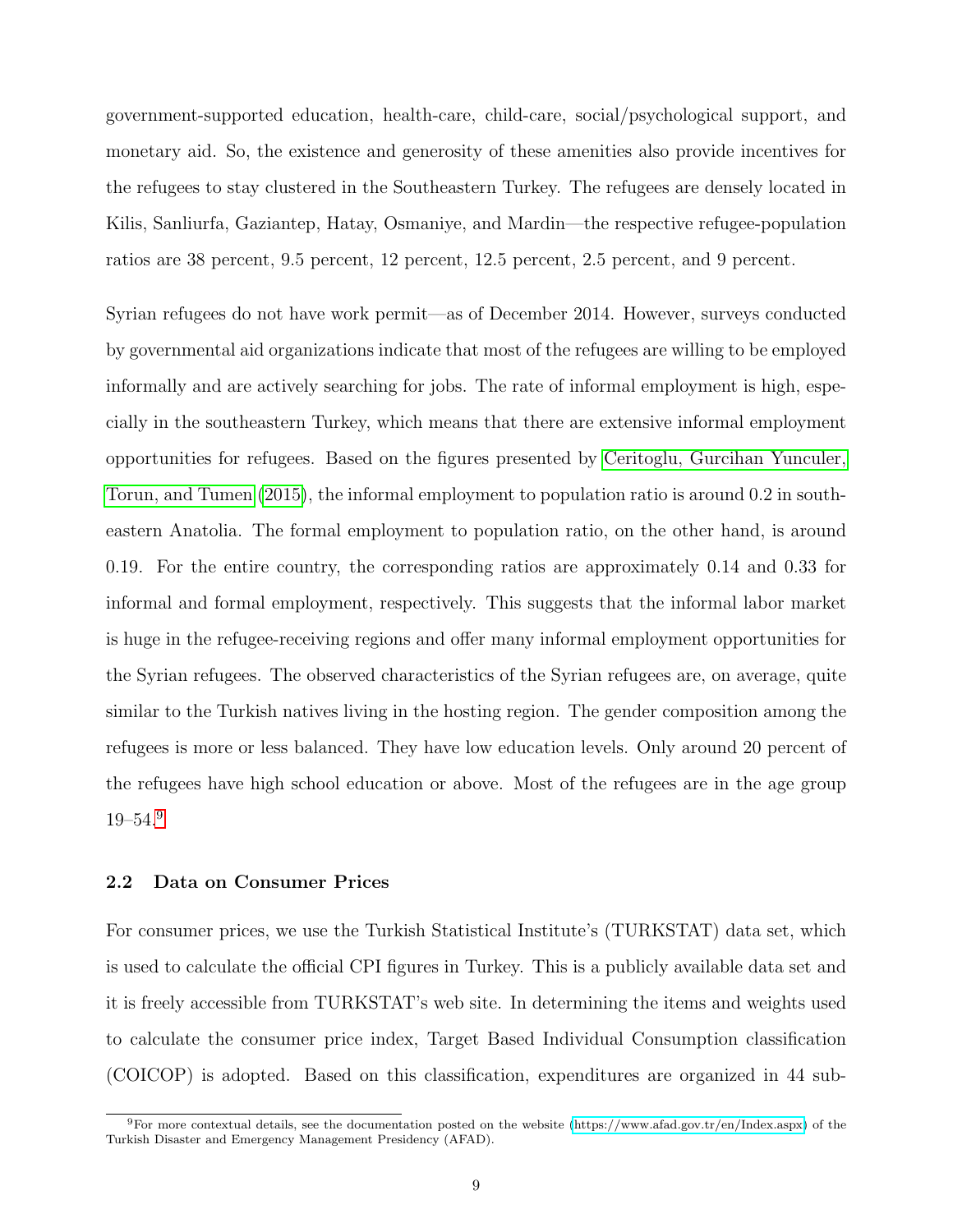groups and 12 major groups [see Tables [\(1\)](#page-31-0) and [\(2\)](#page-32-0)]. Overall, 437 items are used in constructing the index. The prices of goods and services covered by the index are retail prices including taxes but excluding any deposits and installments. The methodology used to calculate the CPI is in line with EUROSTAT's standards. The prices are collected using a sample of around 13,000 households. The index covers the entire population in Turkey without adjusting the weights according to income level or geographical areas. The regional prices are given based on NUTS2-level regional categorization. There are 81 cities in Turkey and these cities are grouped into 26 NUTS2-level regions. We can only observe prices at the NUTS2 level, not at the city level.

To determine which sectors have high informal labor intensities, we use the Turkish Household Labor Force Survey micro-level data sets for the period 2010–2011—i.e., for the preimmigration period. This data set is also compiled by TURKSTAT and is used to construct the official employment statistics in Turkey. There are 87 sectors (or industries) classified at the two-digit level based on NACE-Rev2. The survey also asks whether the worker is registered with the social security authority in his/her current job or not. If the worker is not registered, we classify him/her as an informal worker. Using information on informal employment and sector of employment, we determine the level of informal labor intensity in each sector for the treatment region. More precisely, we call a sector "informal labor intensive" if more than 50 percent of all workers employed in that sector are informal workers. We then match the consumption items with the sector information to analyze whether the price changes emanate from informal labor intensive sectors or not. It should be noted that we do not make any claim about "labor intensity" versus "capital intensity" of these sectors, which is out of the scope of the current paper. We only calculate the ratio of the number of informal workers to all workers in each sector and mark the sectors above 0.5 as "informal labor intensive sectors."

### 3 Empirical Strategy

In this section, we discuss the details of our identification strategy. The ultimate goal is to estimate the causal impact of immigration on the level of consumer prices in the hosting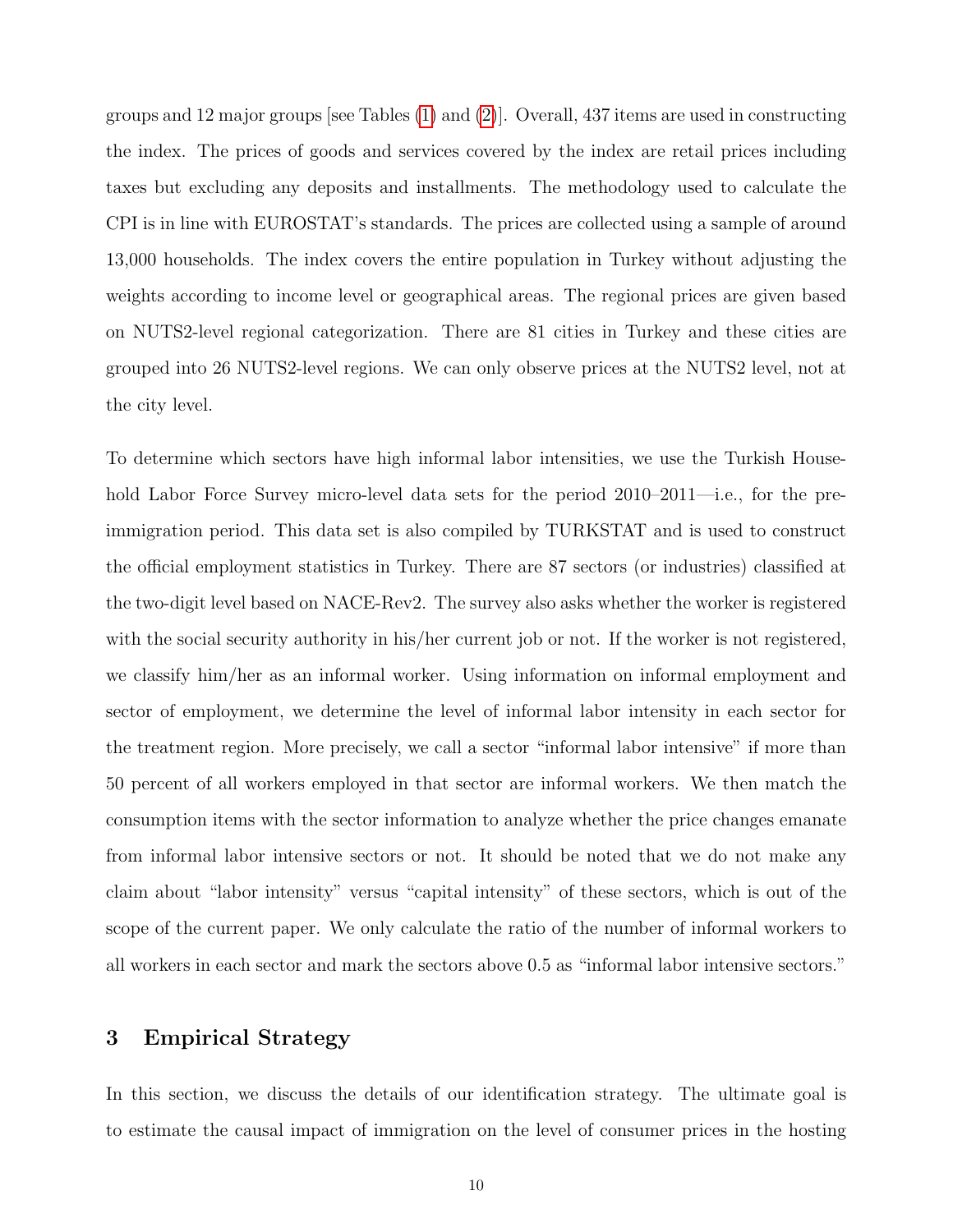regions. It is well-known that the non-experimental immigration data typically suffer from selectivity problems [\[Borjas](#page-26-7) [\(1987,](#page-26-7) [1994\)](#page-26-8), [Borjas, Bronars, and Trejo](#page-26-9) [\(1992\)](#page-26-9)]. One way to deal with the self-selection problem is to rely on immigration cases that generate "forced" movements across borders. By this way, immigrants will not self-select themselves into a certain country; instead, they will be forced to move from one country to the other based on reasons orthogonal to their country preferences. The movement of refugees from northern Syria to southeastern Turkey offers a suitable setting in which one can design a quasi-experimental estimation strategy.

The validity of the quasi-experiment in our case relies on the following four conditions: (1) the immigration wave should be generated by external forces, (2) the location of the immigrants within the hosting country should also be driven, at least partially, by external forces, (3) immigrant flows should not generate a wave of internal migration of natives from immigrantintensive areas toward other areas in the country, and (4) absent immigration, the changes in demand between treatment and control regions would have been the same. The first condition is satisfied by nature. The civil conflict in Syria has been severe and Syrians in the affected regions had no choice but to move toward the nearest border. Countries including Turkey, Lebanon, and Jordan received a massive number of refugees. The institutional setting in Turkey also generated an almost exogenous location choice within Turkey, which confirms the validity of the second condition. Government-operated accommodation camps have been constructed in the southeastern part of Turkey. Almost all of the registered Syrians are located in these camps. There is also a quite large amount of unregistered immigrants. However, most of them also choose to live in the cities with accommodation camps, because the Turkish government provides education, child-care, health-care, social, and monetary support to immigrants in these cities. The existence of these camps increases the appeal of these cities for the unregistered immigrants. The government, on the other hand, chooses the location of the camps solely based on proximity to major source cities in Syria. So, the clustering of Syrian refugees in Turkish cities also relies mostly on exogenous factors. Third, we also observe that there is currently no sign of a flow of natives from the hosting regions toward regions with no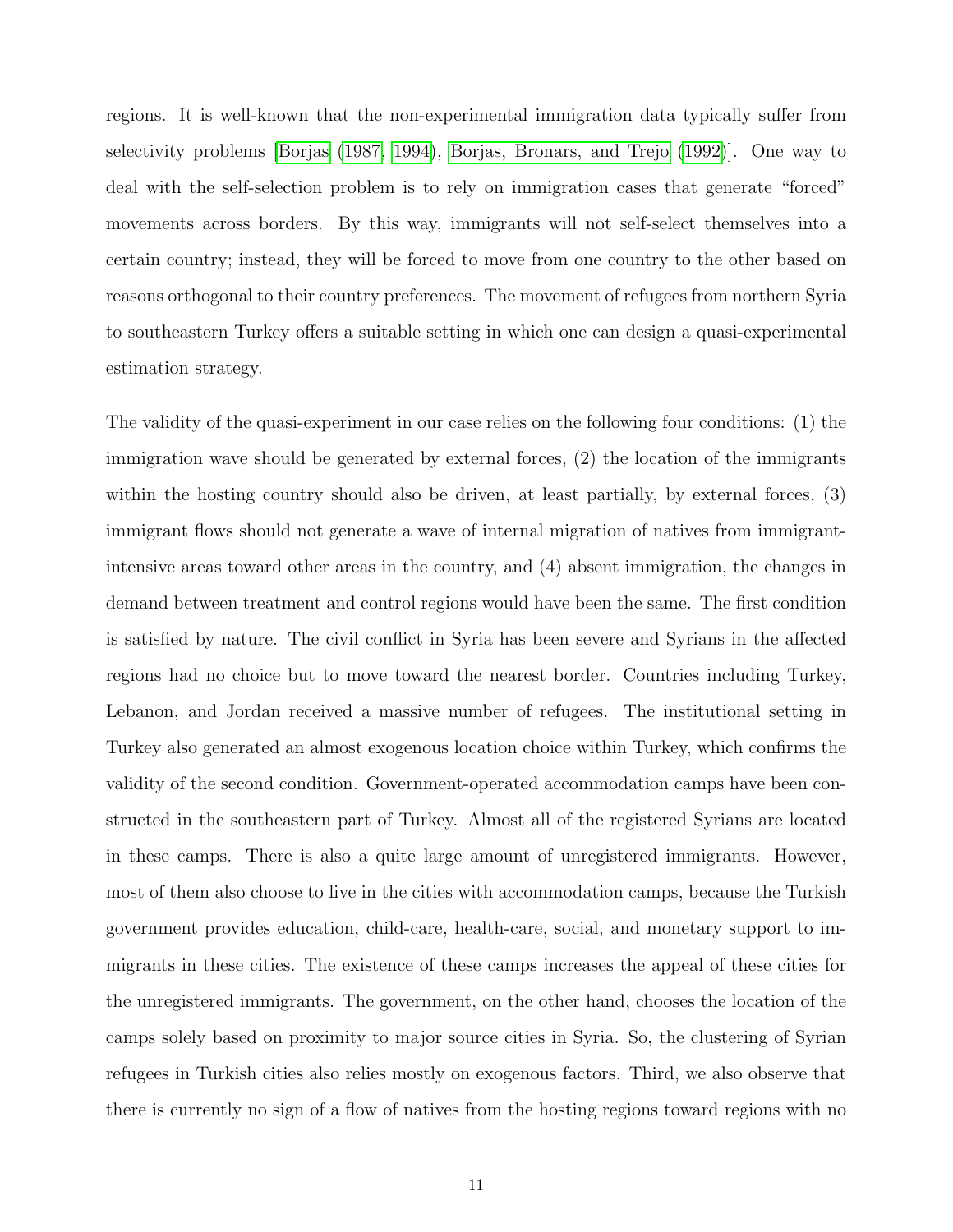immigrants. Based on the Turkish Statistical Institute data showing the patterns of internal migration, we observe no significant change in the internal migration patterns in the postimmigration era relative to the pre-immigration era. In Section 5, we provide some empirical evidence supporting this observation. Finally, we perform some auxiliary analyses—using two different proxies for regional demand conditions—to show that there is no sign of a change in aggregate demand conditions in the treatment region as a consequence of the refugee inflow. The results of these auxiliary exercises are also presented in Section 5. At the end, we conclude that our setting is suitable for implementing quasi-experimental techniques.<sup>[10](#page--1-0)</sup>

We use a difference-in-differences (DID) approach to estimate the impact of immigration on prices. There is a "treatment region" versus a "control region" and a "pre-immigration period" versus a "post-immigration period." Figure [\(2\)](#page-29-1) presents a visual display of our treatment and control regions. Our data set does not allow us to see the city-level details. Instead, we can observe the price data for regions at the NUTS2-level detail. There are 81 cities in Turkey and they are grouped under 26 NUTS2-level regions. Our treatment region consists of five NUTS2-level regions, which are the regions with high immigrant concentration. The cities in the treatment area include Kilis, Osmaniye, Gaziantep, Kahramanmaras, Sanliurfa, Batman, Diyarbakir, Adiyaman, Sirnak, Siirt, Adana, Mardin, Hatay, and Mersin. These cities are indicated with green color on the map. There is a certain degree of heterogeneity within the treatment region in terms of immigrant concentration. It should be noted that cities with low immigrant concentration, such as Diyarbakir, Siirt, and Sirnak, are included due to the restriction that we can only observe region-level rather than city-level geographical details. Still, for all cities in the treatment region, the immigrant to population ratio is above 0.2 percent—it goes up to 40 percent in Kilis. The control area, on the other hand, consists of four regions indicated with pink color on the map. The immigrant to population ratio is virtually zero in the control region. The cities in the control area are Erzurum, Erzincan, Elazig, Malatya, Mus, Van, Kars, Ardahan, Agri, Igdir, Hakkari, Bingol, Tunceli, Bayburt, and Bitlis.

 $10$ Another concern might be related to the existence of "daily migration" of workers between regions. We do not have data to convert this concern into a directly measurable variable, but our observation is that work-oriented daily migration is not a common practice in Turkey. Moreover, our regional classification is broad, i.e., the NUTS2-level classification places several cities in each region. In addition, the distances between the cities/regions are quite large. So, the existence of any systematic daily migration pattern (to the extent that can contaminate our estimates) is a highly unlikely scenario.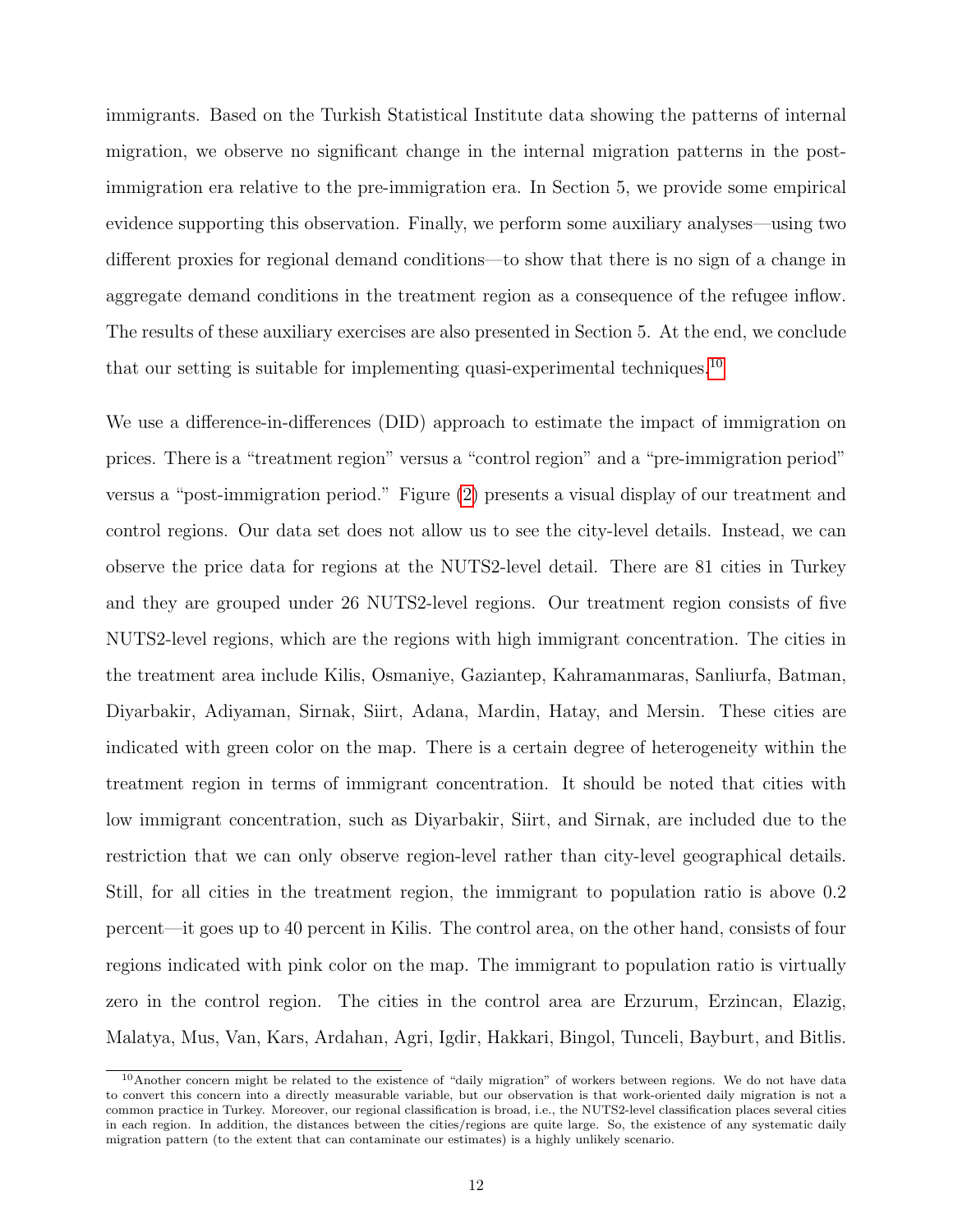The treatment and control areas are very close to each other in terms of geographical location, cultural background, social norms and attitudes, and the level of economic development.<sup>[11](#page--1-0)</sup> In this sense, our research design is quite similar to [Card and Krueger](#page-26-10) [\(1994\)](#page-26-10), who investigate the impact of a change in the minimum wage law in New Jersey on employment outcomes by performing a comparison across the fast food restaurants among New Jersey and Eastern Pennsylvania. The main identifying assumption is that the two regions are close to each other geographically and similar in many other respects. [Ceritoglu, Gurcihan Yunculer, Torun, and](#page-26-1) [Tumen](#page-26-1) [\(2015\)](#page-26-1) show that our treatment and control regions are quite similar to each other in terms of prior trends in labor market outcomes. We provide evidence that the prior trends in price changes also exhibit similar patterns. In other words, the prices in the treatment and control regions follow very similar trends prior to refugee inflows [see Figure [\(3\)](#page-30-0)]. In Section 5, we try alternative control regions to address the concern that the results may be driven by the choice of the control region and provide strong evidence that our estimates are robust to using alternative control regions.

As we indicate above, there is also a divide among pre-immigration versus post-immigration periods. Figure [\(1\)](#page-29-0) suggests that the refugee inflows have started after January 2012. Before this date, the immigrant flow was basically nil. Taking January 2012 as the cutoff point, we construct a window that sets 2010–2011 as the pre-immigration period and 2012–2014 as the post-immigration period. Our identification strategy aims at estimating the impact of immigration on the consumer prices in the hosting region by comparing the pre- and postimmigration outcomes in the treatment versus control regions. To achieve this goal, we construct a dummy variable  $T$  taking 1 in the treatment region, 0 in the control region and another dummy variable  $P$  taking 1 in the post-immigration period, 0 in the pre-immigration period. This structure implies the following DID equation:

$$
\ln p_{i,r,y,m} = \delta + \beta \cdot (T_{i,r} \times P_{i,y}) + f_i + f_r + f_y + f_m + \epsilon_{i,r,y,m}, \tag{3.1}
$$

<sup>11</sup>To have an idea about the goodness of the control group, see [Ceritoglu, Gurcihan Yunculer, Torun, and Tumen](#page-26-1) [\(2015\)](#page-26-1) for detailed information on both the demographic characteristics of the natives residing in the control versus treatment areas and the development/labor market indicators of the control versus treatment regions.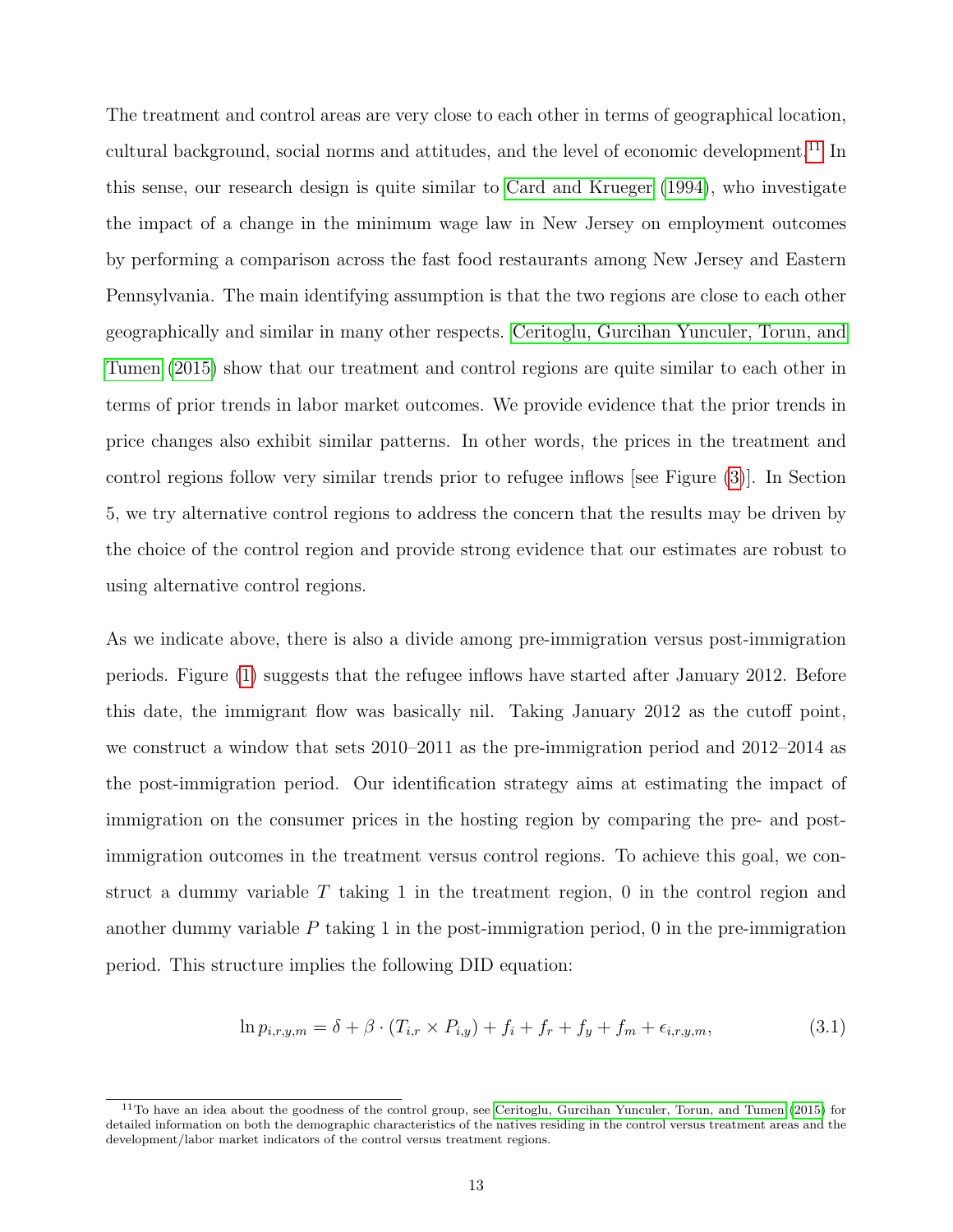where  $i, r, y$ , and  $m$  index items, regions, years, and months, respectively,  $\ln p$  is the natural logarithm of the item price, and  $f_i$ ,  $f_r$ ,  $f_y$ , and  $f_m$  are item-level, region-level, year-level, and month-level fixed effects. The parameter  $\beta$  gives the average impact of immigration on prices in the treatment region in log-point terms. In our estimations, we use three different productclass categories, so the interpretation of  $f_i$  will be different in each of these three cases. See the next section for details.

#### 4 Results and Discussion

#### 4.1 Main Findings

We begin by describing the impact of immigration on the overall price level in the hosting regions. To understand the potential mechanisms, we further refine our analysis by conditioning the regressions on certain sub-groups of items. First, we perform separate regressions for goods and services. [Cortes](#page-27-1) [\(2008\)](#page-27-1) suggests that production of services is more likely to be immigrant-intensive; therefore, labor-cost advantages in the production of services could generate important reductions in the prices of services relative to the prices of goods. Second, we perform separate regressions for formal labor intensive and informal labor intensive sectors. [Ceritoglu, Gurcihan Yunculer, Torun, and Tumen](#page-26-1) [\(2015\)](#page-26-1) find that Syrian refugees substitute out natives in the informal labor market. If this channel is effective, then the prices of items produced in the informal labor intensive sectors will decline relative to those produced in the formal labor intensive ones. Finally, we perform separate regressions for 12 broad product categories to detect the ones on which the effect of immigration has been most prevalent. To make our estimates consistent with the weights of items in the consumption basket in Turkey, we use CPI weights in our regressions. Standard errors are clustered with respect to the month of observation to capture the possibility that there might be month-specific correlations in price changes.[12](#page--1-0)

 $12$ It is well-known that the standard errors of a difference-in-differences estimator may be underestimated (and, therefore, may lead to overestimated statistical significance) if the potential serial correlation issues are not appropriately controlled for [see, e.g., [Moulton](#page-27-9) [\(1986\)](#page-27-9) and [Mullainathan, Bertrand, and Duflo](#page-27-10) [\(2004\)](#page-27-10)]. To avoid this problem, we clustered the standard errors by month, item, region, region-month, item-month, and item-region. We also tried the block bootstrap method. Among all of these alternatives, clustering the standard errors by the month of observation gave us the most conservative standard errors—consistently across specifications. Accordingly, we clustered the standard errors by the month of observation.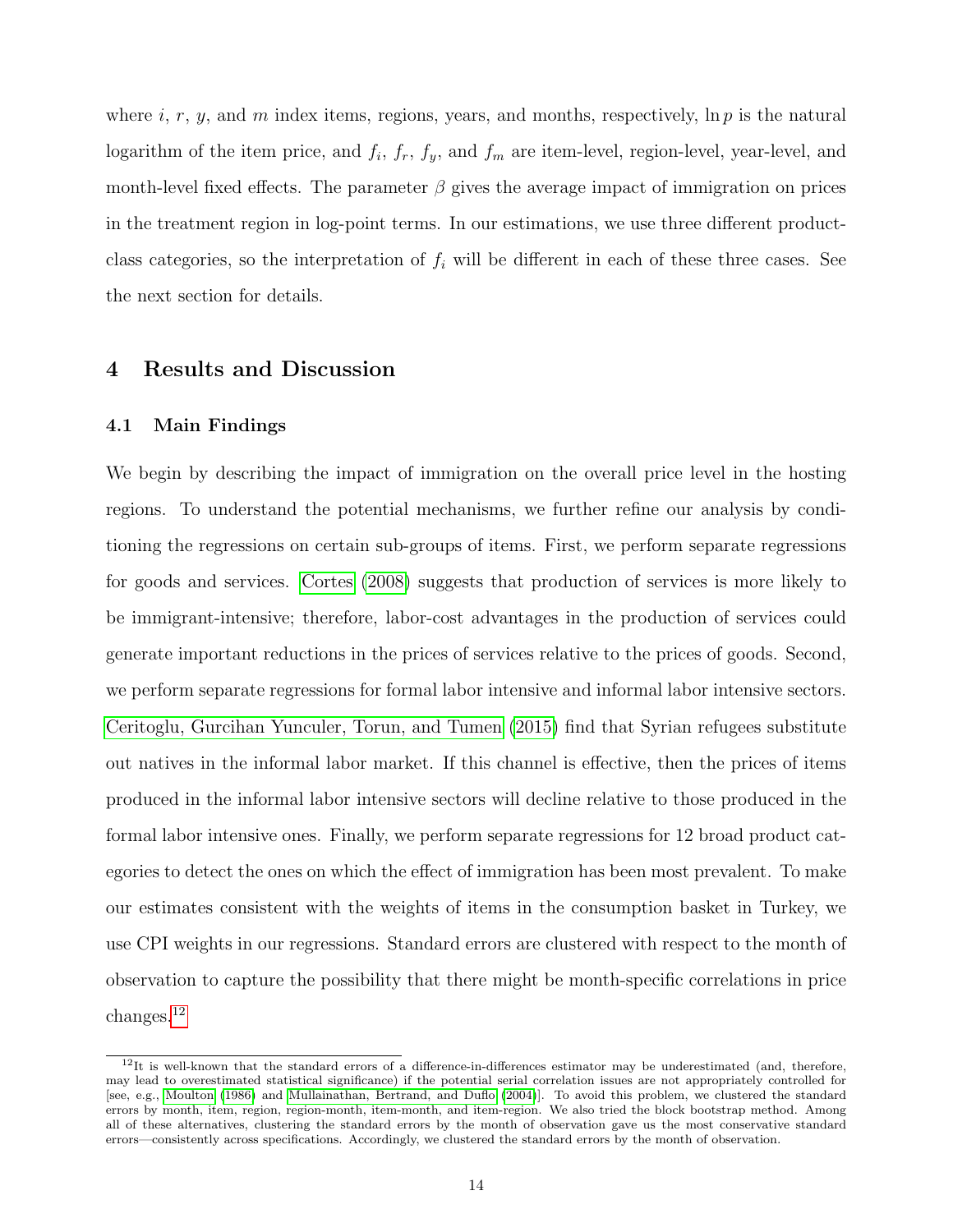Table [\(3\)](#page-33-0) presents the results for the overall prices. There are 437 items in our data set and we have 216,932 price observations for these items. As we describe in Section 2, we make three categorizations consistent with the formal definitions of items in the CPI basket. The first one groups the items under 12 broad product classes. The second one forms 44 product classes. The third one does not impose any grouping across items. Column [1] controls for fixed effects for 12 (broad) product classes, column [2] controls for product-class fixed effects for 44 (narrower) categories, and column [3] controls for 437 item-level fixed effects. We find that Syrian refugee inflows have led to a decline in the overall level of prices and this result is robust to alternative product-class categorizations and the inclusion of the corresponding fixed effects. For the finest categorization—i.e., when we include 437 item-level fixed effects—we find that immigration has reduced prices, on average, by around 2.5 percent. This number is consistent with the range of estimates reported in the related literature.

Table [\(4\)](#page-33-1) reports the results of the regressions for only goods—excluding services. There are 340 items that are classified as goods and we observe 166,926 prices for these goods. Similar to Table [\(3\)](#page-33-0), we report the estimates for 3 different product categorizations. The results for goods are quite similar to the results from the overall regressions. In particular, we find that, controlling for 340 item-level fixed effects, immigration has reduced prices of goods by approximately 2.6 percent in the hosting region relative to the control region. Table [\(5\)](#page-34-0) presents the estimates for services only. There are 97 items and 50,006 price observations for these items in our sample. We find that, controlling for 97 item-level fixed effects, the reduction in services is around 2.2 percent. Although the estimates for services are slightly lower than the estimates for goods, the economic significance of this difference is low. We conclude that the overall reduction in prices due to immigration is driven almost equally by goods and services. This is different from the results presented by [Cortes](#page-27-1) [\(2008\)](#page-27-1), who finds that prices are more likely to be reduced for non-traded goods and services because production is heavily immigrant-intensive in these sectors. Our findings suggest that goods and services are almost equally affected by refugee inflows; in fact, the reduction in the prices of goods is slightly larger than the reduction in the prices of services.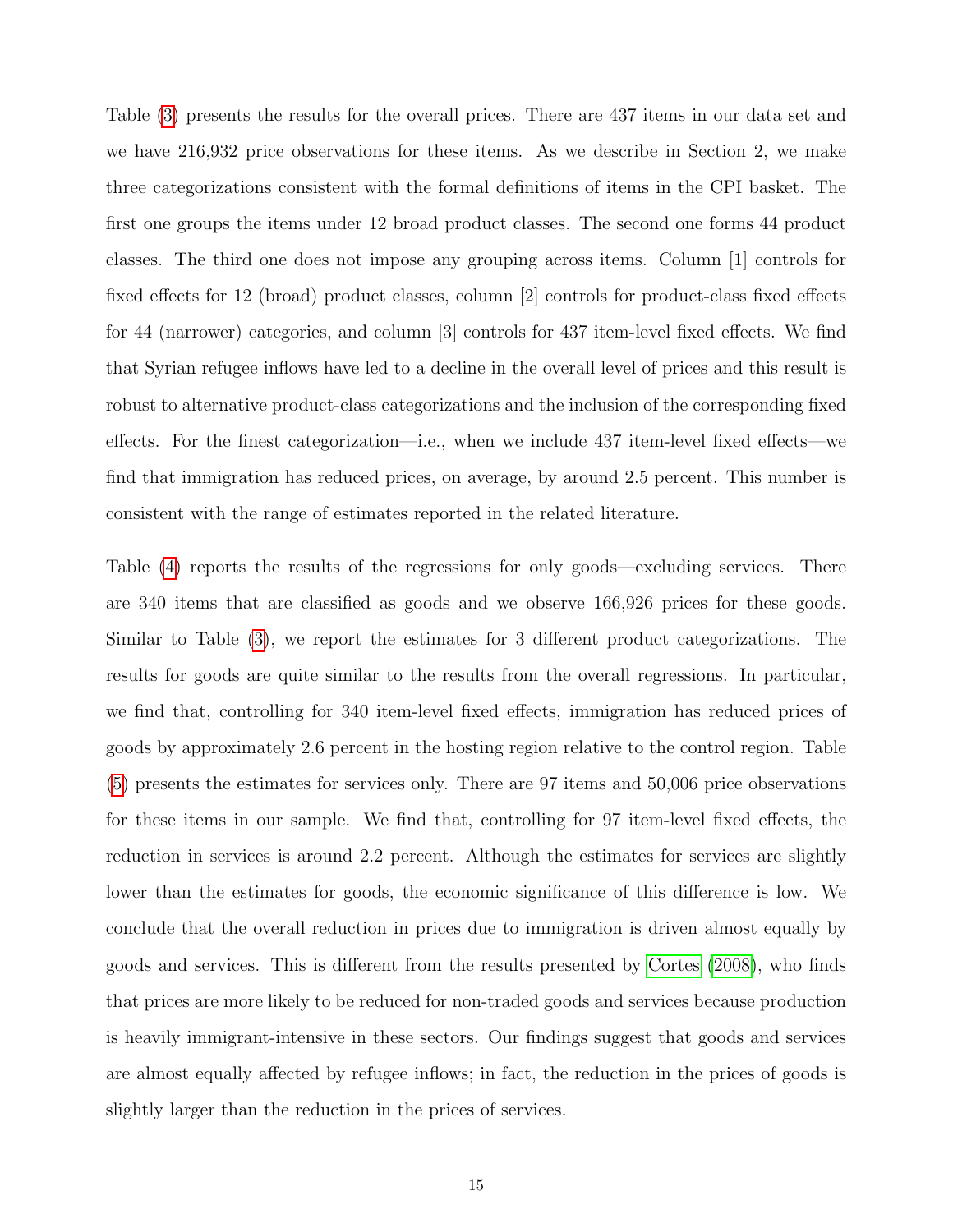[Ceritoglu, Gurcihan Yunculer, Torun, and Tumen](#page-26-1) [\(2015\)](#page-26-1) find that the inflow of Syrian refugees has negatively affected the employment outcomes of natives residing in the hosting regions. They further show that the negative employment effects mostly consist of employment losses in the informal labor market. In particular, they report that around 10 percent of the informal native workers have been displaced from their jobs following the refugee inflows. The Syrian refugees do not have work permit; so, their penetration has become possible through the informal labor market, which is large in Turkey—around 20 percent of all non-agricultural workers are not registered with the social security authority. The rate of informal employment is even larger, close to 50 percent, in the hosting region. Taken at face value, this finding implies that part of the informal workers have been substituted out by Syrian refugees who are willing to work in exchange for a much lower pay than his/her Turkish native counterparts. This would generate a labor cost advantage, and in the existence of competitive forces in the product market, would drive the prices down in the informal labor intensive sectors. To test this hypothesis, we perform separate regressions for the items produced in the informal labor intensive sectors versus the sectors in which the share of informal employment is lower. To determine in which sectors informal workers are mostly employed, we use the Turkish Household Labor Force Survey micro-level data set, which has information on 87 industry categories classified based on the standard NACE-Rev2. Items produced in sectors with 50 percent and more informal employment are marked as informal labor intensive products. See Section 2 for more details on the data.

Table [\(6\)](#page-35-0) reports the results of the regressions for informal labor intensive items. Based on the description given above, there are 208 informal labor intensive items with 99,871 price observations. We find that the reduction in the prices of those items, after controlling for 208 item-level fixed effects, is around 4 percent. Table [\(7\)](#page-36-0) repeats the same exercise for products of the formal labor intensive sectors, for which we have 229 items and 117,061 price observations. Our estimates say that the decline in the prices of formal labor intensive items is very close to zero—in the order of 0.4 percent. In other words, the decline in the prices of informal labor intensive items is 10-fold larger than the decline in the prices of formal labor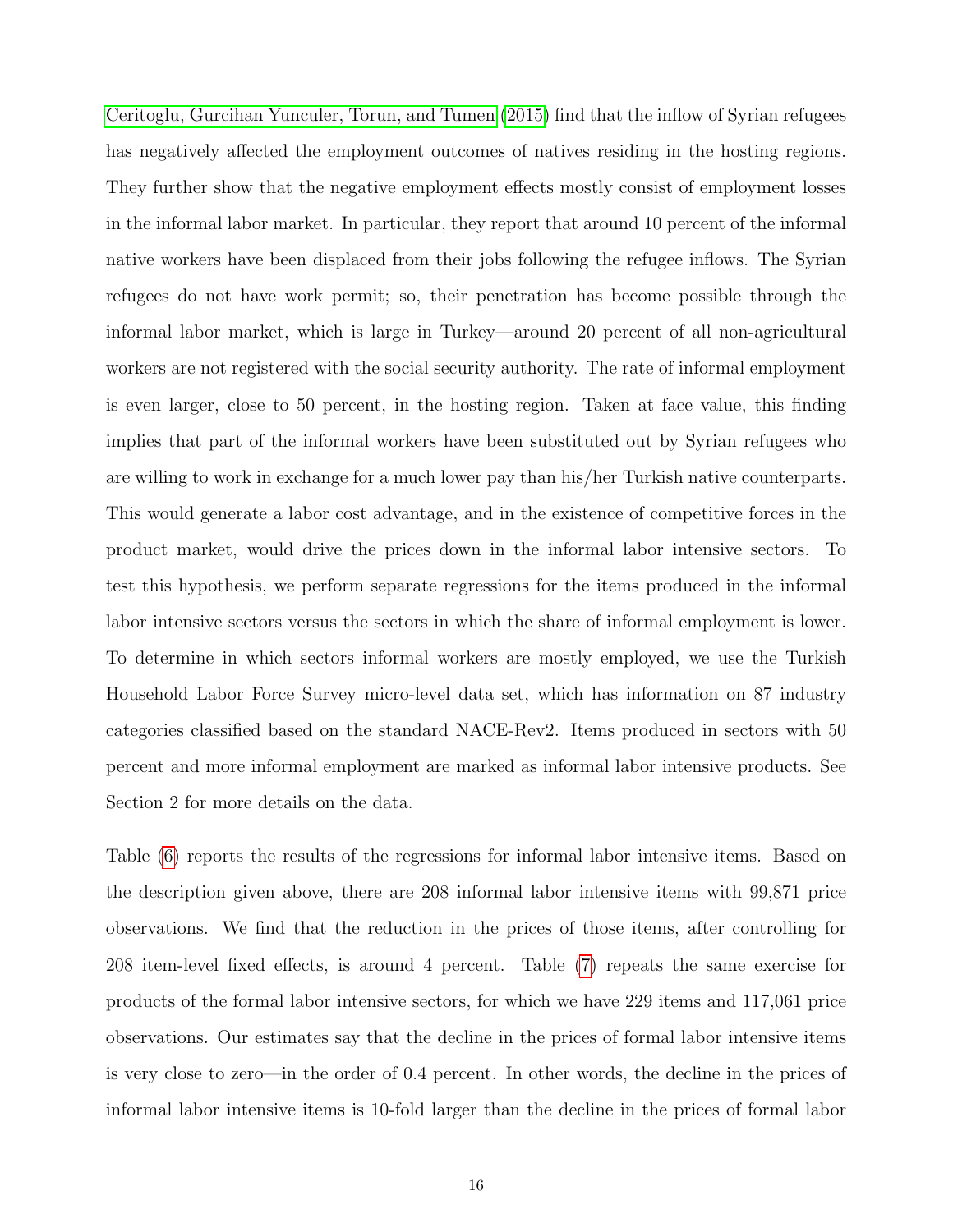intensive ones. These results suggest that the mechanism through which Syrian refugee inflows lead to a decline in the level of prices in the hosting region is related to informal employment. Replacing informal native workers with observationally equivalent immigrants, who are willing to accept much lower wages, would be a rational choice for the firms operating in informal labor intensive sectors. [Ceritoglu, Gurcihan Yunculer, Torun, and Tumen](#page-26-1) [\(2015\)](#page-26-1) also report that Syrian refugee inflows do not alter the wage outcomes of the natives—both for formal and informal wages. This does not contradict with the mechanism we offer. The informal workers who are more likely to be replaced by low-pay immigrants are  $(i)$  the least productive ones (who potentially receive very low wages) and  $(ii)$  the low-skill ones who receive high wages. Replacing a combination of the workers from these two groups with observationally equivalent immigrants may not alter the average wages of informal native workers in a statistically significant way. Moreover, anecdotal evidence suggests that the new hires in the informal labor market include a large number of low-cost Syrian refugees. Since the Turkish Household Labor Force Survey does not include the refugees, the new hires are unobserved and the wage regressions do not yield a statistically significant immigration effect.

Finally, to broadly understand the sectors in which the price reductions are most effective, we condition our regressions on the following 12 product categories: food, alcohol and tobacco, clothing and shoes, housing, furniture, health, transportation, communication, recreation, education, hotel and restaurant, and other [see Table [\(8\)](#page-37-0)]. We find that there are large price declines in food (4.5 percent), hotel and restaurant (5.4 percent), and education (10.5 percent). Production of food, especially fresh fruits and vegetables, and services related hotels and restaurants are highly informal labor intensive. Food, and hotels and restaurants have the largest weight in the consumption basket. So, this result is consistent with the mechanism we offer. For education, the decline is likely not related to informal employment. Government subsidies in the region in the post-immigration era are likely the reason for reduction in prices in the education sector. For other categories, we either see smaller price declines, which are statistically significant, or statistically insignificant small increases. Overall, results from the sub-categories support the role of substitution-driven price reductions in informal labor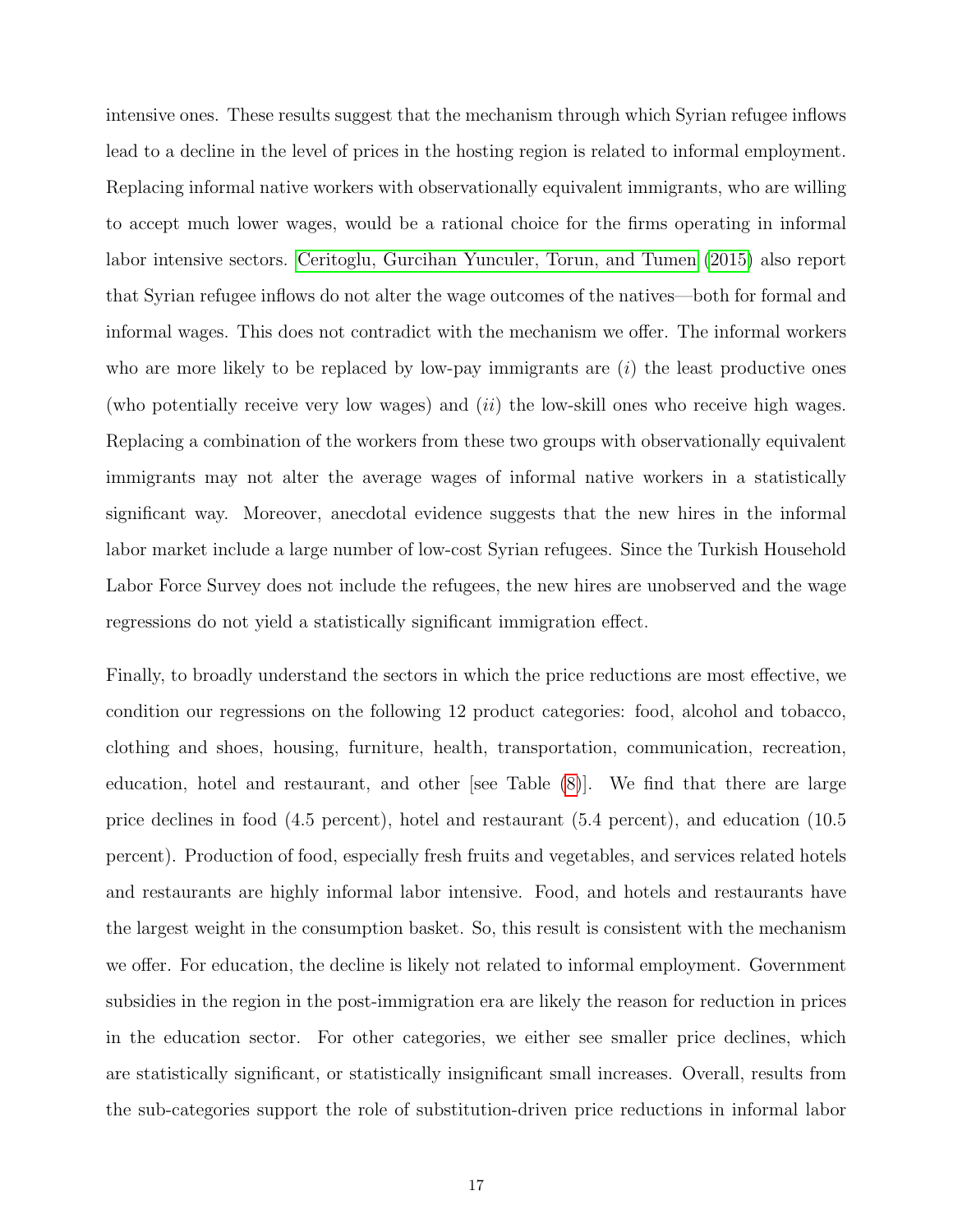intensive sectors. Next we perform several exercises to check the robustness of our estimates as well as testing the validity of the mechanism we offer.

#### 4.2 Understanding the Role of Demand Conditions

Our basic results summarized above suggest that the main mechanism—that reduces consumer prices as a consequence of refugee inflows—is driven by labor-cost advantages generated in the informal labor intensive sectors. It should be noted that, and as we indicate in Section 3, our maintained assumption throughout our basic empirical analysis is that: "absent immigration, changes in aggregate demand conditions between treatment and control regions are the same."

This assumption will be violated under two circumstances: (1) if the aggregate demand in the treatment region increases relative to that in the control region due to refugee inflows and; (2) if the aggregate demand in the treatment region decreases relative to that in the control region due to refugee inflows. In the first case, the increase in the relative demand will push the prices up; therefore, the true price decline due to immigration would be underestimated, which means that our estimates can only be interpreted as a lower bound. The second case is more problematic. A decline in the relative demand will further pull the prices down. Thus, it will be impossible to identify whether the observed decline in prices is driven by the wage-cost channel or the aggregate demand channel.

In this section, we test the relevance of the two cases explained above. We start with the first case, i.e., we test whether the aggregate demand level in the treatment region increases relative to that in the control region. The main idea is that Syrian refugees in Turkey are mostly lowskill/low-income individuals. As suggested by [Zachariadis](#page-28-2) [\(2012\)](#page-28-2), lower-income immigrant groups are more likely to consume items that can be deemed as "necessities." In other words, if there is a demand-related price increase due to immigration, then this should be clearly observed along the necessity-luxury divide in the sense that we should observe an increase in the price of necessity items. To perform this test, we run our basic DID regressions for necessity and luxury items, separately. [Maystadt and Verwimp](#page-27-8) [\(2014\)](#page-27-8) argue that the aggregate demand channel operates mostly over the food items. Therefore, we focus on basic food versus luxury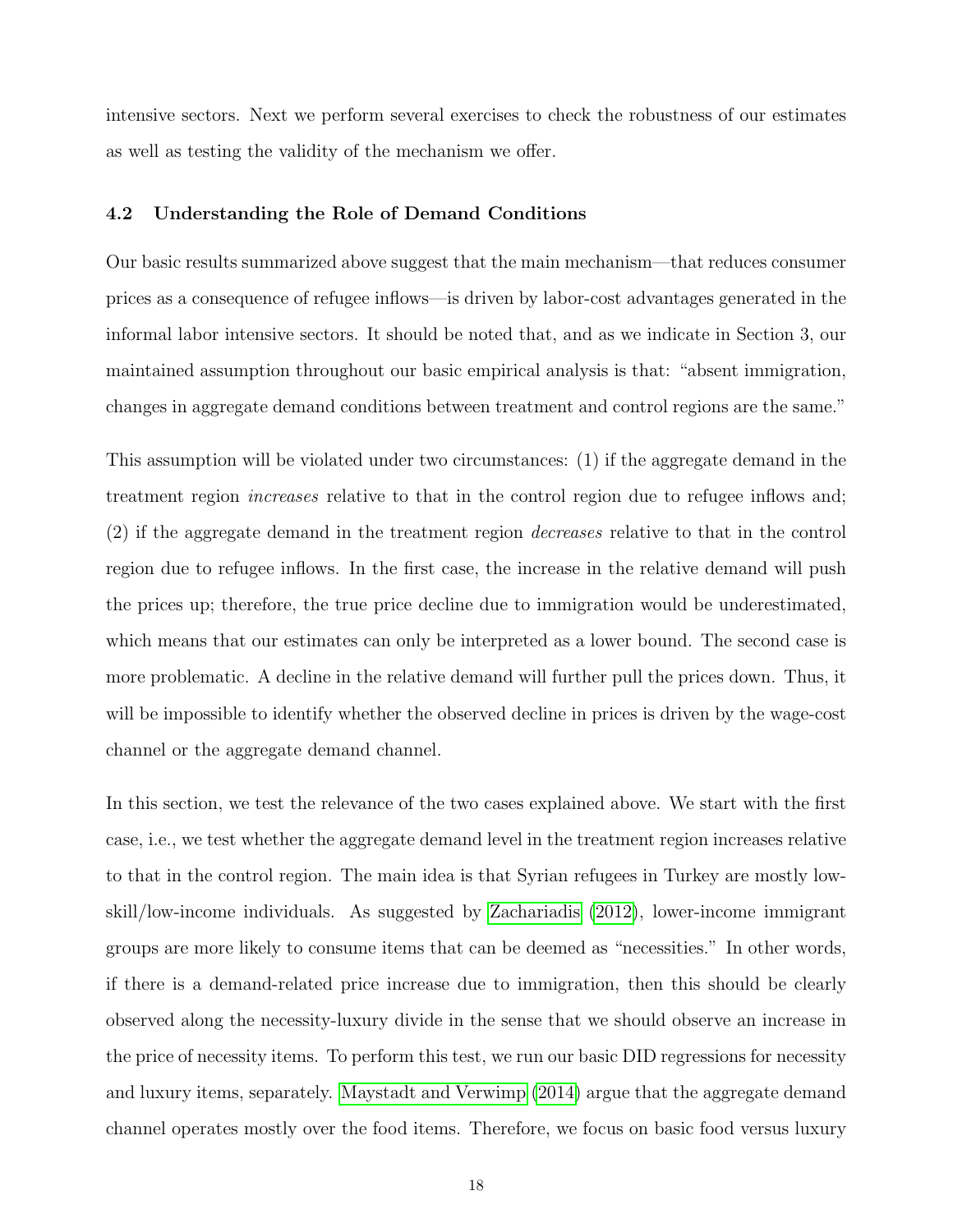food items in these supplementary regressions. Table  $(9)$  reports the estimates.<sup>[13](#page--1-0)</sup> We find that prices of both the basic and luxury food items decline in the treatment area after immigration. But the price decline is more pronounced for the basic food items than the luxury food items. To be precise, the decline is around 7 percent for the basic food items, while it is around 2 percent for the luxury items. This suggests that the aggregate demand channel may not have a role in pushing the prices up in the refugee-receiving regions.<sup>[14](#page--1-0)</sup>

Next, we perform the opposite task; i.e, we test whether the aggregate demand level in the treatment region decreases relative to that in the control region. One way through which such a channel can operate is the internal migration of natives. If natives living in the refugee-receiving regions choose to move into regions with no refugee population, then aggregate demand will fall in the treatment region and rise in the control region; at the end, the difference-in-differences strategy will yield a price decline in the treatment region. We take the year-by-year and city-by-city internal migration data from TURKSTAT, and implement our baseline difference-in-differences idea over this data set to test whether refugee flows have triggered a change in the patterns of internal migration across our treatment and control regions—similar to [Akgunduz, van den Berg, and Hassink](#page-26-2) [\(2015\)](#page-26-2). Table [\(10\)](#page-38-1) provides the estimates for the internal migration regressions. We find that for the in-migration, out-migration, and net-migration outcomes, the regressions yield coefficients which are not statistically significant. Note that setting the Eastern Anatolia as the control region is particularly appropriate in this context, because there are huge cities (such as Istanbul, Ankara, Izmir, and Bursa) in the rest of the country which consistently and heavily receive internal immigrants, while the cities in the treatment area typically suffer from out-migration of natives. In this sense, the cities in Eastern Anatolia are quite similar to the cities in the treatment region.

 $13$ We list the basic and luxury food items below Table [\(9\)](#page-38-0). The constant terms in the regressions demonstrate the large price differentials between basic versus luxury food items.

 $14$ The result that prices of basic foods decline much faster than the prices of luxury foods may have an alternative interpretation. Immigrant flows may affect demand conditions both through shifting the level of aggregate demand and generating a change in the composition of aggregate demand. If immigrants have lower opportunity cost of time than natives, then they may search for low prices more intensively than natives. Moreover, the price search activity of immigrants may be more intensive for basic food items than luxury food items. As a result, a price-search mechanism may also be operating in the background. It should be noted that basic food items are likely produced via a more informal labor intensive technology than luxury food items. So, our findings along the basic versus luxury food divide can also be interpreted as an evidence favoring the informal labor market channel that we propose in this paper. But there is no easy way of separately identifying these two potential forces given the data at hand.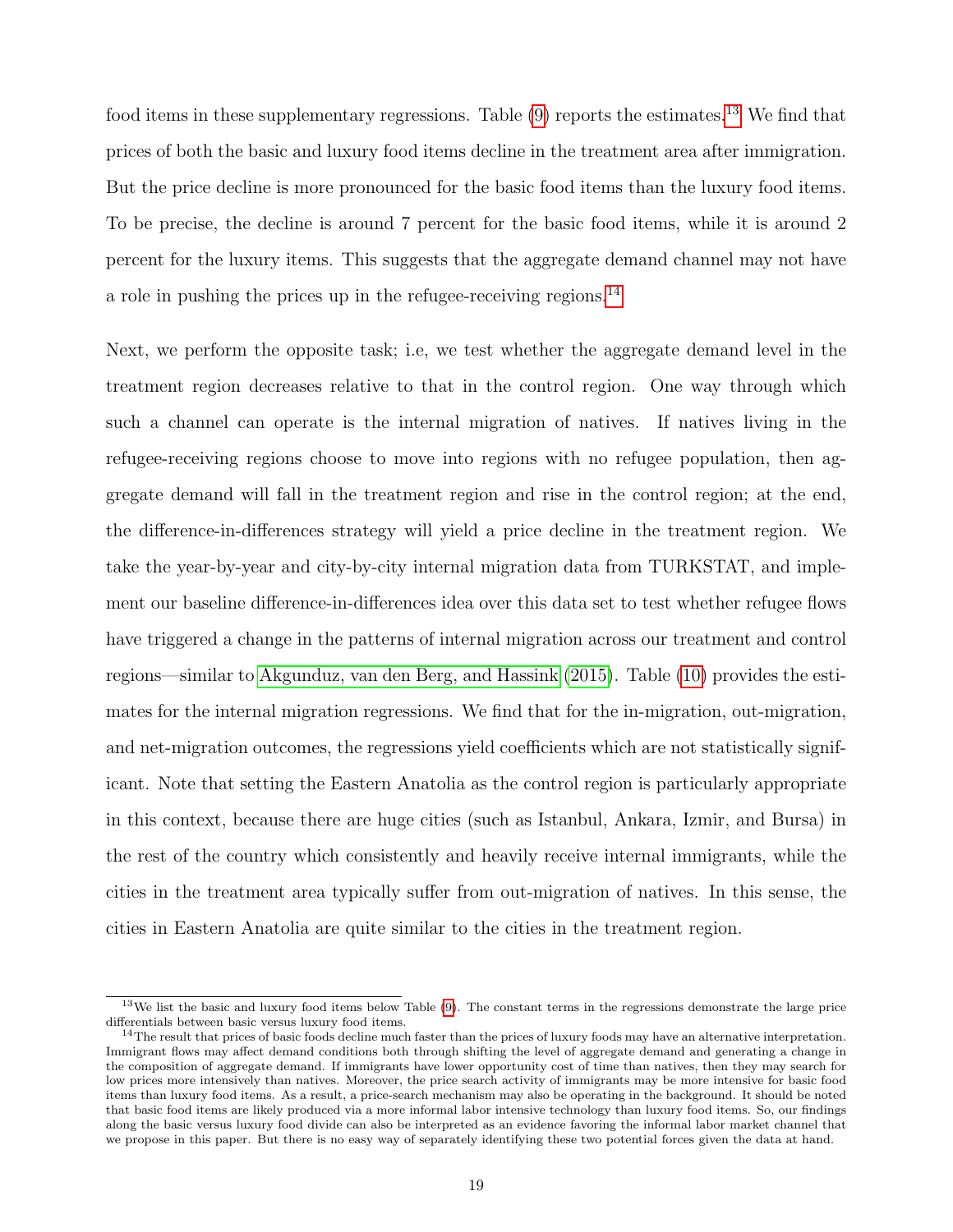Another channel through which aggregate demand can decline is the direct effect of the "Syrian Conflict" itself on the level of economic activity in the refugee-receiving regions in Turkey. Unfortunately, there is no region-level GDP or production data in Turkey, so it may not be possible to perform an analysis with "direct" measures of economic activity. One indirect proxy for regional economic activity, however, can be the region-level international trade data. This is a particularly good proxy, because the refugee-receiving regions are close to the Syrian border and a considerable volume of economic activity in these regions is related to trade relationships with Syria and Middle Eastern countries. If the Syrian Conflict has led to a decline in trade volume in the treatment region, then one should expect to see negative and statistically significant coefficients in a difference-in-differences regression—similar to our baseline specifications—performed using region-level international trade data. Table [\(11\)](#page-39-0) documents the estimates for exports and imports, separately. Monthly TURKSTAT trade volume data is used at the city level and the treatment versus control groups are defined similar to our baseline estimations. The regressions yield statistically insignificant estimates in all specifications, which suggests that the refugee crisis does not have an impact on the volume of international trade in the treatment region relative to the control region. To the extent that the international trade volume can proxy the level of economic activity, these results also suggest that the refugee crisis does not have any impact on aggregate demand through its direct effect on the level of economic activity.

#### 5 Robustness Checks

We perform four different robustness exercises. The first one exploits the time variation in the stock of refugees in Turkey. The second one uses alternative control regions to address the concern that the choice of the control group in our original analysis might be driving the results. The third one exploits the variation in the refugee intensity across the refugeereceiving regions to see if the results change as a function of refugee intensity. The last one sets placebo dates for the start of the refugee inflows.

Our first robustness exercise exploits the increase in the stock of refugees over time for the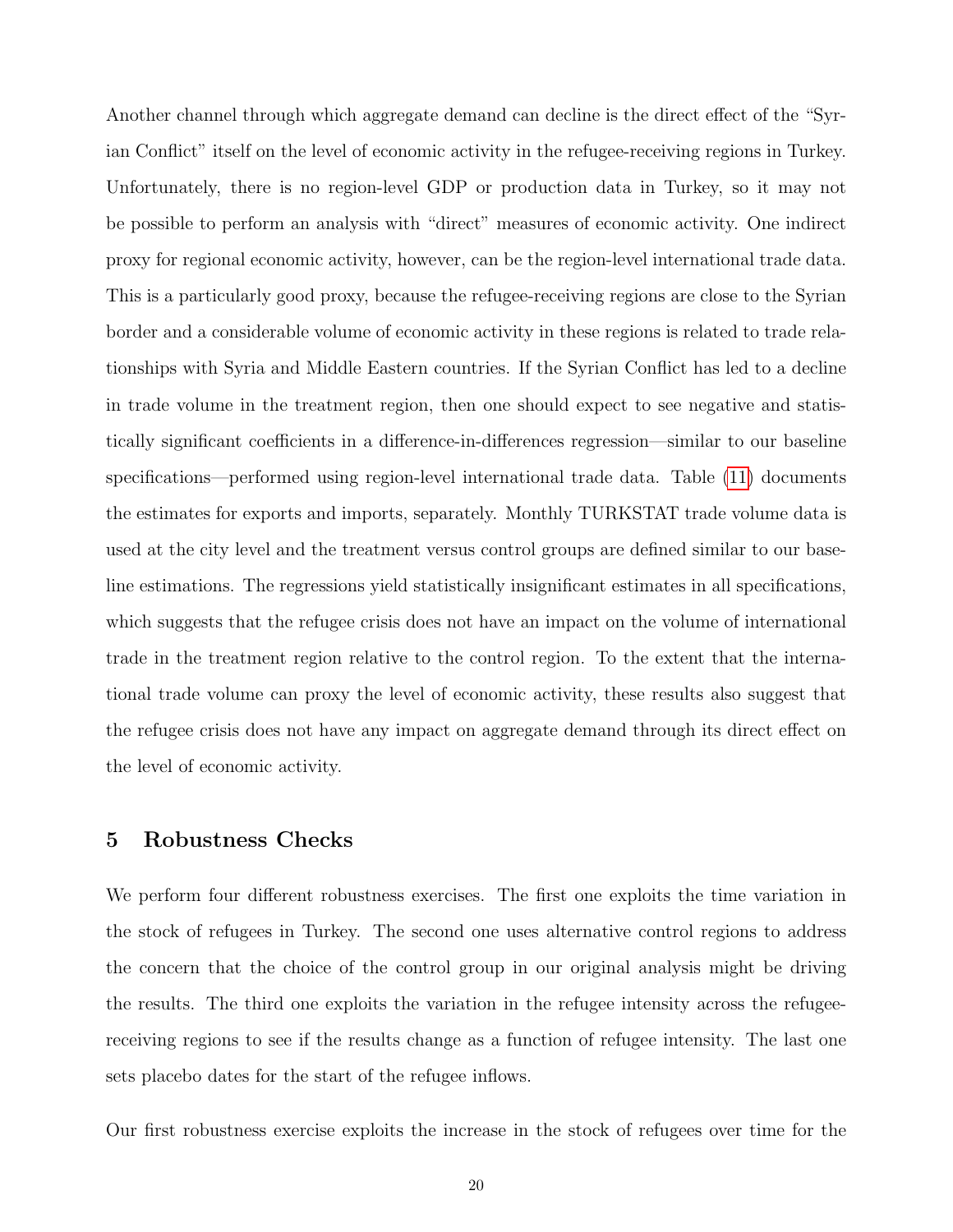purpose of detecting whether the estimates reported in the previous section should indeed be interpreted as the impact of immigration on prices. Figure [\(1\)](#page-29-0) says that the refugee inflows have become larger over time. Thus, if our estimates are indeed associated with immigration, then we should obtain only a small negative estimate when we set 2012 as the post-immigration period. When we condition separately on 2013 and 2014, on the other hand, we should obtain substantially larger estimates than 2012. Moreover, the estimate for 2014 should be even larger than the estimate for 2013. Also, the role of the informal employment channel should become clearer as we move from 2012 to 2014. Two forces may be driving this result. First, the rapid increase in the number of refugees over time might be reinforcing the negative impact of immigration on prices. Second, the level of labor market attachment among refugees might be going up over time, which may generate amplified price effects.

To test these insights, we repeat our baseline analyses by setting the post-immigration period as 2012, 2013, and 2014 in separate regressions. Table [\(12\)](#page-39-1) reports the results of three exercises and confirms all the insights mentioned above with great clarity. Panels A, B, and C separately set 2012, 2013, and 2014 as the post-immigration period, respectively. The preimmigration period is 2010–2011 in all three regressions. Since we use item-level fixed effects in all regressions, the results are comparable to the results given in column [3] of Table [\(3\)](#page-33-0). The results suggest that the decline in prices were only 1.5 percent in 2012, while it became 2.7 and 3.2 percent in 2013 and 2014, respectively. This means that the negative impact of immigration on prices became more pronounced as the number of Syrian refugees in Turkey went up. The mechanism that we propose—that price decreases are realized through labor cost advantages generated in sectors with high informal labor intensity—is also strongly supported by the results of this robustness exercise. The decline in prices for the products of the sectors with high informal labor intensity is estimated as 2 percent, 4.2 percent, and 5.1 percent for 2012, 2013, and 2014, respectively. In all three years, almost the entire effect comes from the informal labor intensive sectors.

The second robustness exercise fixes the treatment region and uses alternative control regions. Our original control region includes the cities in eastern Anatolia, which are similar to the cities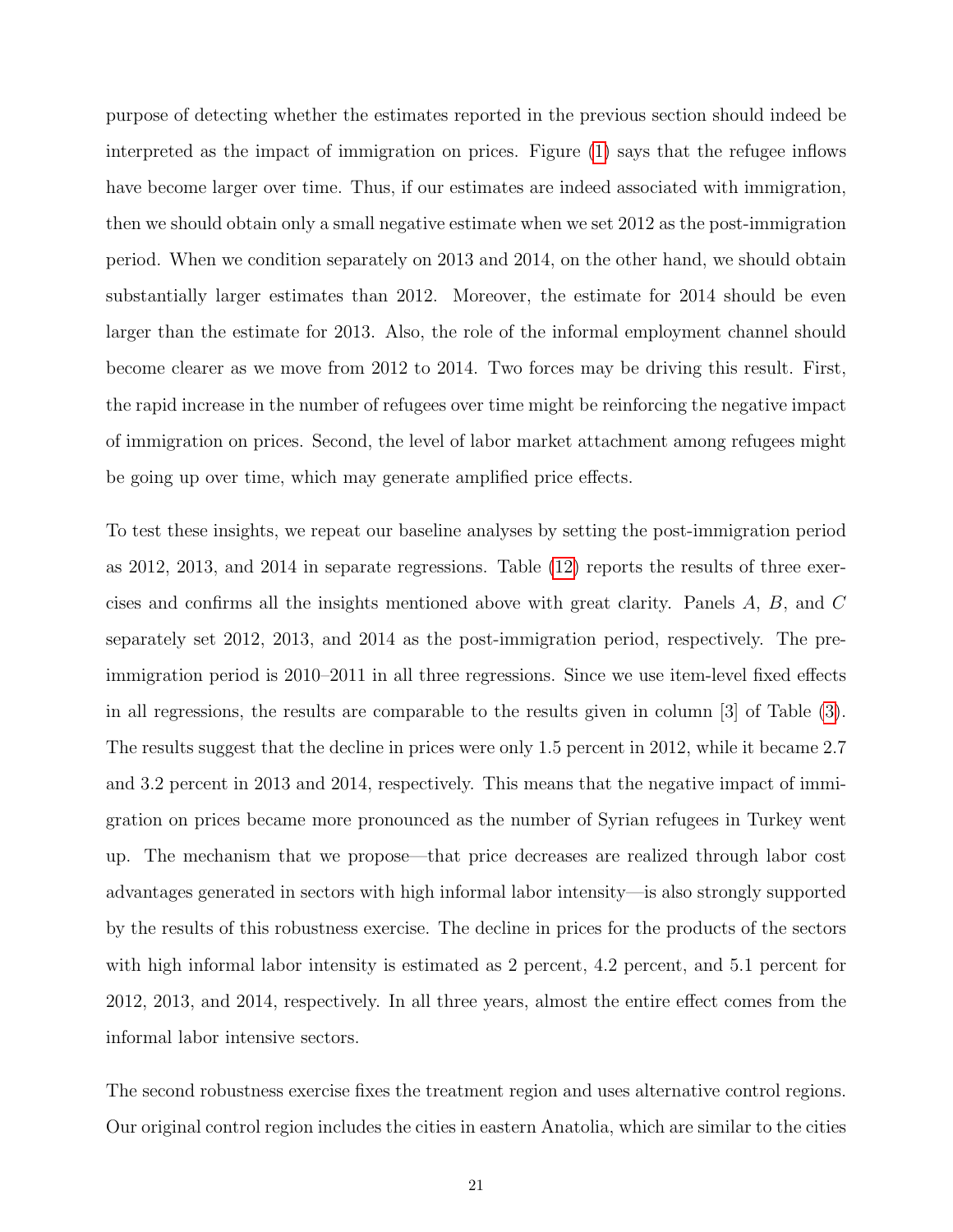in the treatment region in terms of cultural, demographic, and socio-economic characteristics. One can argue that the choice of the control region might be driving our results. To address this concern, we replace our original control region with two alternative regions. The first one is the entire country excluding the treatment region. Table [\(13\)](#page-40-0) reports the results of the regression in which we replace the original control region with this alternative control region. The results are mainly the same, although the magnitudes are a bit smaller. On aggregate, the prices have declined by 1.7 percent. Again, the decline has been driven by the sectors, which intensively rely on informal workers. To be precise, the prices have declined by around 2.7 percent in informal labor intensive sectors, while the price changes are almost equal to zero in formal labor intensive sectors.

The second alternative control region is defined as entire country excluding the treatment region and the original control region. The purpose of this second exercise is to entirely exclude the original control region from the analysis. Table [\(14\)](#page-40-1) documents the results. The results are almost unchanged. Our main observation is that, although the estimates are a bit smaller than the original estimates, the results of these robustness exercises confirm the validity of the qualitative nature of our baseline results.

The third exercise exploits the variation in the number of refugees within the treatment region. Figure [\(2\)](#page-29-1) documents the extent of this variation. In this robustness exercise, we exclusively focus on the sub-regions within the original treatment region. If we set each sub-region as a different treatment region and perform our baseline difference-in-differences analysis, then we should see a larger impact for the regions with greater refugee intensity and a smaller impact for the regions with more modest refugee intensity. Such a picture will enhance our conclusion that the observed price effect may indeed be attributed to refugee inflows. Table [\(15\)](#page-41-0) reports the estimates for each of the five NUTS2-level sub-regions listed in our broad treatment region. The table also reports the average refugee-to-population ratios within each sub-group. The estimates clearly suggest that the price declines tend to be larger in regions with greater refugee intensity. It might also be useful to state the estimates in terms of elasticities. Using the estimates reported in Table [\(15\)](#page-41-0), it is possible to perform some back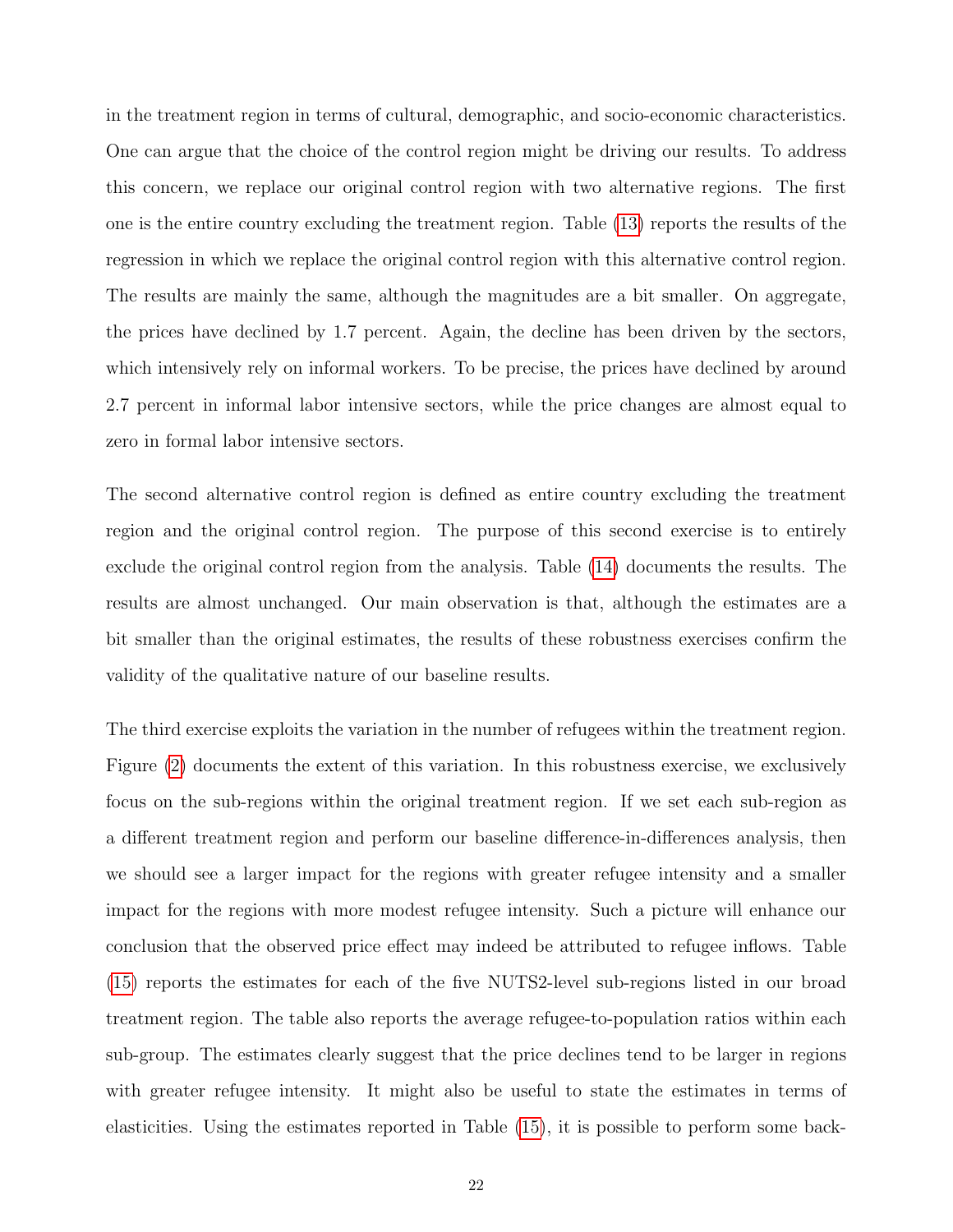of-the-envelope calculations to obtain an elasticity estimate. Our calculations suggest that, at the NUTS2-level, a 10 percentage-point increase in the refugee to population ratio generates 2.2 percent decline in consumer prices. This magnitude is comparable to the typical estimates reported in the literature.

Finally, we set 2011 as the placebo treatment date, as if the refugee inflows started in January 2011 rather than January 2012. We expect to see no price effect in this placebo exercise. The results reported in Table [\(16\)](#page-41-1) suggest that setting January 2011 as the placebo treatment date instead of January 2012 yields small and statistically insignificant coefficients, which again supports the validity of our estimates.

### 6 Concluding Remarks

Most of the migration research investigate the link between the intensity of immigration and the labor market outcomes of natives. The main reason is that labor market outcomes are directly related to the purchasing power and, therefore, the welfare levels of the natives residing in the hosting regions. Another important channel, which is often neglected, that can directly affect the purchasing power of natives is the level of consumer prices and immigration may lead to a change in the level of prices in the hosting region through several mechanisms. First, immigration may increase the aggregate demand in the hosting region, so it can shift the prices up. Second, immigrants might be the ones with less stringent time constraints than natives; so, if this is the case, then immigrants will have more time to search for lower prices, which will decrease prices of consumption goods in the hosting region. Finally, new immigration can reduce the level of prices for the items produced in the immigrant labor intensive sectors, since arrival of immigrants will likely generate labor cost advantages in these sectors. There is a consensus in the literature that immigration likely leads to a reduction in consumer prices in the hosting region, but the mechanism through which these price declines take place is still an open question.

In this paper, we exploit the forced immigration from Syria to Turkey, due to civil conflict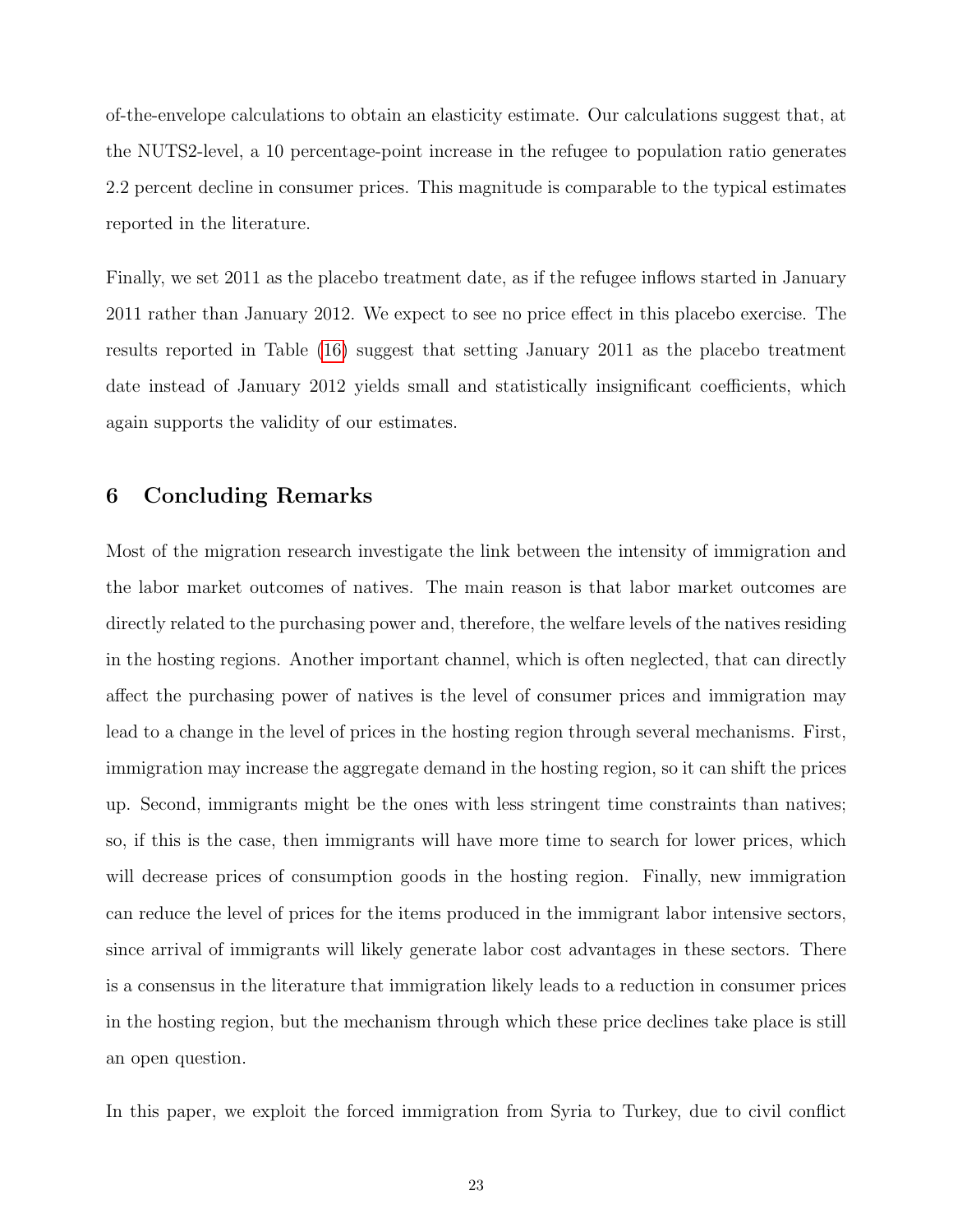in Syria, as a natural experiment to estimate the causal effect of immigration on the level of consumer prices. Our findings confirm that immigration is associated with consumer price declines and the magnitude of this decline is around 2.5 percent, on average. We also find strong evidence supporting the relevance of the labor-market channel. Syrian refugees are more willing to accept lower pay relative to the natives residing in the region. Labor cost advantages generated in the sectors in which immigrants are employed reduce the prices of goods and services produced in these sectors. We identify a particular channel through which the labor cost advantages take place: informal employment. Syrian refugees do not have work permit. However, informal employment is prevalent in Turkey and the rate of informal employment is particularly high in the hosting region. The existence of informal employment opportunities facilitates the diffusion of Syrian refugees into the Turkish labor markets. So, if this is a relevant channel, then we should observe significant price reductions in the informal labor intensive sectors in the hosting region in the post-immigration era. We show that price reductions almost exclusively come from the sectors heavily relying on informal workers. We conclude that Syrian refugees substitute out informal native workers in sectors with high informal labor intensities. This substitution generates labor cost advantages and, in combination with competition in the product markets, leads to reductions in consumer prices.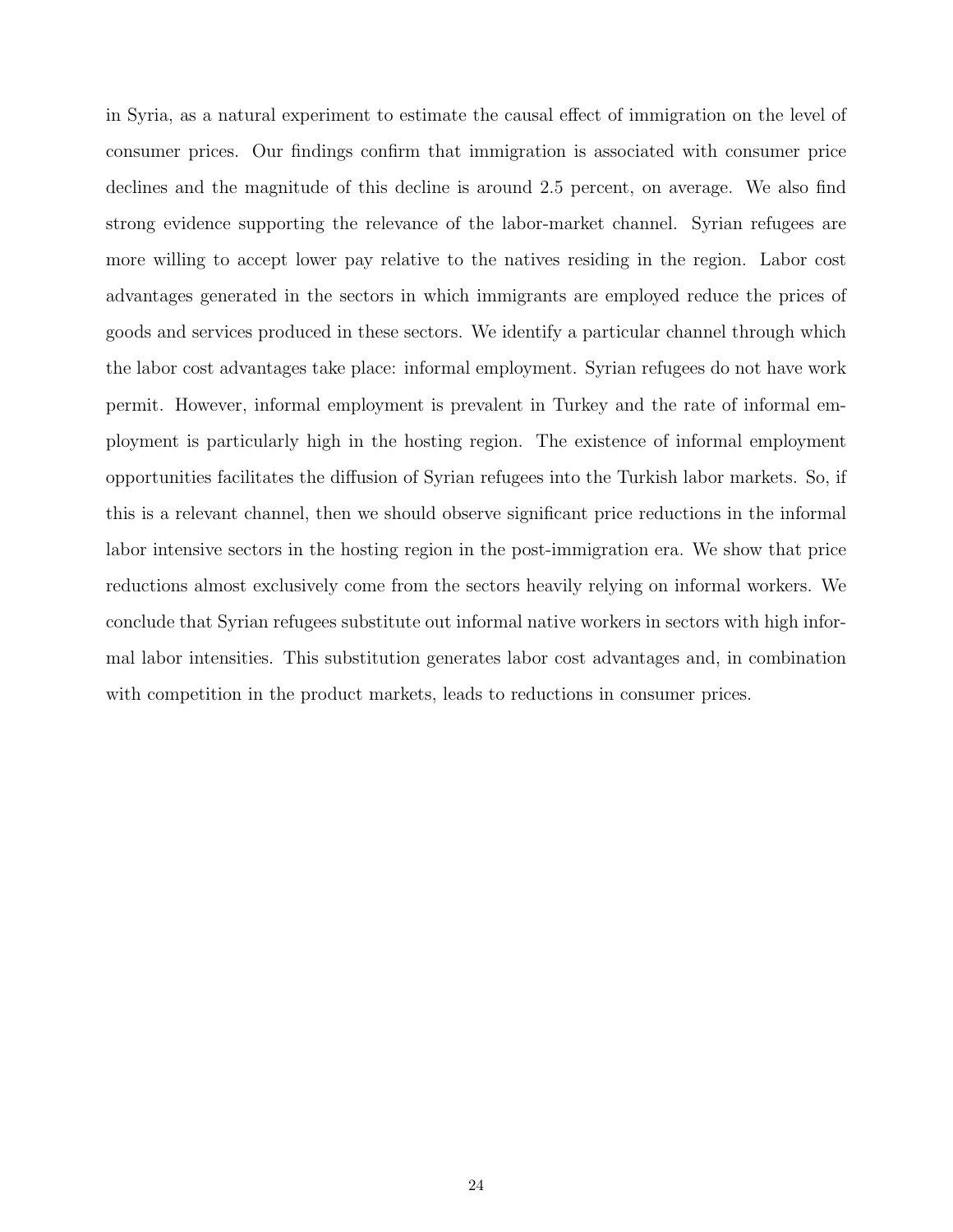# References

- <span id="page-26-0"></span>AFAD (2013): "Syrian Refugees in Turkey, 2013: Field Survey Results," Turkish Disaster and Emergency Management Presidency.
- <span id="page-26-2"></span>Akgunduz, Y. E., M. van den Berg, and W. Hassink (2015): "The Impact of Refugee Crises on Host Labor Markets: The Case of the Syrian Refugee Crisis in Turkey," IZA Discussion Paper No: 8841.
- <span id="page-26-3"></span>Alix-Garcia, J. and D. Saah (2009): "The Effect of Refugee Inflows on Host Communities: Evidence from Tanzania," World Bank Economic Review, 24, 148–170.
- <span id="page-26-4"></span>BENTOLILA, S., J. J. DOLADO, AND J. F. JIMENO (2008): "Does Immigration Affect the Phillips Curve? Some Evidence for Spain," European Economic Review, 52, 1398–1423.
- <span id="page-26-7"></span>BORJAS, G. J. (1987): "Self-Selection and the Earnings of Immigrants," American Economic Review, 77, 531–553.
- <span id="page-26-8"></span> $-$  (1994): "The Economics of Immigration," Journal of Economic Literature, 32, 1667– 1717.
- <span id="page-26-9"></span>BORJAS, G. J., S. G. BRONARS, AND S. J. TREJO (1992): "Self-Selection and Internal Migration in the United States," Journal of Urban Economics, 32, 159–185.
- <span id="page-26-5"></span>CARD, D. (1990): "The Impact of the Mariel Boatlift on the Miami Labor Market," *Industrial* and Labor Relations Review, 43, 245–257.
- <span id="page-26-10"></span>CARD, D. AND A. B. KRUEGER (1994): "Minimum Wages and Employment: A Case Study of the Fast-Food Industry in New Jersey and Pennsylvania," American Economic Review, 84, 772–793.
- <span id="page-26-6"></span>CARRINGTON, W. J. AND P. J. F. DE LIMA (1996): "The Impact of 1970s Repatriates from Africa on the Portuguese Labor Market," Industrial and Labor Relations Review, 49, 330–347.
- <span id="page-26-1"></span>Ceritoglu, E., H. B. Gurcihan Yunculer, H. Torun, and S. Tumen (2015): "The Impact of Syrian Refugees on Natives' Labor Market Outcomes in Turkey: Evidence from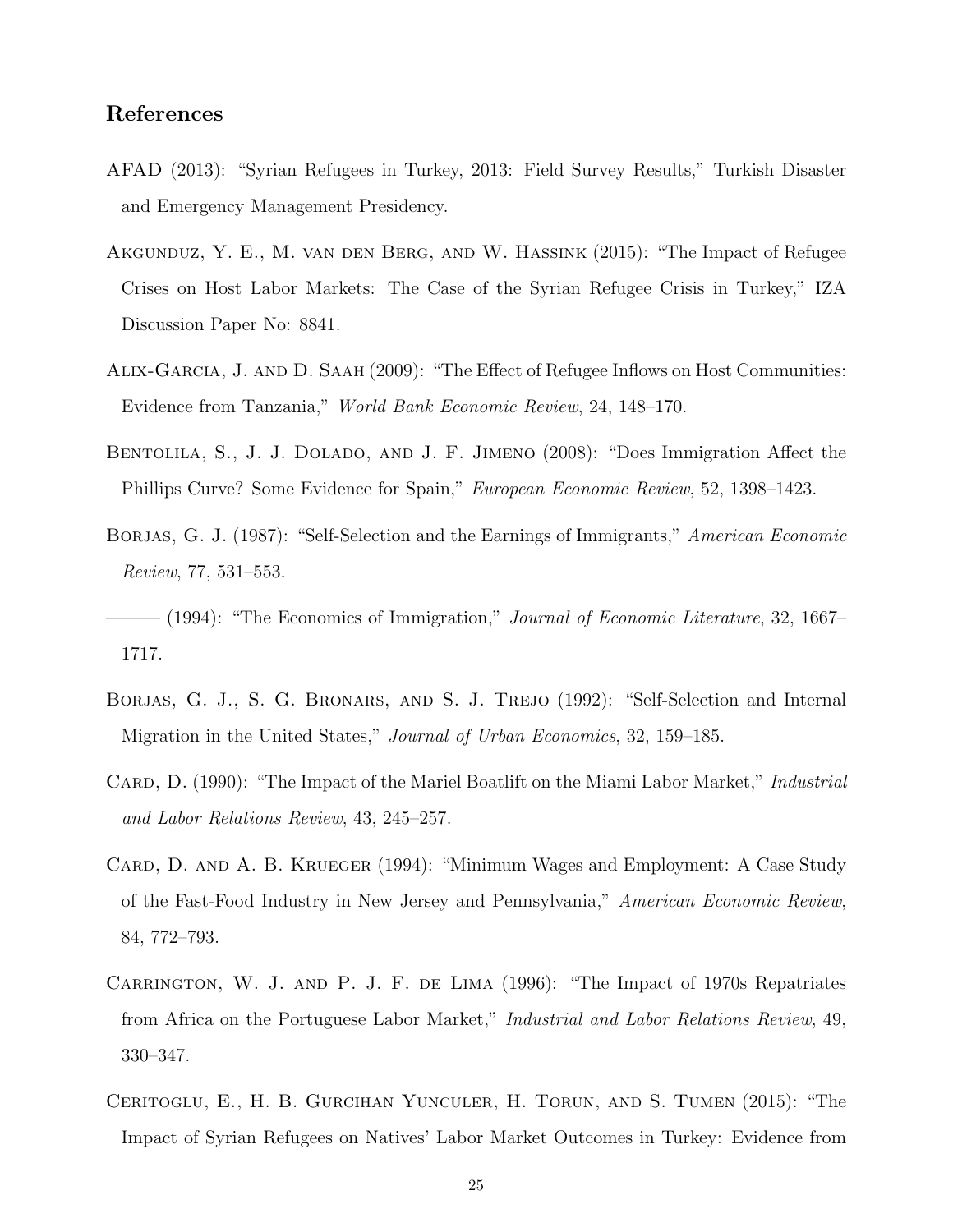a Quasi-Experimental Design," Unpublished manuscript, Central Bank of the Republic of Turkey.

- <span id="page-27-4"></span>Cohen-Goldner, S. and D. M. Paserman (2011): "The Dynamic Impact of Immigration on Natives' Labor Market Outcomes: Evidence from Israel," European Economic Review, 55, 1027–1045.
- <span id="page-27-1"></span>CORTES, P. (2008): "The Effect of Low-Skilled Immigration on U.S. Prices: Evidence from CPI Data," Journal of Political Economy, 116, 381–422.
- <span id="page-27-3"></span>FRIEDBERG, R. M. (2001): "The Impact of Mass Migration on the Israeli Labor Market," Quarterly Journal of Economics, 116, 1373–1408.
- <span id="page-27-6"></span>Glitz, A. (2012): "The Labor Market Impact of Immigration: A Quasi-Experiment Exploiting Immigrant Location Rules in Germany," Journal of Labor Economics, 30, 175–213.
- <span id="page-27-7"></span>Gould, E. D., V. Lavy, and D. M. Paserman (2009): "Does Immigration Affect the Long-Term Educational Outcomes of Natives? Quasi-Experimental Evidence," Economic Journal, 119, 1243–1269.
- <span id="page-27-2"></span>Hunt, J. (1992): "The Impact of the 1962 Repatriates from Algeria on the French Labor Market," Industrial and Labor Relations Review, 43, 556–572.
- <span id="page-27-0"></span>LACH, S. (2007): "Immigration and Prices," *Journal of Political Economy*, 115, 548–587.
- <span id="page-27-5"></span>Mansour, H. (2010): "The Effects of Labor Supply Shocks on Labor Market Outcomes: Evidence from the Israeli-Palestinian Conflict," Labour Economics, 17, 930–939.
- <span id="page-27-8"></span>MAYSTADT, J.-F. AND P. VERWIMP (2014): "Winners and Losers among a Refugee-Hosting Population," Economic Development and Cultural Change, 62, 769–809.
- <span id="page-27-9"></span>Moulton, B. R. (1986): "Random Group Effects and the Precision of Regression Estimates," Journal of Econometrics, 32, 385–397.
- <span id="page-27-10"></span>Mullainathan, S., M. Bertrand, and E. Duflo (2004): "How Much Should We Trust Differences-in-Differences Estimates?" Quarterly Journal of Economics, 119, 249–275.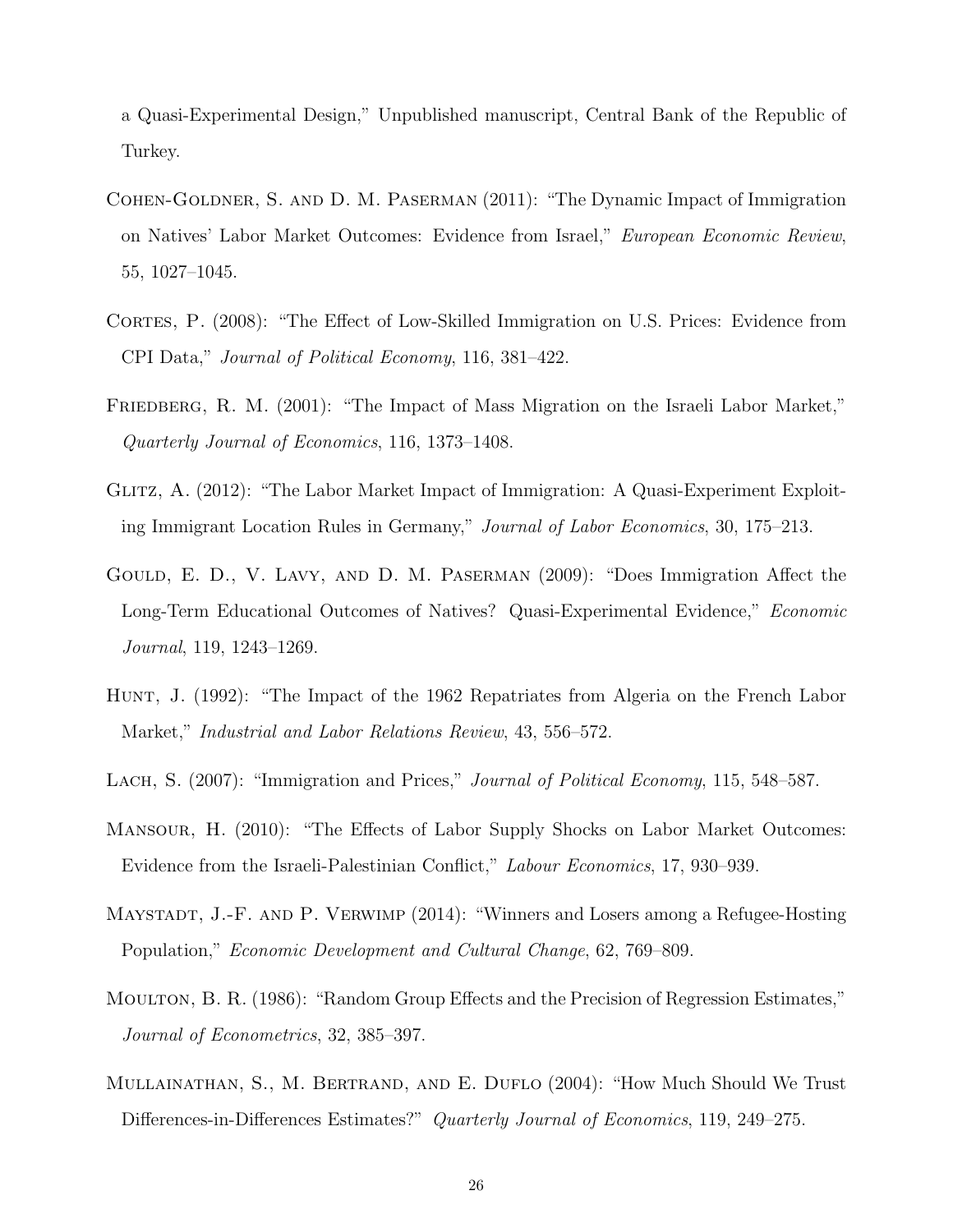- <span id="page-28-4"></span>Paserman, D. M. (2013): "Do High-Skill Immigrants Raise Productivity? Evidence from Israeli Manufacturing Firms, 1990–1999," IZA Journal of Migration, 2, 1–31.
- <span id="page-28-5"></span>Saarela, J. and F. Finnas (2009): "Forced Migration and Mortality in the Very Long Term: Did Perestroika Affect Death Rates also in Finland?" Demography, 46, 575–587.
- <span id="page-28-1"></span>Tumen, S. (2015): "The Use of Natural Experiments in Migration Research," IZA World of Labor.
- <span id="page-28-0"></span>——— (2016): "The Economic Impact of Syrian Refugees on Host Countries: Quasi-Experimental Evidence from Turkey," Forthcoming, American Economic Review.
- <span id="page-28-3"></span>ZACHARIADIS, M. (2011): "Immigration and International Prices: An Initial Assessment," Economics Letters, 110, 83–85.
- <span id="page-28-2"></span>- (2012): "Immigration and International Prices," Journal of International Economics, 87, 298–311.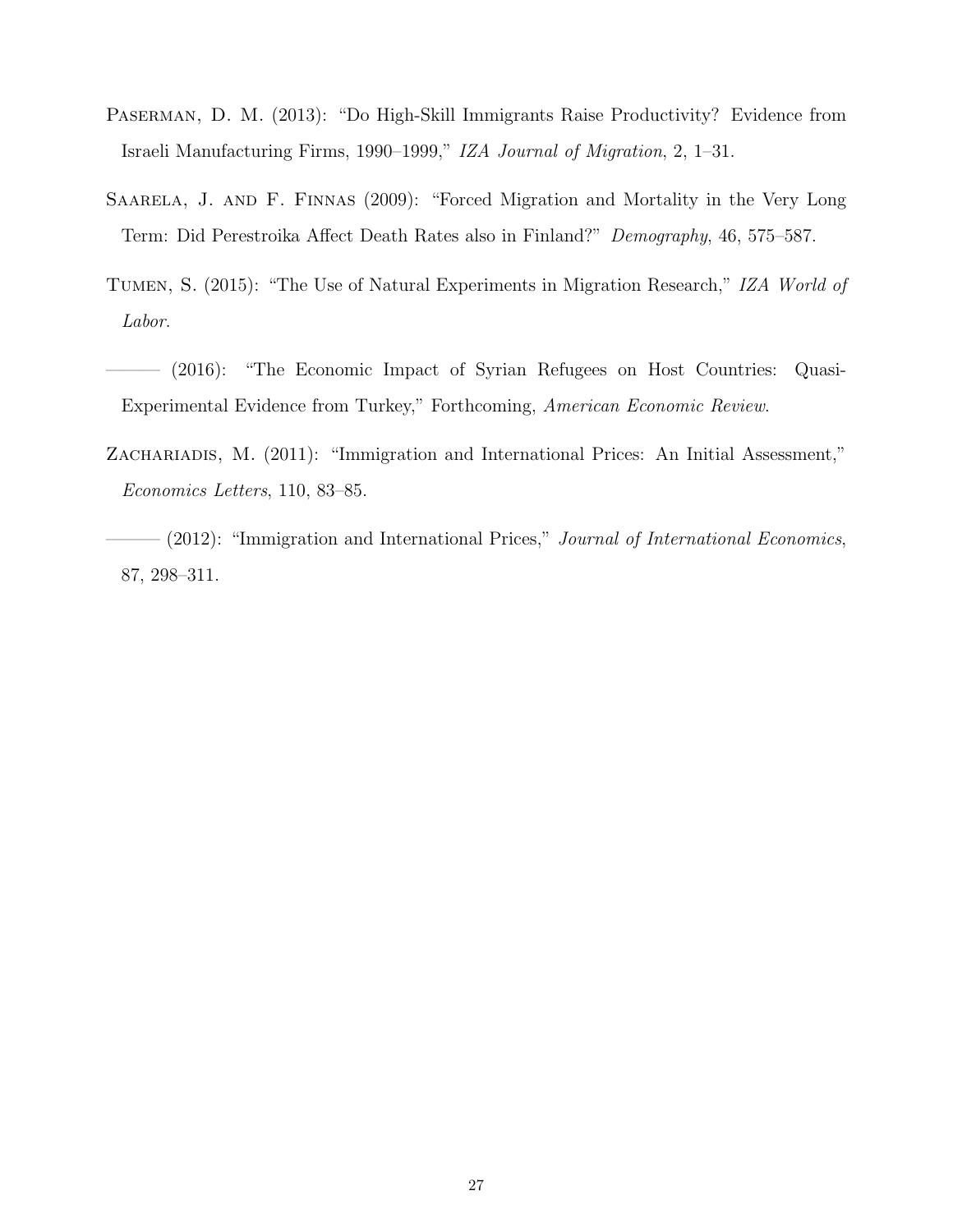<span id="page-29-0"></span>

Figure 1: Stock of registered Syrian refugees in Turkey (thousands). Source: UN Refugee Agency, [http://data.unhcr.org/syrianrefugees/country.php?id=224.](http://data.unhcr.org/syrianrefugees/country.php?id=224)

<span id="page-29-1"></span>

Figure 2: Visual representation of treatment and control regions for our baseline scenario. The green area is the treatment region, while the pink area is the control region.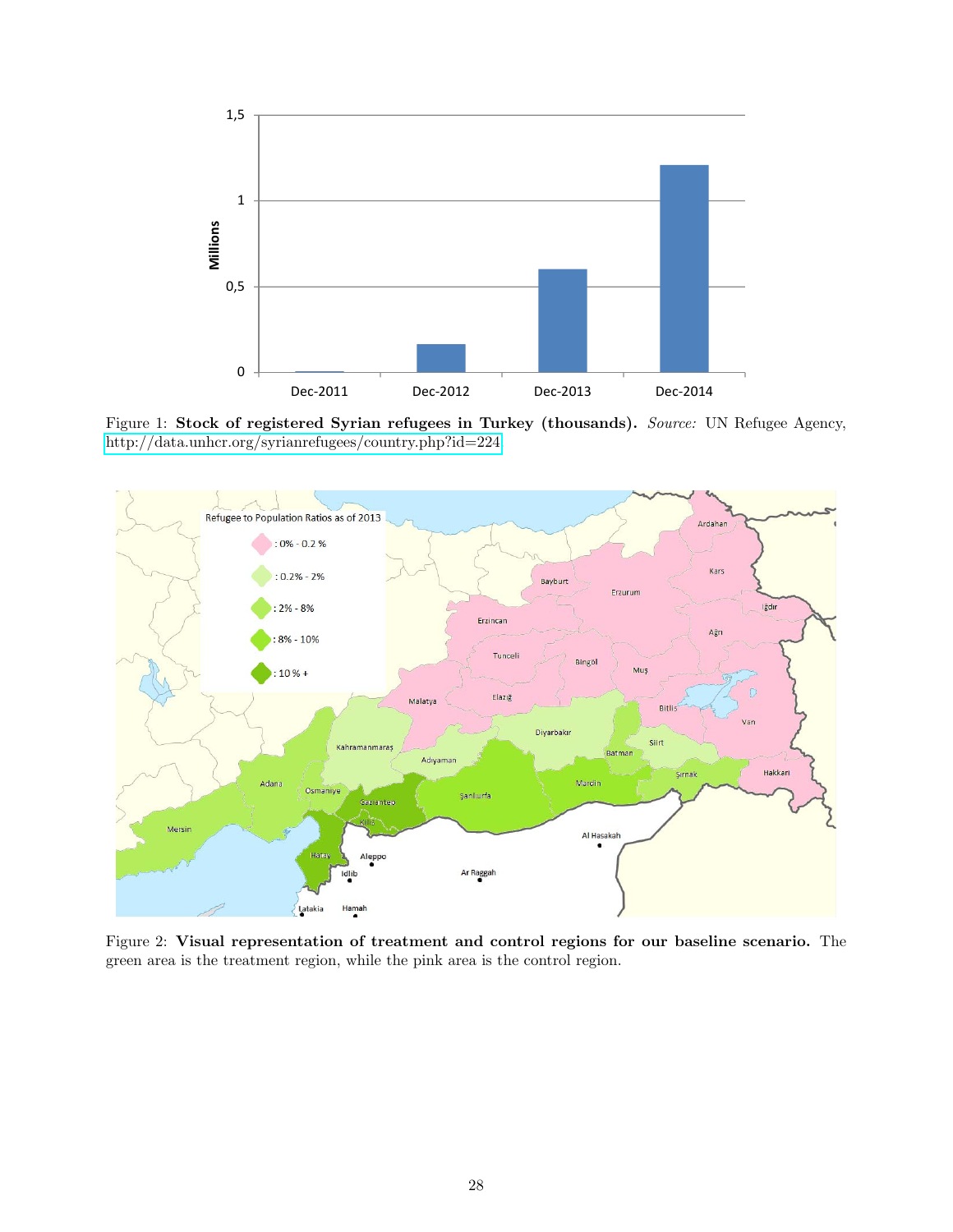<span id="page-30-0"></span>

Figure 3: Prior trends by broad categories. Red color: treatment region. Blue color: control region. The y-axis describe the natural logarithm of the corresponding price index (2003=100 for all categories). The trends are plotted for the pre-immigration period—between Jan 2008–Dec 2011.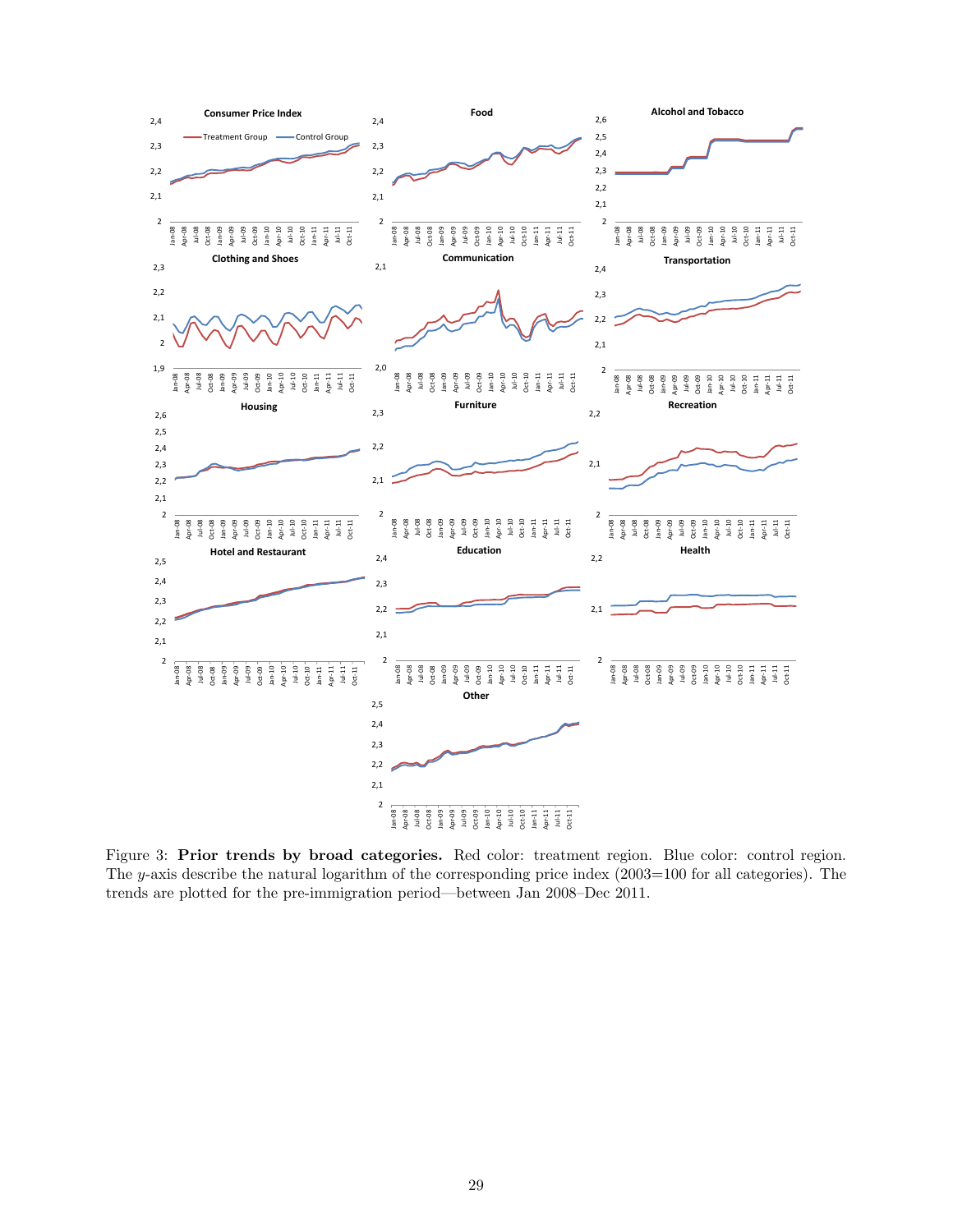#### <span id="page-31-0"></span>12 Broad Categories in the CPI

Food and Non-alcoholic Beverages Alcoholic Beverages and Tobacco Clothing and Footwear Housing, Water, Electricity, Gas, and Other Fuels Furnishings, Household Equipment, Routine Maintenance of the House Health Transport Communications Recreation and Culture Education Hotels, Cafes, and Restaurants Miscellaneous Goods and Services

Table 1: 12 Product Categories: A list of 12 broad product categories in the CPI.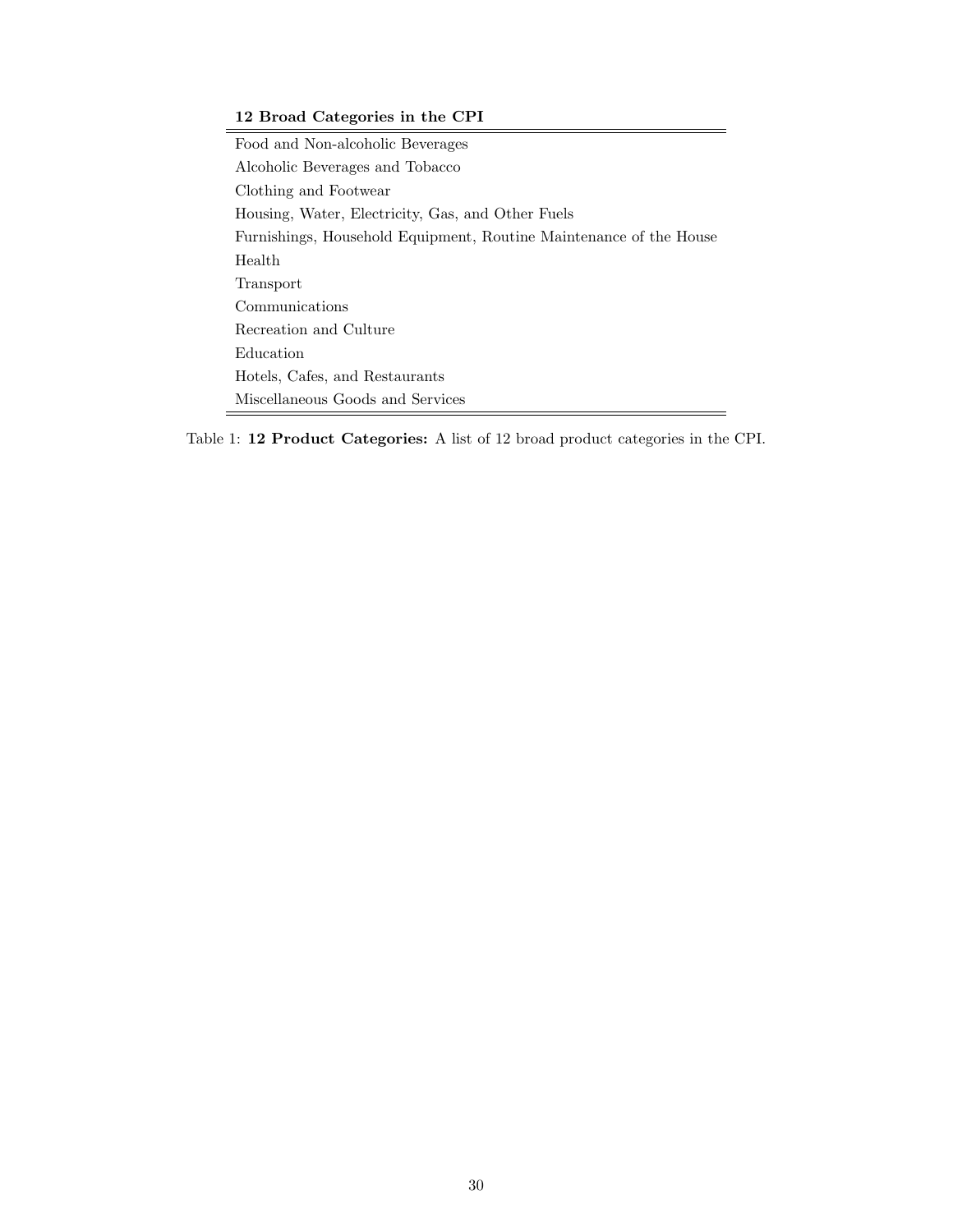#### 44 Sub-categories in the CPI

<span id="page-32-0"></span>Food Non-alcoholic Beverages Alcoholic Beverages Tobacco Clothing Footwear Actual Rents for Housing Maintenance and Repair of the Dwelling Water Supply and Miscellaneous Services Related to the Dwelling Electricity, Gas, and Other Fuels Furniture and Furnishings, Carpets and Other Floor Coverings Household Textiles Household Appliances Glassware, Tableware, and Household Utensils Tools and Equipment for House and Garden Goods and Services for Routine Household Maintenance Medical Products, Appliances, and Equipment Outpatient Services Hospital Services Purchase of Vehicles Operation of Personal Transport Equipment Transport Services Postal Services Telephone and Fax Equipment Telephone and Fax Services Audio-visual, Photographic, and Information Processing Equipment Other Major Durables for Recreation and Culture Other Recreational Items and Equipment, Gardens, and Pets Recreational and Cultural Services Newspapers, Books, and Stationery Package Holidays Pre-primary and Primary Education Secondary Education Post-secondary Education Tertiary Education Education not Definable by Level Catering Services Accommodation Services Personal Care Personal Effects N.E.C. Social Protection Insurance Financial Services N.E.C. Other Services N.E.C.

Table 2: 44 Product Sub-categories: A list of 44 product sub-categories in the CPI.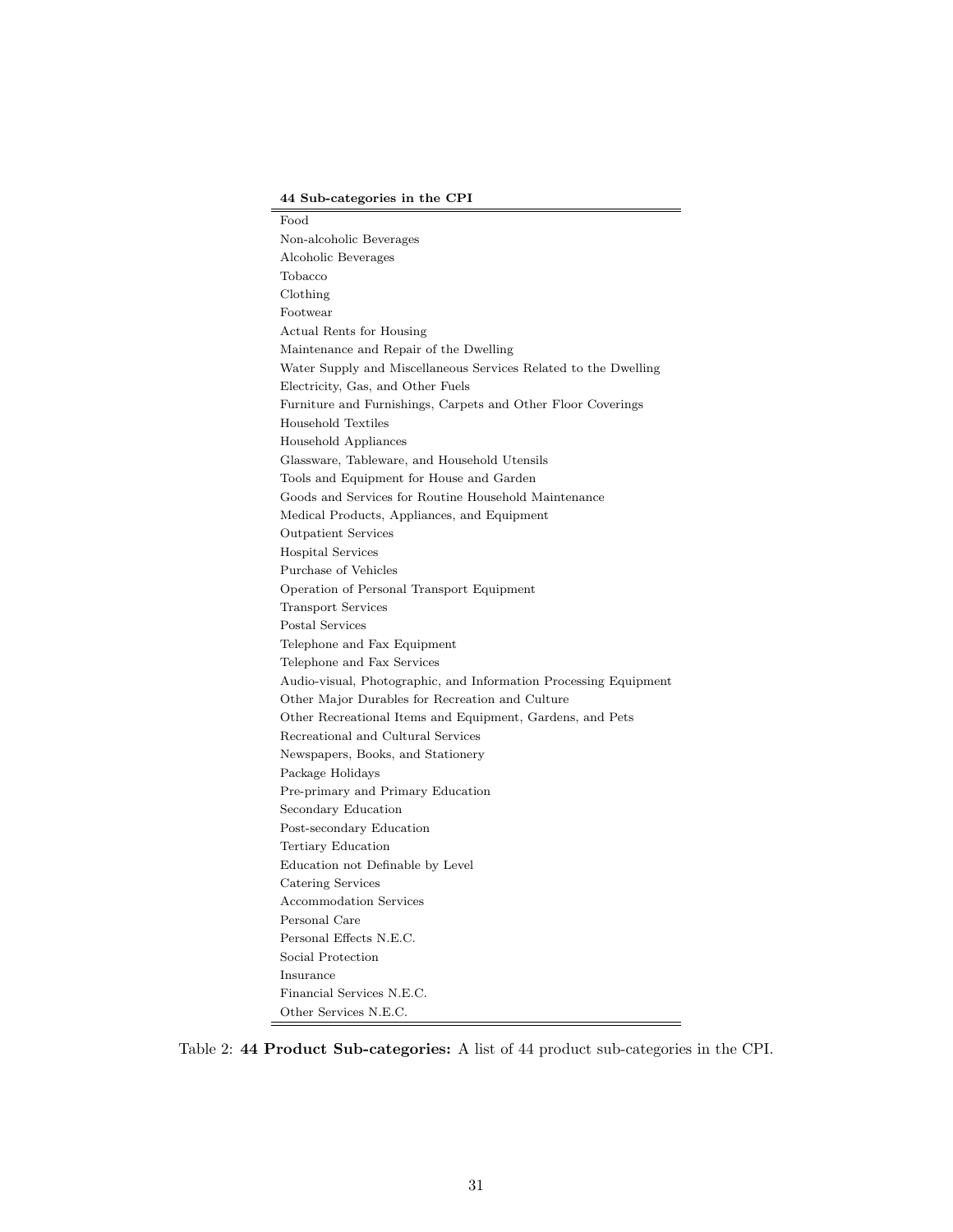| Variable                             | $[1]$          | $\left\lceil 2 \right\rceil$ | $\left\lceil 3 \right\rceil$ |
|--------------------------------------|----------------|------------------------------|------------------------------|
| Refugee effect $(I = 1 \& D = 1)$    | $-0.0369***$   | $-0.0327***$                 | $-0.0249***$                 |
|                                      | (0.0030)       | (0.0029)                     | (0.0028)                     |
| Product class fixed effects (broad)  | Yes            | No                           | No                           |
| Product class fixed effects (narrow) | No             | Yes                          | N <sub>0</sub>               |
| Product fixed effects                | N <sub>o</sub> | N <sub>o</sub>               | Yes                          |
| Year fixed effects                   | Yes            | Yes                          | Yes                          |
| Region fixed effects                 | Yes            | Yes                          | Yes                          |
| Month-of-year fixed effects          | Yes            | <b>Yes</b>                   | Yes                          |
| Intercept                            | $1.3543***$    | $1.3720***$                  | $1.4210***$                  |
|                                      | (0.0134)       | (0.0121)                     | (0.0193)                     |
| $R^2$                                | 0.273          | 0.746                        | 0.992                        |
| $\#$ of Obs.                         | 216,932        | 216,932                      | 216,932                      |

<span id="page-33-0"></span>Dependent Variable: Natural Logarithm of Price Levels ALL ITEMS

Table 3: Natural Logarithm of Price Levels (All Items): \*\*\*, \*\*, and \* refer to  $1\%$ ,  $5\%$ , and  $10\%$ significance levels, respectively. Standard errors clustered with respect to the month of observation are reported in parentheses. The prices are weighted by the CPI weights, which reflect the weight of the corresponding item in households' consumption basket. The product fixed effects for broad (column [1]) and narrow (column [2]) classifications control for 12 and 44 product categories, respectively. In column [3], we control for the fixed effects for 437 individual-level products.  $I = 1$  refers to the refugee-receiving area and  $D = 1$  refers to the post-immigration period. The total number of price observations for all items over the data horizon is 216,932.

| Variable                             | $[1]$          | $\left\lceil 2 \right\rceil$ | $\left\lceil 3 \right\rceil$ |
|--------------------------------------|----------------|------------------------------|------------------------------|
| Refugee effect $(I = 1 \& D = 1)$    | $-0.0424***$   | $-0.0356***$                 | $-0.0264***$                 |
|                                      | (0.0033)       | (0.0032)                     | (0.0032)                     |
| Product class fixed effects (broad)  | Yes            | N <sub>0</sub>               | No.                          |
| Product class fixed effects (narrow) | N <sub>o</sub> | Yes                          | N <sub>o</sub>               |
| Product fixed effects                | No             | N <sub>o</sub>               | Yes                          |
| Year fixed effects                   | <b>Yes</b>     | <b>Yes</b>                   | Yes                          |
| Region fixed effects                 | <b>Yes</b>     | Yes                          | Yes                          |
| Month-of-year fixed effects          | <b>Yes</b>     | <b>Yes</b>                   | Yes                          |
| Intercept                            | $1.3816***$    | $1.3976***$                  | $1.4486***$                  |
|                                      | (0.0059)       | (0.0050)                     | (0.0135)                     |
| $R^2$                                | 0.356          | 0.780                        | 0.997                        |
| $\#$ of Obs.                         | 166,926        | 166,926                      | 166,926                      |

<span id="page-33-1"></span>Dependent Variable: Natural Logarithm of Price Levels GOODS

Table 4: Natural Logarithm of Price Levels (Goods): \*\*\*, \*\*, and \* refer to 1%, 5%, and 10% significance levels, respectively. Standard errors clustered with respect to the month of observation are reported in parentheses. The prices are weighted by the CPI weights, which reflect the weight of the corresponding item in households' consumption basket. The product fixed effects for broad (column [1]) and narrow (column [2]) classifications control for 10 and 26 product categories, respectively. In column [3], we control for the fixed effects for 340 individual-level goods.  $I = 1$  refers to the refugee-receiving area and  $D = 1$  refers to the post-immigration period. The total number of price observations for all items over the data horizon is 166,926.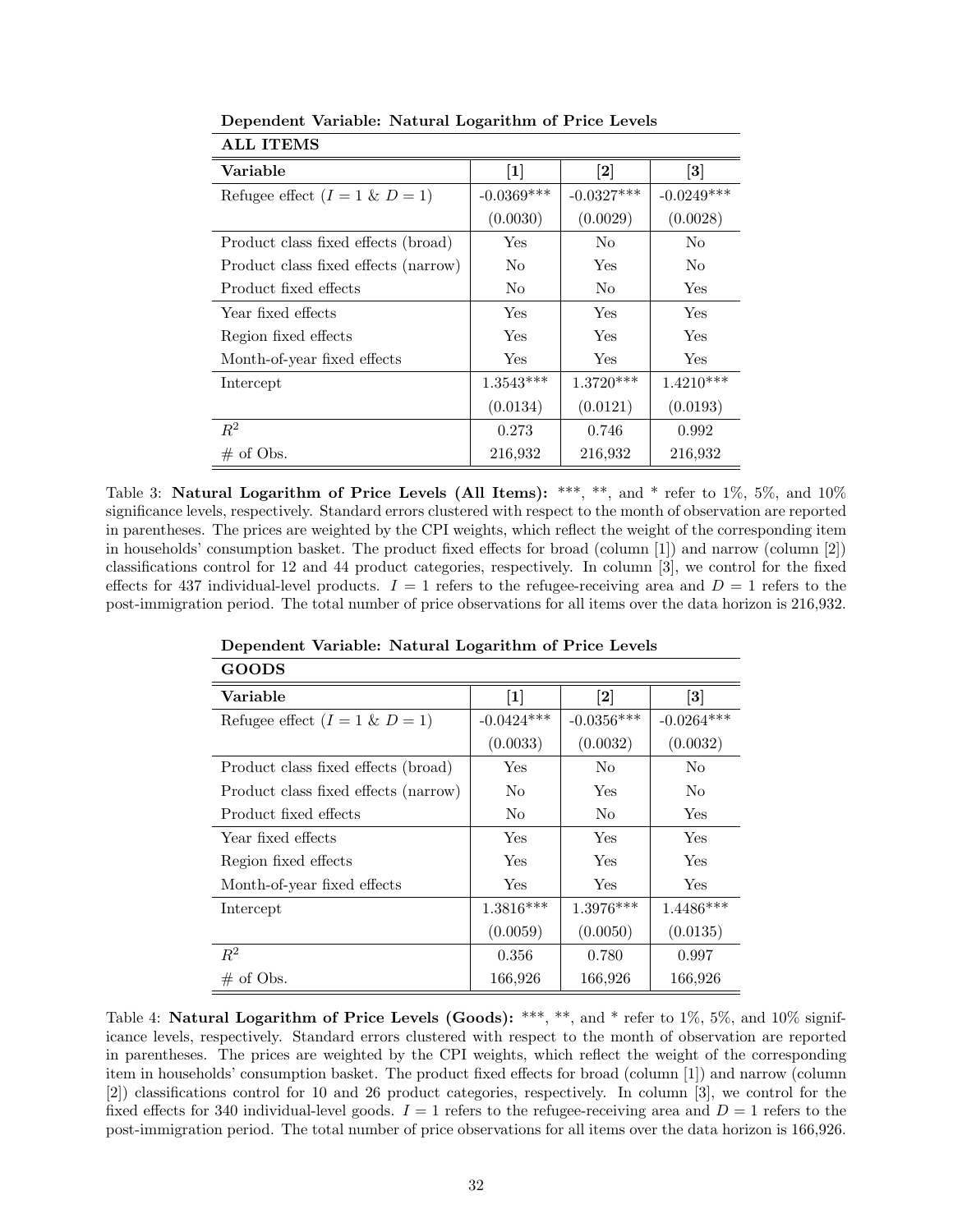<span id="page-34-0"></span>

| o en vitud                           |                   |                              |                              |
|--------------------------------------|-------------------|------------------------------|------------------------------|
| Variable                             | $\lceil 1 \rceil$ | $\left\lceil 2 \right\rceil$ | $\left\lceil 3 \right\rceil$ |
| Refugee effect $(I = 1 \& D = 1)$    | $-0.0155***$      | $-0.0216***$                 | $-0.0216***$                 |
|                                      | (0.0016)          | (0.0032)                     | (0.0032)                     |
| Product class fixed effects (broad)  | Yes               | No                           | N <sub>0</sub>               |
| Product class fixed effects (narrow) | N <sub>0</sub>    | Yes                          | N <sub>o</sub>               |
| Product fixed effects                | No                | No                           | Yes                          |
| Year fixed effects                   | Yes               | Yes                          | Yes                          |
| Region fixed effects                 | Yes               | Yes                          | Yes                          |
| Month-of-year fixed effects          | Yes               | Yes                          | Yes.                         |
| Intercept                            | $3.6581***$       | $3.4873***$                  | $3.4644***$                  |
|                                      | (0.0605)          | (0.0613)                     | (0.0608)                     |
| $R^2$                                | 0.240             | 0.546                        | 0.952                        |
| $\#$ of Obs.                         | 50,006            | 50,006                       | 50,006                       |

Dependent Variable: Natural Logarithm of Price Levels **SERVICES** 

Table 5: Natural Logarithm of Price Levels (Services): \*\*\*, \*\*, and \* refer to 1%, 5%, and 10% significance levels, respectively. Standard errors clustered with respect to the month of observation are reported in parentheses. The prices are weighted by the CPI weights, which reflect the weight of the corresponding item in households' consumption basket. The product fixed effects for broad (column [1]) and narrow (column [2]) classifications control for 8 and 25 product categories, respectively. In column [3], we control for the fixed effects for 97 individual-level services.  $I = 1$  refers to the refugee-receiving area and  $D = 1$  refers to the post-immigration period. The total number of price observations for all services items over the data horizon is 50,006.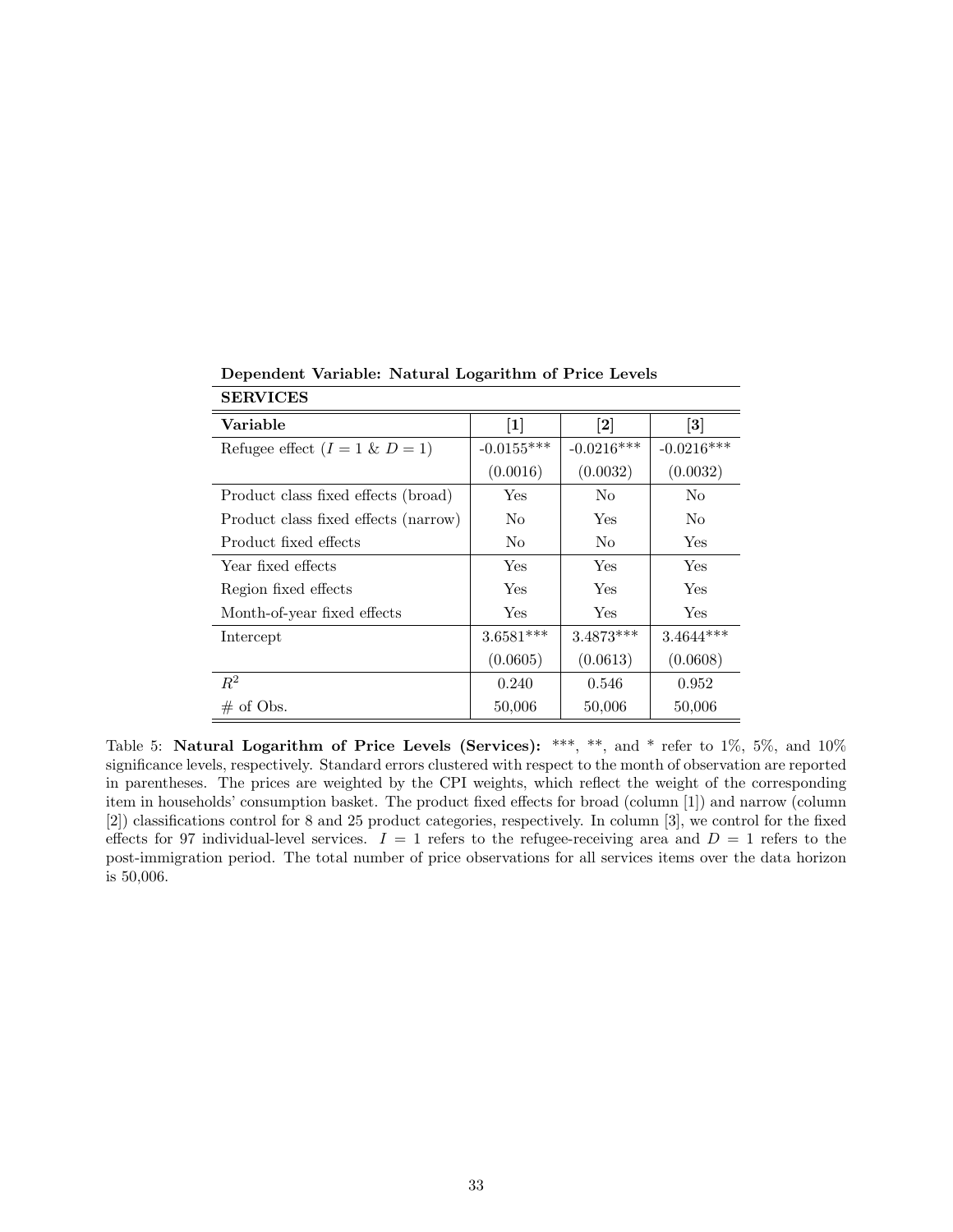| пи опитал ларон патеного п           |                |                              |                              |  |  |
|--------------------------------------|----------------|------------------------------|------------------------------|--|--|
| Variable                             | $[1]$          | $\left\lceil 2 \right\rceil$ | $\left\lceil 3 \right\rceil$ |  |  |
| Refugee effect $(I = 1 \& D = 1)$    | $-0.0386***$   | $-0.0385***$                 | $-0.0384***$                 |  |  |
|                                      | (0.0045)       | (0.0045)                     | (0.0045)                     |  |  |
| Product class fixed effects (broad)  | Yes            | No                           | No                           |  |  |
| Product class fixed effects (narrow) | N <sub>0</sub> | Yes                          | N <sub>0</sub>               |  |  |
| Product fixed effects                | N <sub>0</sub> | No                           | Yes                          |  |  |
| Year fixed effects                   | Yes            | Yes                          | Yes                          |  |  |
| Region fixed effects                 | Yes            | Yes                          | Yes                          |  |  |
| Month-of-year fixed effects          | Yes            | <b>Yes</b>                   | Yes                          |  |  |
| Intercept                            | $3.4084***$    | $1.4084***$                  | $1.4654***$                  |  |  |
|                                      | (0.0066)       | (0.0066)                     | (0.0126)                     |  |  |
| $R^2$                                | 0.434          | 0.442                        | 0.991                        |  |  |
| $\#$ of Obs.                         | 99,871         | 99,871                       | 99,871                       |  |  |

<span id="page-35-0"></span>Dependent Variable: Natural Logarithm of Price Levels INFORMAL LABOR INTENSIVE

Table 6: Natural Logarithm of Price Levels (Informal Labor Intensive): \*\*\*, \*\*, and \* refer to 1%, 5%, and 10% significance levels, respectively. Standard errors clustered with respect to the month of observation are reported in parentheses. The prices are weighted by the CPI weights, which reflect the weight of the corresponding item in households' consumption basket. The product fixed effects for broad (column [1]) and narrow (column [2]) classifications control for 8 and 25 product categories, respectively. In column [3], we control for the fixed effects for 208 individual-level items.  $I = 1$  refers to the refugee-receiving area and  $D = 1$ refers to the post-immigration period. The total number of price observations for all services items over the data horizon is 99,871.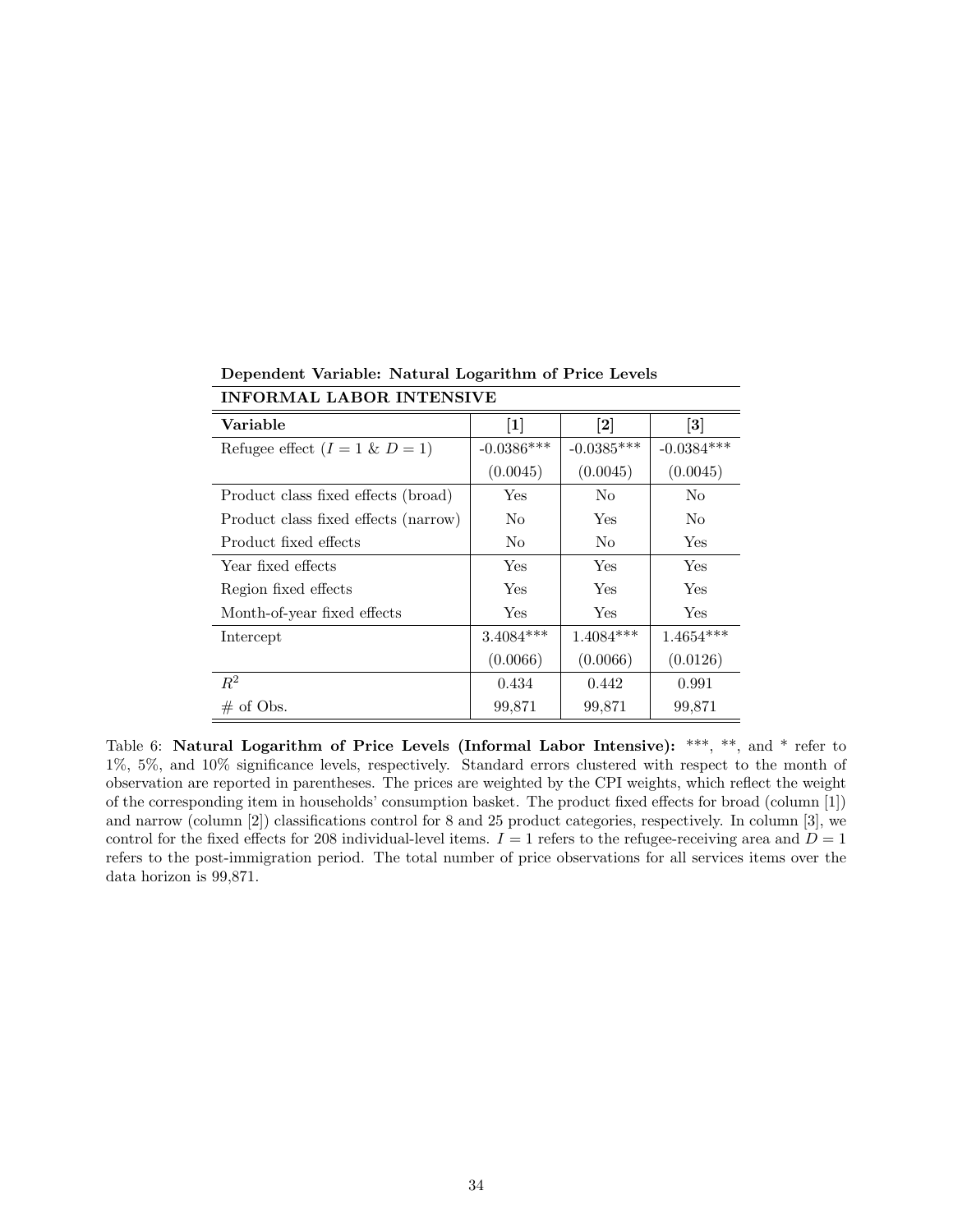| тополан нарок плетия и н             |                |                              |                              |  |  |
|--------------------------------------|----------------|------------------------------|------------------------------|--|--|
| Variable                             | $[1]$          | $\left\lceil 2 \right\rceil$ | $\left\lceil 3 \right\rceil$ |  |  |
| Refugee effect $(I = 1 \& D = 1)$    | $-0.0351***$   | $-0.0241***$                 | $-0.0039***$                 |  |  |
|                                      | (0.0014)       | (0.0010)                     | (0.0007)                     |  |  |
| Product class fixed effects (broad)  | Yes            | No                           | No                           |  |  |
| Product class fixed effects (narrow) | N <sub>0</sub> | Yes                          | N <sub>0</sub>               |  |  |
| Product fixed effects                | N <sub>0</sub> | No                           | Yes                          |  |  |
| Year fixed effects                   | Yes            | <b>Yes</b>                   | Yes                          |  |  |
| Region fixed effects                 | Yes            | Yes                          | Yes                          |  |  |
| Month-of-year fixed effects          | <b>Yes</b>     | Yes                          | Yes                          |  |  |
| Intercept                            | $0.9860***$    | $0.9983***$                  | 3.0808***                    |  |  |
|                                      | (0.0366)       | (0.0333)                     | (0.0268)                     |  |  |
| $R^2$                                | 0.192          | 0.798                        | 0.991                        |  |  |
| $\#$ of Obs.                         | 117,061        | 117,061                      | 117,061                      |  |  |

<span id="page-36-0"></span>Dependent Variable: Natural Logarithm of Price Levels FORMAL LABOR INTENSIVE

Table 7: Natural Logarithm of Price Levels (Formal Labor Intensive): \*\*\*, \*\*, and \* refer to 1%, 5%, and 10% significance levels, respectively. Standard errors clustered with respect to the month of observation are reported in parentheses. The prices are weighted by the CPI weights, which reflect the weight of the corresponding item in households' consumption basket. The product fixed effects for broad (column [1]) and narrow (column [2]) classifications control for 8 and 25 product categories, respectively. In column [3], we control for the fixed effects for 229 individual-level items.  $I = 1$  refers to the refugee-receiving area and  $D = 1$ refers to the post-immigration period. The total number of price observations for all services items over the data horizon is 117,061.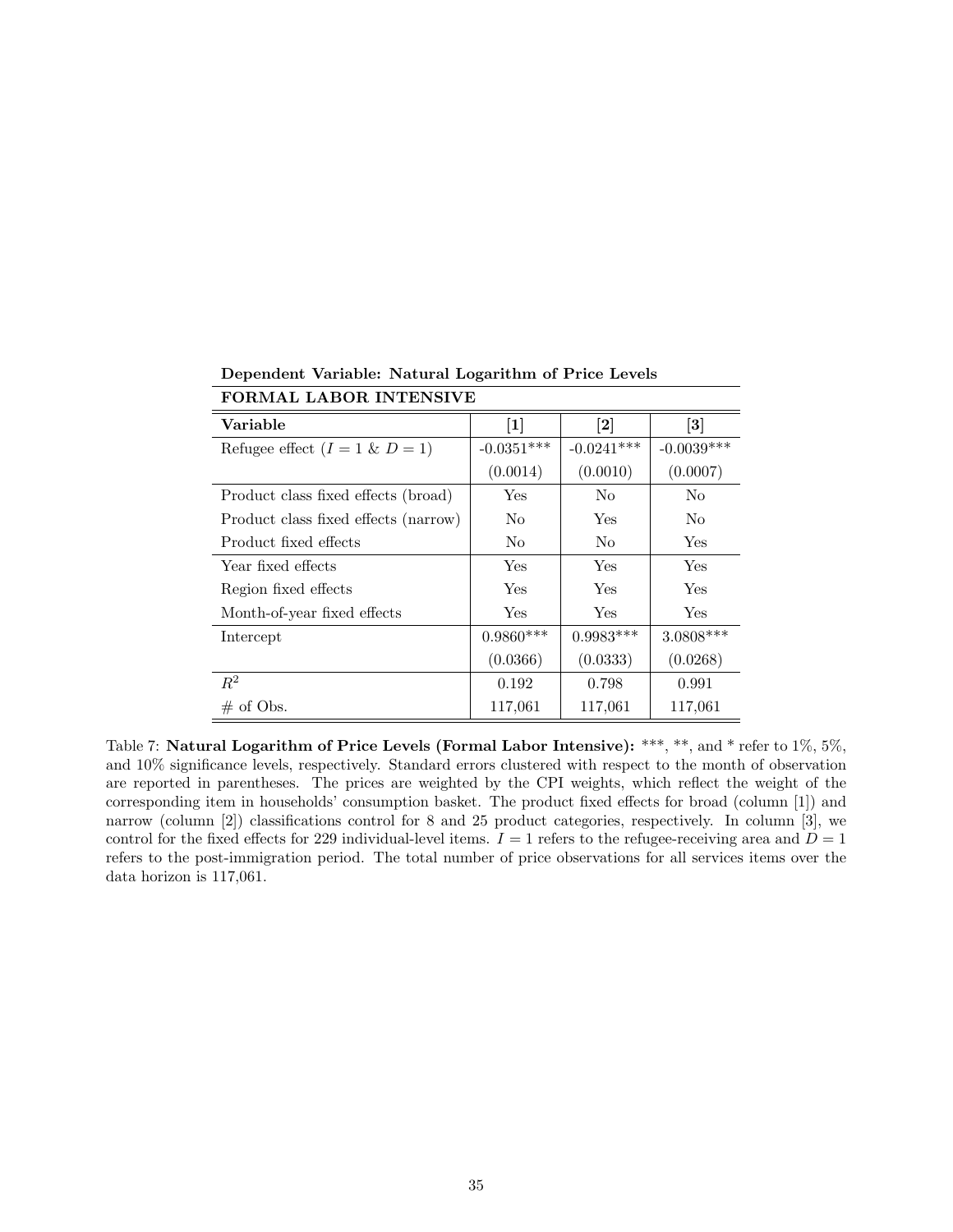| <b>Product Class</b><br>Refugee effect $(I = 1 \& D = 1)$<br>$-0.0446***$<br>Food<br>(0.0055)<br>$-0.0159**$<br>Alcohol and Tobacco<br>(0.0074)<br>Clothing and Shoes<br>0.0007<br>(0.0059)<br>$-0.0046**$<br>Housing<br>(0.0019)<br>Furniture<br>0.0017<br>(0.0018)<br>$0.0188***$<br>Health<br>(0.0042) |
|-----------------------------------------------------------------------------------------------------------------------------------------------------------------------------------------------------------------------------------------------------------------------------------------------------------|
|                                                                                                                                                                                                                                                                                                           |
|                                                                                                                                                                                                                                                                                                           |
|                                                                                                                                                                                                                                                                                                           |
|                                                                                                                                                                                                                                                                                                           |
|                                                                                                                                                                                                                                                                                                           |
|                                                                                                                                                                                                                                                                                                           |
|                                                                                                                                                                                                                                                                                                           |
|                                                                                                                                                                                                                                                                                                           |
|                                                                                                                                                                                                                                                                                                           |
|                                                                                                                                                                                                                                                                                                           |
|                                                                                                                                                                                                                                                                                                           |
|                                                                                                                                                                                                                                                                                                           |
|                                                                                                                                                                                                                                                                                                           |
| $0.0075***$<br>Transportation                                                                                                                                                                                                                                                                             |
| (0.0007)                                                                                                                                                                                                                                                                                                  |
| 0.0004<br>Communication                                                                                                                                                                                                                                                                                   |
| (0.0004)                                                                                                                                                                                                                                                                                                  |
| Recreation<br>$-0.0029$                                                                                                                                                                                                                                                                                   |
| (0.0018)                                                                                                                                                                                                                                                                                                  |
| $-0.1053***$<br>Education                                                                                                                                                                                                                                                                                 |
| (0.0061)                                                                                                                                                                                                                                                                                                  |
| $-0.0543***$<br>Hotel and Restaurant                                                                                                                                                                                                                                                                      |
| (0.0041)                                                                                                                                                                                                                                                                                                  |
| $-0.0183***$<br>Other                                                                                                                                                                                                                                                                                     |
| (0.0031)                                                                                                                                                                                                                                                                                                  |
| Product fixed effects<br>Yes                                                                                                                                                                                                                                                                              |
| Year fixed effects<br>Yes                                                                                                                                                                                                                                                                                 |
| Region fixed effects<br>Yes                                                                                                                                                                                                                                                                               |
| Month-of-year fixed effects<br>Yes                                                                                                                                                                                                                                                                        |

<span id="page-37-0"></span>Dependent Variable: Natural Logarithm of Price Levels BY BROAD PRODUCT CLASS – SEPARATE REGRESSIONS

Table 8: Natural Logarithm of Price Levels (By 12 Product Classes): \*\*\*, \*\*, and \* refer to 1%, 5%, and 10% significance levels, respectively. Standard errors clustered with respect to the month of observation are reported in parentheses. The prices are weighted by the CPI weights, which reflect the weight of the corresponding item in households' consumption basket. 437 product fixed effects are controlled for.  $I = 1$ refers to the refugee-receiving area and  $D = 1$  refers to the post-immigration period.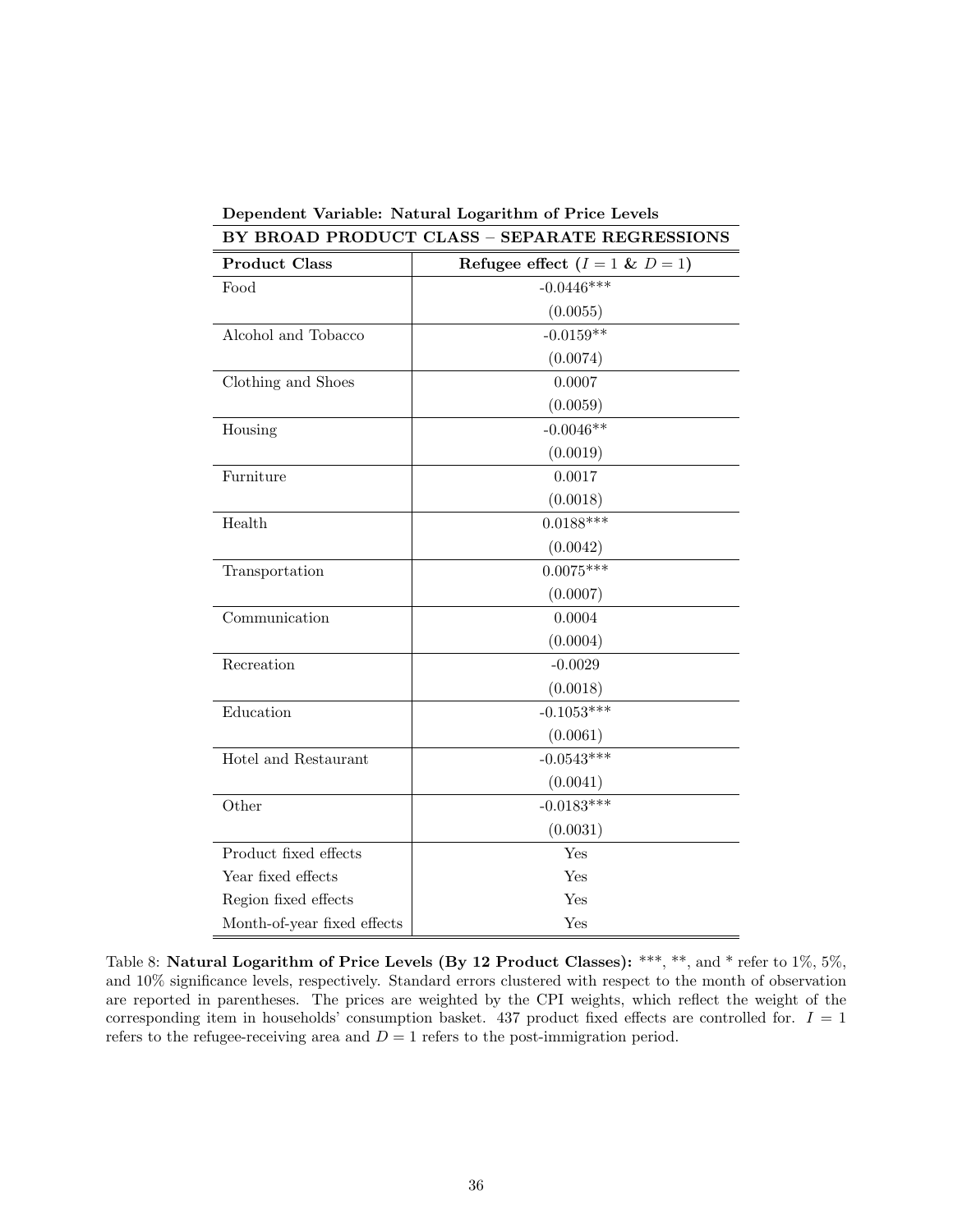| Variable                    |              | $\bm{[2]}$<br>$\left[ 3\right]$<br>$\bm{[1]}$ |              |              |              |              |
|-----------------------------|--------------|-----------------------------------------------|--------------|--------------|--------------|--------------|
|                             | <b>Basic</b> | Luxury                                        | <b>Basic</b> | Luxury       | <b>Basic</b> | Luxury       |
| Refugee effect              | $-0.0812***$ | $-0.0119***$                                  | $-0.0726***$ | $-0.0194***$ | $-0.0705***$ | $-0.0212***$ |
|                             | (0.0101)     | (0.0033)                                      | (0.0065)     | (0.0045)     | (0.0059)     | (0.0055)     |
| Product fixed effects       | Yes          | Yes                                           | Yes          | Yes          | Yes          | Yes          |
| Year fixed effects          | Yes          | Yes                                           | Yes          | Yes          | Yes          | Yes          |
| Region fixed effects        | Yes          | Yes                                           | Yes          | Yes          | Yes          | Yes          |
| Month-of-year fixed effects | Yes          | Yes                                           | Yes          | Yes          | Yes          | Yes          |
| Intercept                   | $1.4551***$  | $4.0360***$                                   | $1.3815***$  | $3.9784***$  | $1.3696***$  | $3.9639***$  |
|                             | (0.0168)     | (0.0237)                                      | (0.0194)     | (0.0223)     | (0.0201)     | (0.0224)     |
| $\mathbb{R}^2$              | 0.945        | 0.973                                         | 0.947        | 0.974        | 0.949        | 0.975        |
| $\#$ of Obs.                | 8,280        | 7,092                                         | 23,920       | 20,488       | 20,240       | 17,336       |

<span id="page-38-0"></span>Dependent Variable: Natural Logarithm of Price Levels BASIC vs LUXURY FOOD ITEMS

Table 9: Basic versus Luxury Food Items: \*\*\*, \*\*, and \* refer to 1%, 5%, and 10% significance levels, respectively. Standard errors clustered with respect to the month of observation are reported in parentheses. The prices are weighted by the CPI weights, which reflect the weight of the corresponding item in households' consumption basket. [1] constructs the DID across the treatment area versus the East Anatolia as the control group. [2] constructs the DID across the treatment area versus the rest of the country as the control group. [3] constructs the DID across the treatment area versus the rest of the country excluding east Anatolia as the control group. According to the typical consumption basket in Turkey, basic food items are rice, wheat, wheat flour, bread, cracker, wafer, macaroni, poultry, yoghurt, white cheese, margarine, sun-flower oil, water melon, tomato, onion, and potato. Luxury food items are baby food, patisserie items, wermicelli, cereal, veal, tulum cheese, butter, olive oil, cherry, pomegranate, hazelnut, pistachio, okra, green pea, chocolate, and packaged soup. The constant term in the regressions demonstrate the large price differencials between the basic versus luxury food items.

<span id="page-38-1"></span>

| <b>INTERNAL MIGRATION OF NATIVES</b> |              |               |               |  |  |  |
|--------------------------------------|--------------|---------------|---------------|--|--|--|
|                                      | In-migration | Out-migration | Net-migration |  |  |  |
| Refugee effect                       | $-0.3399$    | $-0.0611$     | $-0.2788$     |  |  |  |
|                                      | (0.2404)     | (0.2711)      | (0.4870)      |  |  |  |
| Year fixed effects                   | Yes          | Yes           | Yes           |  |  |  |
| City fixed effects                   | Yes          | Yes           | Yes           |  |  |  |
| Intercept                            | $2.4068***$  | $2.6704***$   | $-0.2636*$    |  |  |  |
|                                      | (0.0465)     | (0.1386)      | (0.1456)      |  |  |  |
| $R^2$                                | 0.839        | 0.869         | 0.612         |  |  |  |
| $\#$ of Obs.                         | 130          | 130           | 130           |  |  |  |

Dependent Variable: Internal Migration Rates

Table 10: **Internal migration of natives:** \*\*\*, \*\*, and \* refer to 1%, 5%, and 10% significance levels, respectively. Standard errors are clustered at the city level. TURKSTAT annual internal migration dataset is used at the city level for the period 2010–2014. We set east Anatolia as our control region in all three regressions. Observations are weighted by city populations.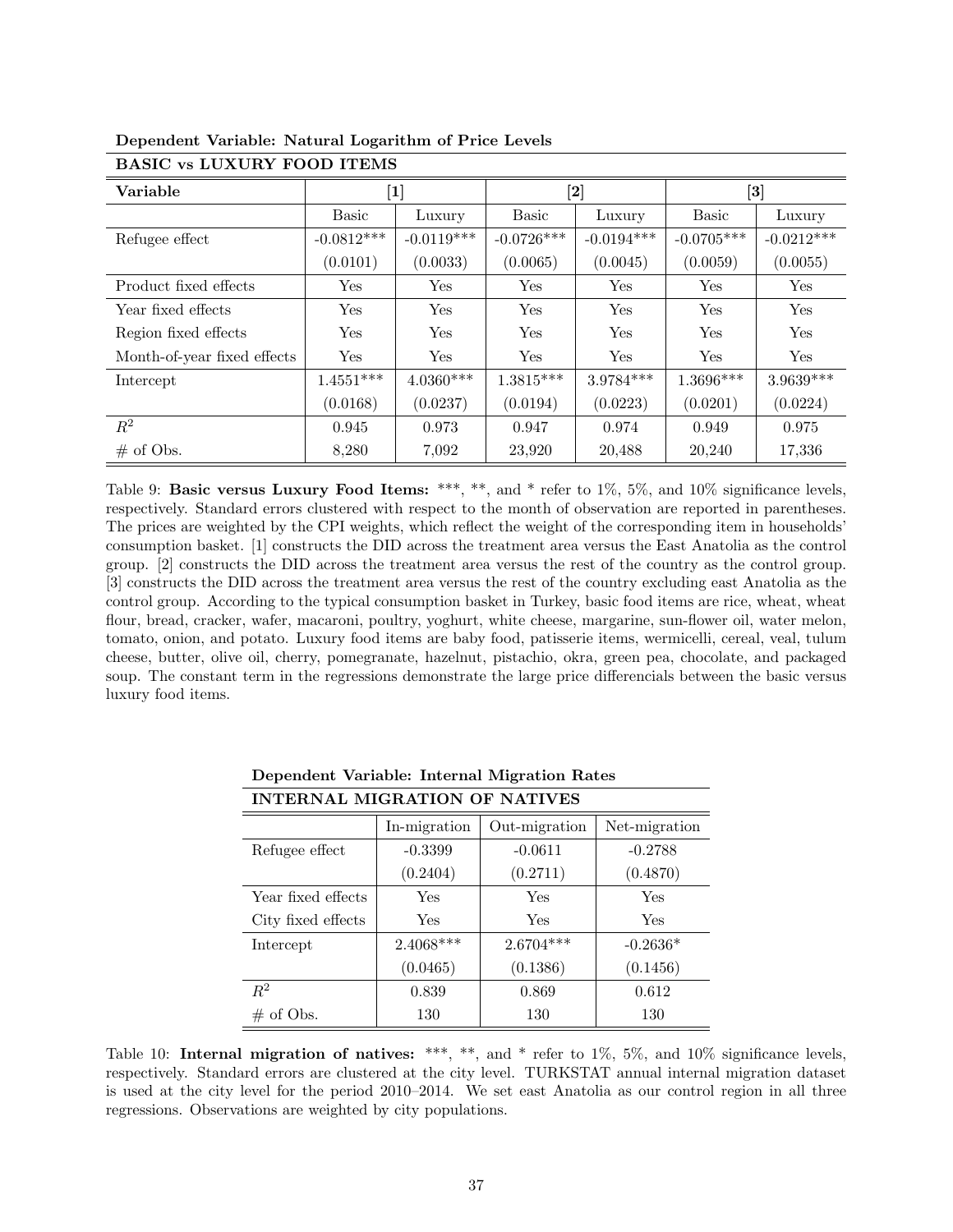| Variable                    |                      | $\left[1\right]$ | $\bm{[2]}$ |             |             | $\left[ 3\right]$ |
|-----------------------------|----------------------|------------------|------------|-------------|-------------|-------------------|
|                             | Exports              | Imports          | Exports    | Imports     | Exports     | Imports           |
| Refugee effect              | $-0.0088$            | $-0.3392$        | $-0.0132$  | $-0.0830$   | $-0.0144$   | $-0.0208$         |
|                             | (0.1888)             | (0.2040)         | (0.1097)   | (0.1594)    | (0.1088)    | (0.1592)          |
| Product fixed effects       | $\operatorname{Yes}$ | Yes              | Yes        | Yes         | Yes         | Yes               |
| Year fixed effects          | Yes                  | Yes              | Yes        | Yes         | Yes         | Yes               |
| City fixed effects          | Yes                  | Yes              | Yes        | Yes         | Yes         | Yes               |
| Month-of-year fixed effects | Yes                  | Yes              | Yes        | Yes         | Yes         | Yes               |
| Intercept                   | $18.575***$          | 18.814***        | 18.508***  | $18.867***$ | $18.463***$ | 18.890***         |
|                             | (0.0996)             | (0.1276)         | (0.0705)   | (0.1028)    | (0.0705)    | (0.1047)          |
| $R^2$                       | 0.922                | 0.875            | 0.948      | 0.920       | 0.954       | 0.940             |
| $\#$ of Obs.                | 1,662                | 1,590            | 4,745      | 4,678       | 3.923       | 3.928             |

<span id="page-39-0"></span>Dependent Variable: Natural Logarithm of Trade Volume EXPORTS and IMPORTS

Table 11: **Exports and Imports:** \*\*\*, \*\*, and \* refer to 1%, 5%, and 10% significance levels, respectively. Standard errors clustered with respect to the month of observation are reported in parentheses. Monthly TURKSTAT trade volume data is used at the city level for the period 2010–2014. [1] constructs the DID across the treatment area versus the East Anatolia as the control group. [2] constructs the DID across the treatment area versus the rest of the country as the control group. [3] constructs the DID across the treatment area versus the rest of the country excluding east Anatolia as the control group.

<span id="page-39-1"></span>

| <b>ALL ITEMS</b>                    |              |             |              |  |  |
|-------------------------------------|--------------|-------------|--------------|--|--|
| Variable                            | Total        | Formal      | Informal     |  |  |
| A. Post-Immigration Period:<br>2012 |              |             |              |  |  |
| Refugee effect $(I = 1 \& D = 1)$   | $-0.0149***$ | $-0.0066**$ | $-0.0195***$ |  |  |
|                                     | (0.0031)     | (0.0024)    | (0.0040)     |  |  |
| B. Post-Immigration Period: 2013    |              |             |              |  |  |
| Refugee effect $(I = 1 \& D = 1)$   | $-0.0273***$ | $-0.0052**$ | $-0.0420***$ |  |  |
|                                     | (0.0027)     | (0.0024)    | (0.0031)     |  |  |
| C. Post-Immigration Period: 2014    |              |             |              |  |  |
| Refugee effect $(I = 1 \& D = 1)$   | $-0.0317***$ | $-0.0038$   | $-0.0505***$ |  |  |
|                                     | (0.0026)     | (0.0027)    | (0.0031)     |  |  |
| Product fixed effects               | Yes          | Yes         | Yes          |  |  |
| Year fixed effects                  | Yes          | Yes         | Yes          |  |  |
| Region fixed effects                | Yes          | Yes         | Yes          |  |  |
| Month-of-year fixed effects         | Yes          | Yes         | Yes          |  |  |

#### Dependent Variable: Natural Logarithm of Price Levels

Table 12: Robustness Exercise – Time Variation in Refugee Intensity: \*\*\*, \*\*, and \* refer to  $1\%$ ,  $5\%$ , and 10% significance levels, respectively. Standard errors clustered with respect to the month of observation are reported in parentheses. The prices are weighted by the CPI weights, which reflect the weight of the corresponding item in households' consumption basket.  $I = 1$  refers to the refugee-receiving area and  $D = 1$ refers to the post-immigration period. Panels  $A, B$ , and  $C$  separately set 2012, 2013, and 2014 as the postimmigration period, respectively.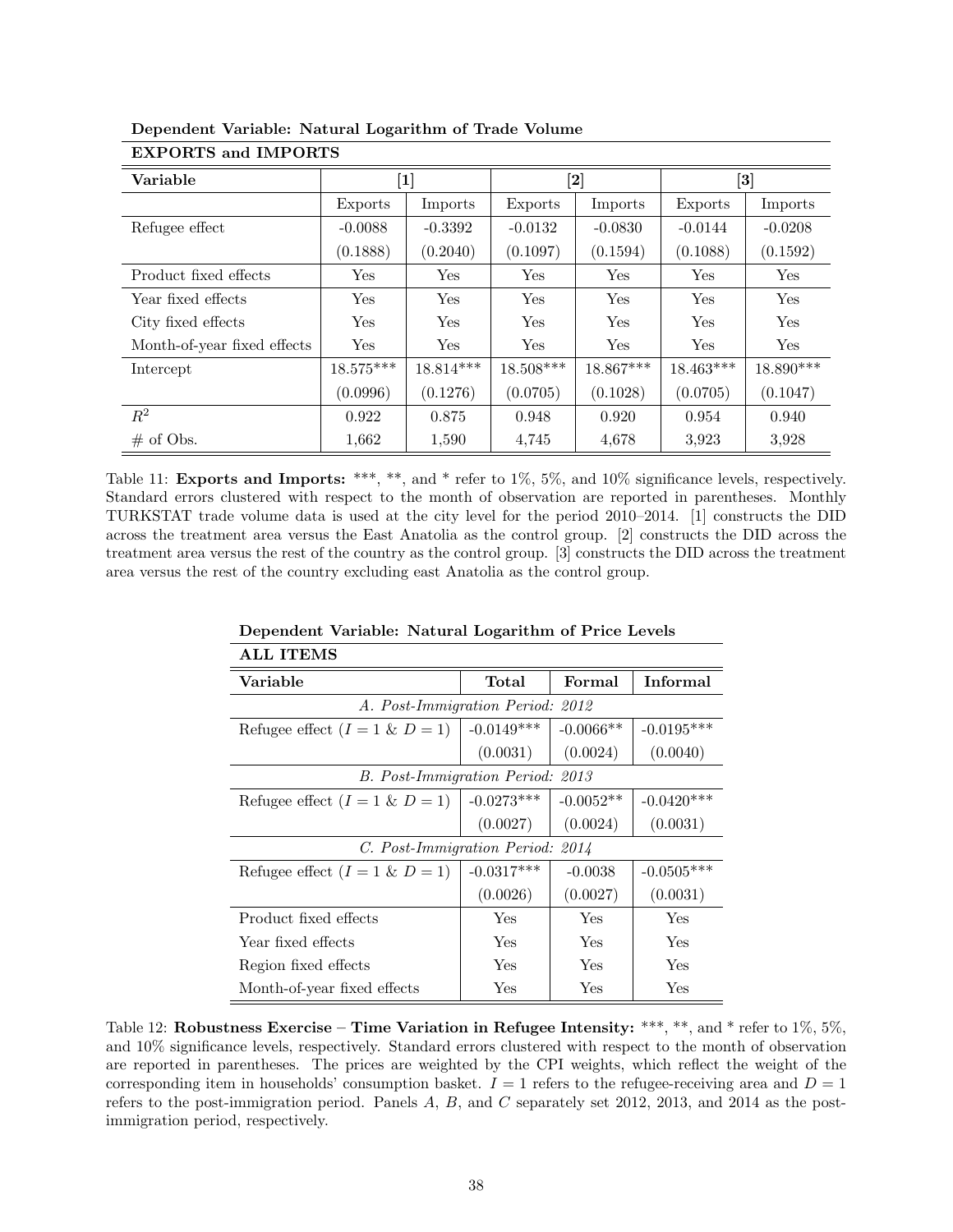| Variable                          | Total        | Formal      | <b>Informal</b> |
|-----------------------------------|--------------|-------------|-----------------|
| Refugee effect $(I = 1 \& D = 1)$ | $-0.0170***$ | 0.0034      | $-0.0274***$    |
|                                   | (0.0030)     | (0.0009)    | (0.0024)        |
| Product fixed effects             | <b>Yes</b>   | Yes         | Yes             |
| Year fixed effects                | Yes          | Yes         | Yes             |
| Region fixed effects              | Yes          | Yes         | Yes             |
| Month-of-year fixed effects       | <b>Yes</b>   | Yes         | Yes             |
| Intercept                         | 1.3897***    | $3.0177***$ | $1.4231***$     |
|                                   | (0.0165)     | (0.0183)    | (0.0138)        |
| $R^2$                             | 0.991        | 0.990       | 0.993           |
| $\#$ of Obs.                      | 628,476      | 264,120     | 364,356         |

<span id="page-40-0"></span>Dependent Variable: Natural Logarithm of Price Levels

Table 13: Robustness Exercise – Alternative control region (All Turkey except the treatment region): \*\*\*, \*\*, and \* refer to 1%, 5%, and 10% significance levels, respectively. Standard errors clustered with respect to the month of observation are reported in parentheses. The prices are weighted by the CPI weights, which reflect the weight of the corresponding item in households' consumption basket. The product fixed effects for 437 individual-level products are controlled for.  $I = 1$  refers to the refugee-receiving area and  $D = 1$  refers to the post-immigration period.

<span id="page-40-1"></span>

| Variable                          | Total        | Formal      | Informal     |
|-----------------------------------|--------------|-------------|--------------|
| Refugee effect $(I = 1 \& D = 1)$ | $-0.0152***$ | $0.0061***$ | $-0.0261***$ |
|                                   | (0.0016)     | (0.0011)    | (0.0023)     |
| Product fixed effects             | Yes          | Yes         | Yes          |
| Year fixed effects                | Yes          | Yes         | Yes          |
| Region fixed effects              | Yes          | Yes         | Yes          |
| Month-of-year fixed effects       | <b>Yes</b>   | Yes         | Yes          |
| Intercept                         | $1.3750***$  | $3.0041***$ | $1.4082***$  |
|                                   | (0.0167)     | (0.0185)    | (0.0139)     |
| $R^2$                             | 0.992        | 0.990       | 0.993        |
| $\#$ of Obs.                      | 532,204      | 223,560     | 308,644      |

Dependent Variable: Natural Logarithm of Price Levels

Table 14: Robustness Exercise – Alternative control region (All Turkey except the treatment and original control regions): \*\*\*, \*\*, and \* refer to  $1\%$ ,  $5\%$ , and  $10\%$  significance levels, respectively. Standard errors clustered with respect to the month of observation are reported in parentheses. The prices are weighted by the CPI weights, which reflect the weight of the corresponding item in households' consumption basket. The product fixed effects for 437 individual-level products are controlled for.  $I = 1$  refers to the refugee-receiving area and  $D = 1$  refers to the post-immigration period.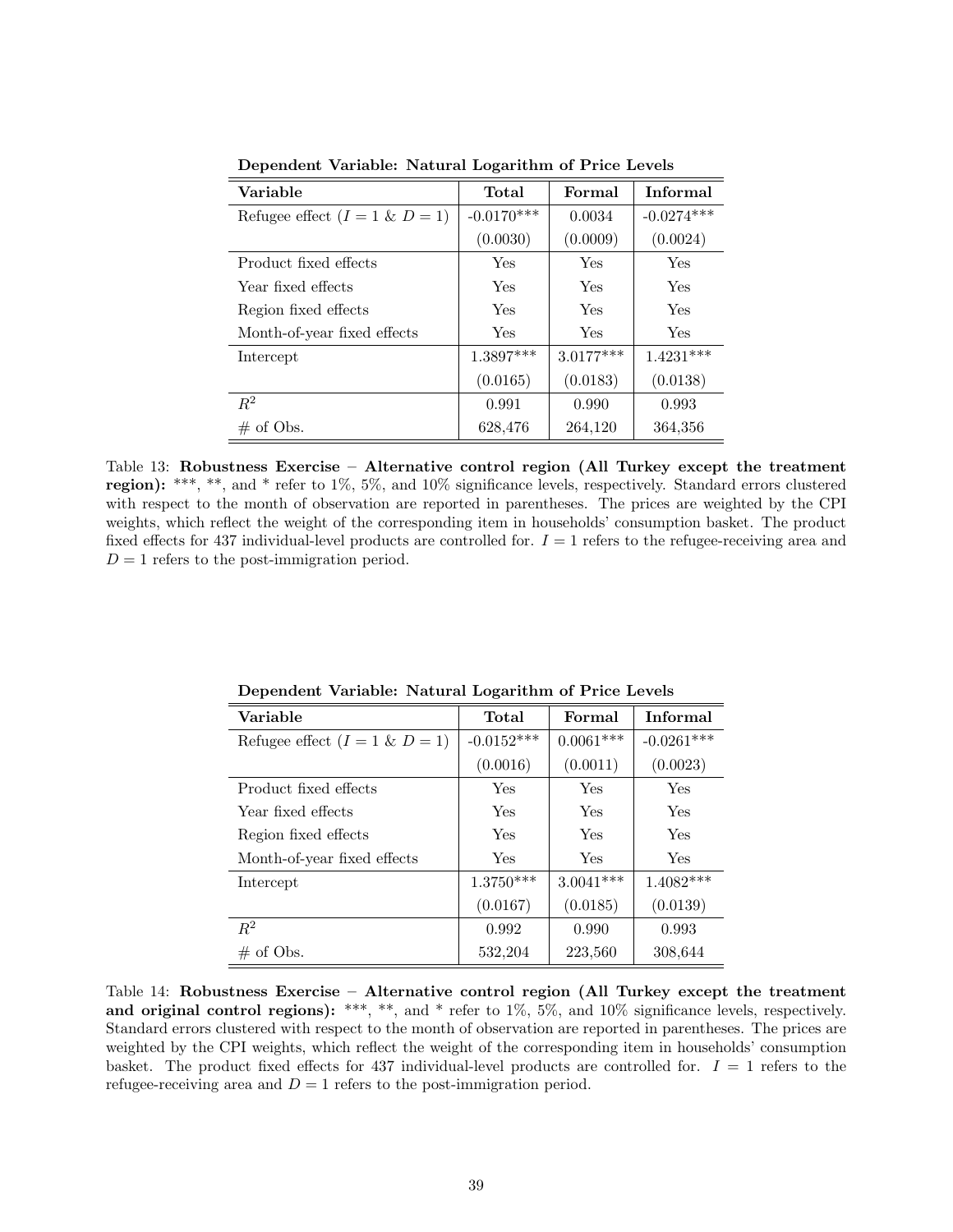| илгени пататарын – илипиян уашаныз |                      |              |              |                                                                                                                                                                             |              |  |
|------------------------------------|----------------------|--------------|--------------|-----------------------------------------------------------------------------------------------------------------------------------------------------------------------------|--------------|--|
|                                    | $\lceil 1 \rceil$    |              | [3]          | $[4] % \includegraphics[width=1\textwidth]{images/TrDiM-Architecture.png} \caption{The figure shows the results of the estimators in the left hand side.} \label{TrDiS2} %$ | [5]          |  |
| Refugee effect                     | $-0.0185***$         | $-0.0462***$ | $-0.0135***$ | $-0.0168***$                                                                                                                                                                | $-0.0292***$ |  |
|                                    | (0.0039)             | (0.0062)     | (0.0028)     | (0.0038)                                                                                                                                                                    | (0.0036)     |  |
| Ref./Pop. Ratio                    | 0.0249               | 0.1682       | 0.0638       | 0.0422                                                                                                                                                                      | 0.0487       |  |
| Product fixed effects              | Yes                  | <b>Yes</b>   | Yes          | Yes                                                                                                                                                                         | Yes          |  |
| Year fixed effects                 | Yes                  | Yes          | Yes          | Yes                                                                                                                                                                         | Yes          |  |
| Region fixed effects               | $\operatorname{Yes}$ | Yes          | Yes          | Yes                                                                                                                                                                         | Yes          |  |
| Month-of-year fixed effects        | <b>Yes</b>           | <b>Yes</b>   | <b>Yes</b>   | <b>Yes</b>                                                                                                                                                                  | <b>Yes</b>   |  |
| Intercept                          | $1.4066***$          | $1.3852***$  | $1.3463***$  | $1.4113***$                                                                                                                                                                 | $1.4096***$  |  |
|                                    | (0.0200)             | (0.0186)     | (0.0181)     | (0.0180)                                                                                                                                                                    | (0.0169)     |  |
| $R^2$                              | 0.992                | 0.992        | 0.992        | 0.992                                                                                                                                                                       | 0.992        |  |
| $\#$ of Obs.                       | 120,553              | 120,434      | 120,385      | 120,206                                                                                                                                                                     | 120,469      |  |

<span id="page-41-0"></span>Dependent Variable: Natural Logarithm of Trade Volume REFUGEE INTENSITY – REGIONAL VARIATION

Table 15: Robustness Exercise – Regional Variation in Refugee Intensity: \*\*\*, \*\*, and \* refer to 1%, 5%, and 10% significance levels, respectively. Standard errors clustered with respect to the month of observation are reported in parentheses. The sub-regions are determined based on the NUTS2-level regional classification. [1] sets Adana and Mersin as the treatment group. [2] sets Gaziantep, Adiyaman, and Kilis as the treatment group. [3] sets Hatay, Kahramanmaras, and Osmaniye as the treatment group. [4] sets Mardin, Batman, Sirnak, and Siirt as the treatment group. [5] sets Sanliurfa and Diyarbakir as the treatment group. Control group is the same as our baseline specification (eastern Anatolia). See Figure [\(2\)](#page-29-1) for a map of refugee intensities across these cities.

<span id="page-41-1"></span>

| 2011 AS THE PLACEBO TREATMENT<br>Y PAR. |                      |                                                                                                                                                                                                                                       |                   |  |  |
|-----------------------------------------|----------------------|---------------------------------------------------------------------------------------------------------------------------------------------------------------------------------------------------------------------------------------|-------------------|--|--|
|                                         | $\vert 1 \vert$      | $[2] % \begin{center} \includegraphics[width=0.3\textwidth]{images/TrDiM-Architecture.png} \end{center} \caption{The image shows the number of three different types of the estimators in the image.} \label{fig:TrDiM-Architecture}$ | $\left[ 3\right]$ |  |  |
| Refugee effect $(I = 1 \& D = 1)$       | $-0.0005$            | $-0.0019$                                                                                                                                                                                                                             | $-0.0052$         |  |  |
|                                         | (0.0040)             | (0.0037)                                                                                                                                                                                                                              | (0.0032)          |  |  |
| Product class fixed effects (broad)     | $\operatorname{Yes}$ | No                                                                                                                                                                                                                                    | No                |  |  |
| Product class fixed effects (narrow)    | No.                  | Yes                                                                                                                                                                                                                                   | N <sub>0</sub>    |  |  |
| Product fixed effects                   | No                   | N <sub>o</sub>                                                                                                                                                                                                                        | Yes               |  |  |
| Year fixed effects                      | Yes                  | Yes                                                                                                                                                                                                                                   | Yes               |  |  |
| Region fixed effects                    | Yes                  | Yes                                                                                                                                                                                                                                   | Yes               |  |  |
| Month-of-year fixed effects             | Yes                  | Yes                                                                                                                                                                                                                                   | Yes               |  |  |
| Intercept                               | $1.3567***$          | $1.3740***$                                                                                                                                                                                                                           | $1.3428***$       |  |  |
|                                         | (0.0154)             | (0.0129)                                                                                                                                                                                                                              | (0.0279)          |  |  |
| $R^2$                                   | 0.272                | 0.742                                                                                                                                                                                                                                 | 0.993             |  |  |
| $\#$ of Obs.                            | 212,664              | 212,664                                                                                                                                                                                                                               | 212,664           |  |  |

Dependent Variable: Natural Logarithm of Price Levels  $2011$  AS THE DLACEDO TREATMENT VEAD

Table 16: Robustness Exercise – 2011 as the Placebo Treatment Year: \*\*\*, \*\*, and \* refer to 1%, 5%, and 10% significance levels, respectively. Standard errors clustered with respect to the month of observation are reported in parentheses. The prices are weighted by the CPI weights, which reflect the weight of the corresponding item in households' consumption basket.  $I = 1$  refers to the refugee-receiving area and  $D = 1$ refers to the post-immigration period.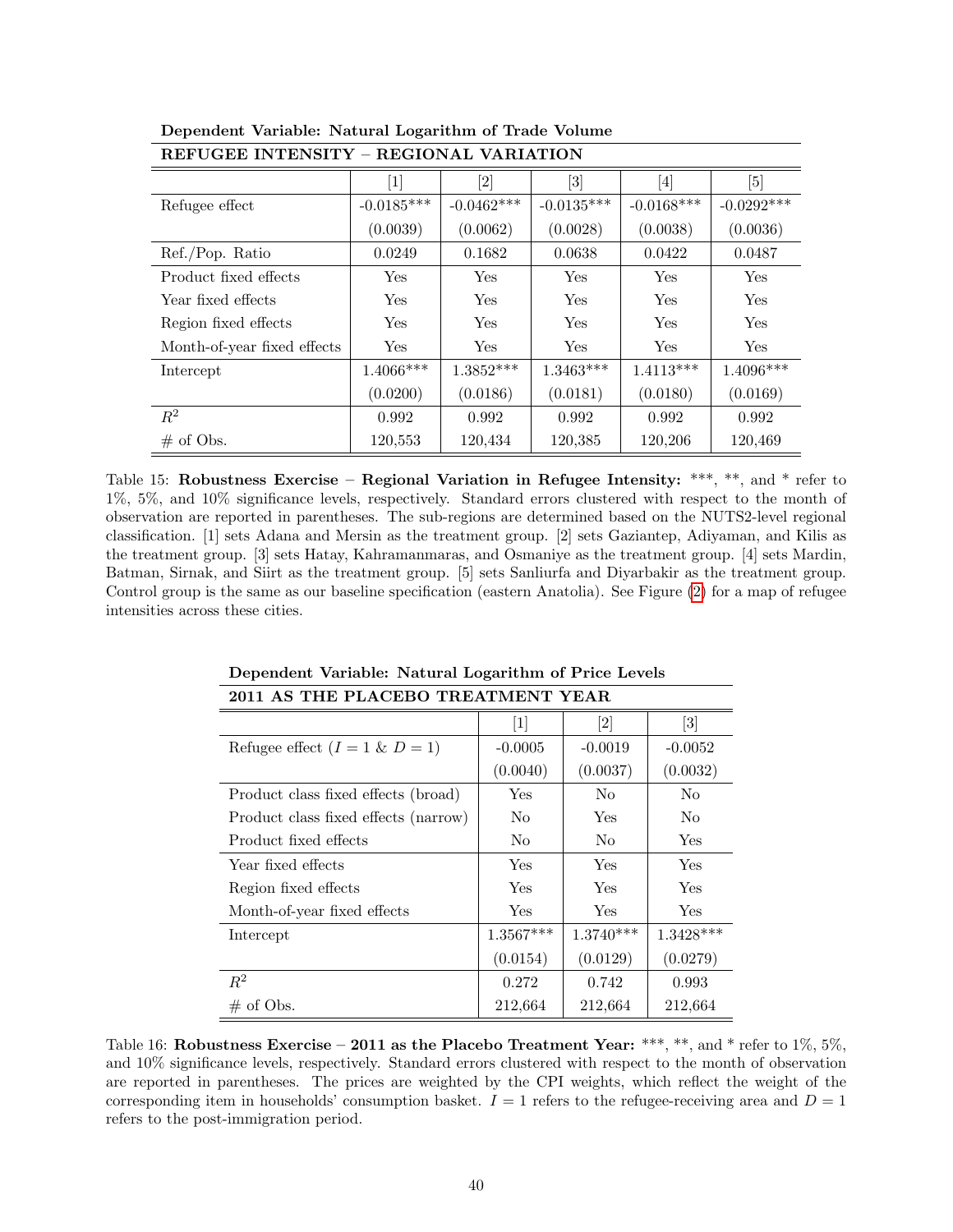#### **APPENDIX: Formal versus Informal Labor Intensive Items**

| Accomodations Services (Univ.)                     | <b>Children's Sport Shoes</b>                             | <b>Firewood Price</b>                                 | <b>Men's Hairdressing</b>              |
|----------------------------------------------------|-----------------------------------------------------------|-------------------------------------------------------|----------------------------------------|
| <b>Actual Rent</b>                                 | <b>Children's Sweatshirt</b>                              | <b>First-Aid Tools</b>                                | Men's Jacket                           |
| Air Conditioner                                    | Children's Toys                                           | <b>Flash Heaters</b>                                  | <b>Men's Pajamas</b>                   |
| Airplane Fare                                      | <b>Children's Tracksuit</b>                               | <b>Flat Bread</b>                                     | <b>Men's Pullover</b>                  |
| Almond                                             | <b>Children's Trousers</b>                                | <b>Fresh Fish</b>                                     | <b>Men's Shirt</b>                     |
| Aluminium and Strech Foil                          | <b>Children's T-Shirt</b>                                 | Fruit Juice                                           | <b>Men's Socks</b>                     |
| <b>Apple</b>                                       | <b>Children's Underwear</b>                               | Furnace with Gas                                      | <b>Men's Sport Shoes</b>               |
| <b>Apricot</b>                                     | <b>Chips and Appetizers</b>                               | Furnace with Oven                                     | <b>Men's Suit</b>                      |
| <b>Articles for Cleaning</b>                       | Chocolate                                                 | Garlic                                                | <b>Men's Sweatshirt</b>                |
| Articles for Dental Hygiene                        | <b>Chocolate Cream</b>                                    | <b>Garlic-Flavored Sausage</b>                        | <b>Men's Tracksuit</b>                 |
| Aspirator                                          | Cigarettes                                                | Glass Household Utentsils                             | <b>Men's Trousers</b>                  |
| Automobile (2000 cc)                               | Cinema                                                    | <b>Granulated Sugar</b>                               | Men's T-Shirt                          |
| Automobile (Diesel)                                | City Bus Fare (Inter-Urban)                               | Grape                                                 | <b>Men's Underwear</b>                 |
| Automobile (Gasoline)                              | <b>Clinical Thermometer</b>                               | <b>Grape Molasses</b>                                 | Milk                                   |
| Ayran                                              | Coal Price                                                | Green Bean                                            | Mineral Water                          |
|                                                    |                                                           |                                                       |                                        |
| <b>Ayran Served</b>                                | Cocoa                                                     | <b>Green Onion</b>                                    | <b>Mini Bus Fare</b>                   |
| <b>Baby Carriage and Car Seat</b>                  | Cocoa Beverages                                           | Green Pea                                             | <b>Mixture Fabrics</b>                 |
| <b>Baby Food</b>                                   | Coke                                                      | <b>Green Pepper</b>                                   | Motor Oil                              |
| <b>Baby Napkin</b>                                 | <b>Cold Drinks Served</b>                                 | <b>Hair Care Appliances</b>                           | MR Fee                                 |
| <b>Baby's Pajamas</b>                              | <b>Cold Meals</b>                                         | Hair Care Products                                    | Mushroom                               |
| <b>Baby's Socks</b>                                | Cologne                                                   | Halvah                                                | Music CD                               |
| <b>Baby's Underwear</b>                            | Combi Boiler                                              | <b>Hamburgers and Sandwiches</b>                      | Music Equipment                        |
| <b>Baking Powder</b>                               | <b>Condiment-Spices</b>                                   | <b>Hazelnut (without Shells)</b>                      | <b>Mutton</b>                          |
| <b>Banana</b>                                      | Contact Lense                                             | Herbal Tea                                            | National Lottery                       |
| <b>Banking Service</b>                             | Corn Oil                                                  | <b>Hire of Car Fee</b>                                | Natural Childbirth Fee                 |
| <b>Bath Soap</b>                                   | <b>Corrective Eye-Glasses</b>                             | <b>Holiday Candy</b>                                  | Natural Gas                            |
| <b>Bath Stove</b>                                  | Cotton Fabric                                             | Honey                                                 | Natural Gas Subscription Fee           |
| Battery                                            | <b>Cotton Wool</b>                                        | <b>Horse Racing</b>                                   | <b>Nesting Table</b>                   |
| <b>Bed Base</b>                                    | Courses Language Education                                | Hospital Bed Fee                                      | Newspapers                             |
| <b>Bed Clothes</b>                                 | Cracker                                                   | <b>Hot Drinks Served</b>                              | Notebook                               |
| <b>Bed Cover</b>                                   | <b>Cream Cheese</b>                                       | <b>Hotel Charge</b>                                   | Offal                                  |
| <b>Bedroom Furniture</b>                           | <b>Cream-Cake and Patisserie</b>                          | <b>Household Textile Fabrics</b>                      | Okra                                   |
| Beer                                               | Créche and Day-Care Center                                | <b>Hygienic Pad for Women</b>                         | Olive                                  |
| Belt                                               | <b>Cube Sugar</b>                                         | Ice-Cream                                             | Olive Oil                              |
| Bicycle                                            | Cucumber                                                  | Insurance for Burglary & Disasters                    | Onion                                  |
| <b>Biscuit</b>                                     | Curtain                                                   | Insurance for Health                                  |                                        |
|                                                    |                                                           | Insurance for Transport                               | Orange                                 |
| Blanket                                            | Dentist Fee (Filling)                                     |                                                       | <b>Other Books</b>                     |
| Blender                                            | Dentist Fee (Pulling)                                     | Iron                                                  | <b>Other Electrical Equipments</b>     |
| <b>Boat Fare</b>                                   | Deodorants                                                | Items for Sport and Recreation                        | <b>Other Non-Electrical Appliances</b> |
| Body Cream and Lotion                              | <b>Dessert</b>                                            | Jam                                                   | <b>Other Pulse</b>                     |
| <b>Boiled and Pounded Wheat</b>                    |                                                           | Jewellery (Gold)                                      | <b>Other Recreational Services</b>     |
|                                                    | <b>Desserts in Restaurants</b>                            |                                                       |                                        |
| <b>Box of Color Pencils for Painting</b>           | Detergents (for Laundry)                                  | <b>Kasar Cheese</b>                                   | <b>Other Stationery</b>                |
| <b>Bread</b>                                       | Diesel                                                    | Kindergarten Fees                                     | <b>Other Steel Kitchen Utentils</b>    |
| <b>Bridge Fare</b>                                 | <b>Dining Room Furniture</b>                              | Kitchen Paper and Napkins                             | Oven                                   |
| <b>Broiled Meat (Kebap)</b>                        | Dish Antenna and Receiver                                 | Kiwi                                                  | <b>Overalls for Baby</b>               |
| <b>Bus Fare (Intra-Urban)</b>                      | Dish Washing Machine                                      | Knitting Wool                                         | Package Holidays (Abroad)              |
| <b>Butter</b>                                      | Dishwasher Detergents                                     | Laboratory Analysis Fee                               | Package Holidays (Above 1 Week)        |
| Cabbage                                            | Disinfectants and Insecticidies                           | Lacework String                                       | Package Holidays (Weekend)             |
| Cable TV Service Fee                               | Doner in Bread                                            | Leek                                                  | <b>Packaged Soup</b>                   |
| Cake                                               | <b>Door Fittings</b>                                      | Lemon                                                 | Paper Tissue                           |
| Camera                                             | <b>Double Bed</b>                                         | Lentils                                               | Parsley                                |
| <b>Canned Vegetables</b>                           | <b>Dried Apricot</b>                                      | Lettuce                                               | <b>Patisserie Products Served</b>      |
| Car Park Fee                                       |                                                           |                                                       |                                        |
|                                                    | <b>Driver Course Fare</b>                                 | Liquid Petroleum Gas (LPG)                            | Payment for Delivery of Letters        |
| Carbonated Fruity Beverages                        | Dry Bean                                                  | <b>Living Room Furniture</b>                          | Payment for Delivery of Parcell        |
| Cargo Fee                                          | <b>Dry Cleaning</b>                                       | Lottery (Chance Ball)                                 | Payment for Photocopies                |
| Carpet                                             | <b>DVD Player</b>                                         | Lottery (Number 10)                                   | PC and Laptop                          |
| <b>Carpet &amp; Other Coverings Cleaning</b>       | <b>Egg</b>                                                | Lottery Game (iddaa                                   | PC Equipments                          |
| Carrot                                             | Eggplant                                                  | Lotto                                                 | Peach                                  |
| Catchup                                            | <b>Electric Bulb</b>                                      | Macaroni                                              | Peanuts                                |
| Cauliflower                                        | <b>Electric Razors</b>                                    | Magazines                                             | Pear                                   |
| CD Player                                          | <b>Electricity Fee</b>                                    | <b>Maid and Cleaners' Fee</b>                         | Pencil                                 |
| Cereal                                             | <b>Expenditure on Floor Covering</b>                      | <b>Maintenance &amp; Service for Vehicle</b>          | Perfume                                |
| Cesarean Section Fee                               | Expenditure on Purchase of Glass                          | Maintenance for Aud.-Visual Eqp.                      | Petrol                                 |
| Chair                                              | Expenditure on Wall Covering (Die)                        | <b>Maintenance &amp; Repairs for Vehicle</b>          | Phone Cards                            |
| Cherry                                             | Fee for Cellular Phone Calls                              | Make-Up Products                                      | Phone Machine                          |
| <b>Chewing Gum</b>                                 | Fee for Internet Connection                               | <b>Manicures and Beauty Service</b>                   | <b>Phone Rates</b>                     |
| Chickpea                                           | Fee for Phone Calls                                       | Margarine                                             | Phone Rates                            |
| Children Books                                     | Fee Paid for Having Pictures Taken                        | Mayonnaise                                            | <b>Phone Rates</b>                     |
| <b>Children's Boots</b>                            | Fee Paid for Watching Football                            | Medicines                                             | Phone Rates                            |
| <b>Children's Coat</b>                             | Fees for Secondary Education                              | Melon                                                 | Pillow                                 |
|                                                    | Fees for University Education                             |                                                       | Pistachio                              |
| <b>Children's Footwear</b>                         |                                                           | <b>Men's Anorak Coat</b>                              |                                        |
| <b>Children's Pajamas</b>                          | Fees for Legal Service                                    | <b>Men's Boots</b>                                    | Plastic Household Utentils             |
| <b>Children's Pullover</b>                         | Fees for Transportation Vehicle                           | <b>Men's Coat</b>                                     | Plum                                   |
| <b>Children's Shirt</b><br><b>Children's Socks</b> | Fees Paid to Specialist Doctor<br><b>Film Development</b> | <b>Men's Footwear</b><br><b>Men's Footwear Repair</b> | <b>Plumbing Items</b><br>Pomegranate   |